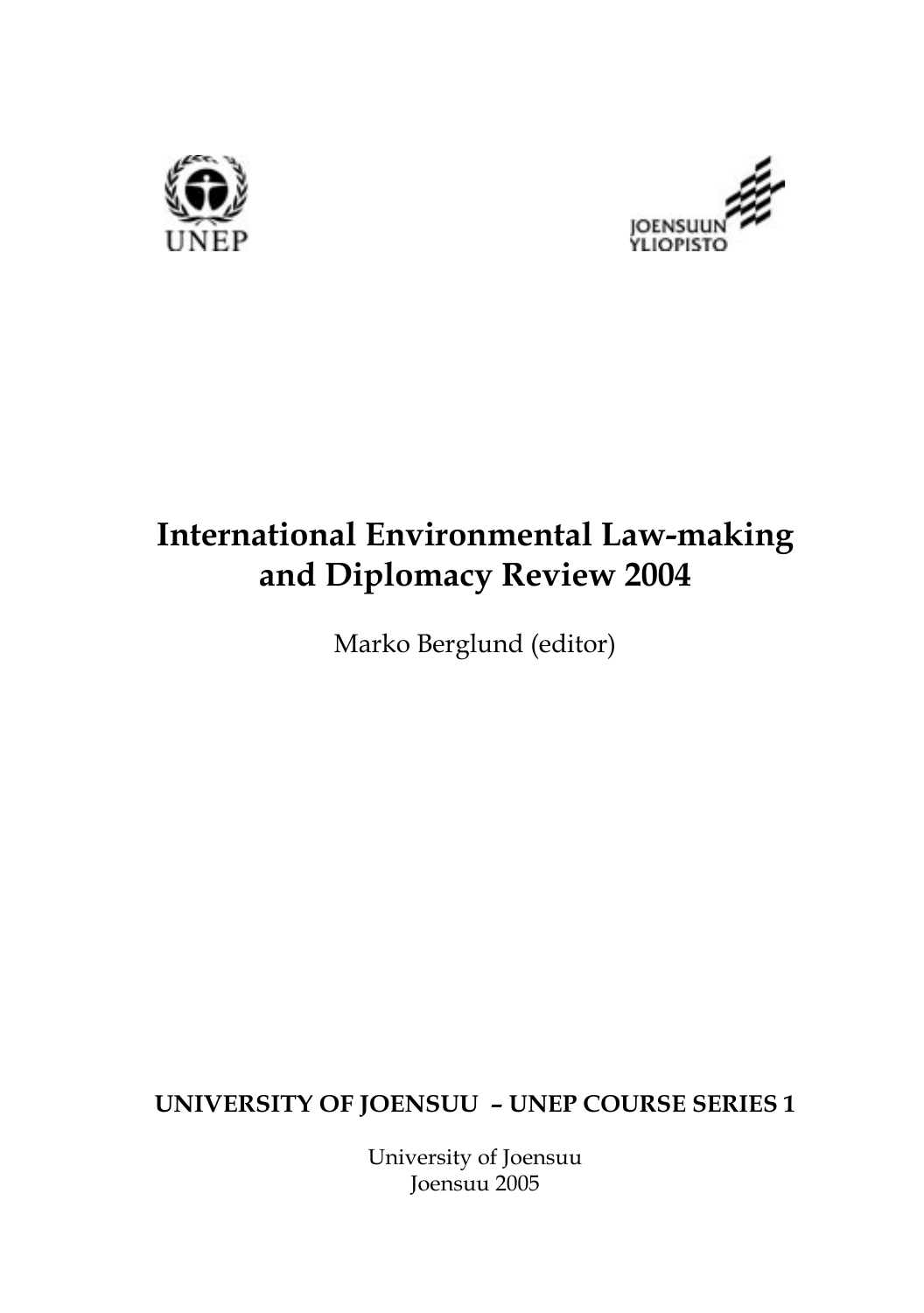|                     | University of Joensuu - UNEP Course Series 1                                                                                                                                                                                       |
|---------------------|------------------------------------------------------------------------------------------------------------------------------------------------------------------------------------------------------------------------------------|
| Publisher           | University of Joensuu<br>Department of Law<br>P.O. Box 111, FI-80101 JOENSUU, FINLAND                                                                                                                                              |
| Editor              | Marko Berglund                                                                                                                                                                                                                     |
| Editorial<br>Board  | Tuomas Kuokkanen, Elizabeth Maruma Mrema,<br>Akpezi Ogbuigwe                                                                                                                                                                       |
| Contact             | Joensuu University Library/Sales of Publications<br>P.O. Box 107, FI-80101 JOENSUU, FINLAND<br>+358-13-251 2652, +358-13-251 4509<br>Tel.<br>Fax<br>+358-13-251 2691<br>E-mail: joepub@joensuu.fi<br>http://www.joensuu.fi/library |
|                     | United Nations Environment Programme (UNEP)<br>Division of Environmental Policy Implementation (DEPI)<br>P.O. Box 30552, 00100 Nairobi, Kenya<br>E-mail: env.edu@unep.org<br>Website: www.unep.org/training                        |
| Exchanges           | Joensuu University Library/Exchanges<br>P.O. Box 107, FI-80101 JOENSUU, FINLAND<br>Tel.<br>+358-13-251 2677<br>Fax<br>+358-13-251 2691<br>E-mail: vaihdot@joensuu.fi                                                               |
| <b>ISSN</b><br>ISBN | 1795-6706<br>952-458-664-9                                                                                                                                                                                                         |
| Cover Design        | Leea Wasenius                                                                                                                                                                                                                      |
| Layout              | Erja Koponen                                                                                                                                                                                                                       |
|                     | Joensuun yliopistopaino<br>Joensuu 2005                                                                                                                                                                                            |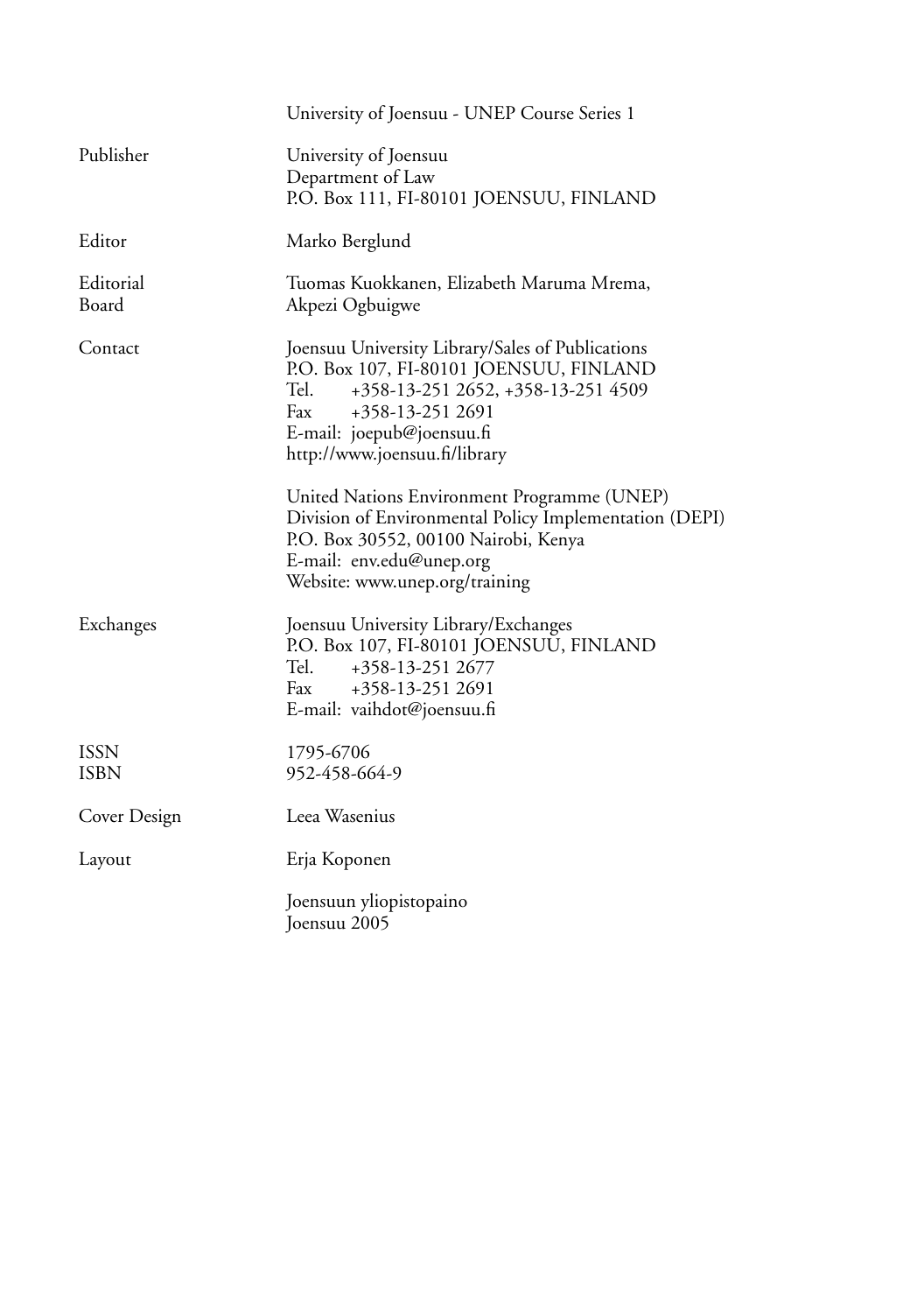# **Contents**

| <b>PARTI</b><br><b>INTERNATIONAL ENVIRONMENTAL DIPLOMACY</b>                                                                                  |  |
|-----------------------------------------------------------------------------------------------------------------------------------------------|--|
| Shafqat Kakakhel                                                                                                                              |  |
| THE CONCEPT OF SUSTAINABLE DEVELOPMENT:<br>Donald Kaniaru                                                                                     |  |
| SUSTAINABLE DEVELOPMENT GOVERNANCE CHALLENGES IN THE NEW<br>Johannah Bernstein                                                                |  |
| <b>PART II</b><br>INTERNATIONAL ENVIRONMENTAL LAW-MAKING                                                                                      |  |
| THE TREATY-MAKING PROCESS AND BASIC CONCEPTS<br>Päivi Kaukoranta                                                                              |  |
| AN INTRODUCTION TO THE SOURCES, PRINCIPLES AND REGIMES OF<br>Marc Pallemaerts                                                                 |  |
| <b>Brook Boyer</b>                                                                                                                            |  |
| GLOBAL AND REGIONAL ENVIRONMENTAL ISSUES AND DYNAMICS81<br>Frits Schlingemann                                                                 |  |
| <b>INTERNATIONAL LEGAL REGIMES FOR THE ENVIRONMENTALLY SOUND</b><br>MANAGEMENT OF HAZARDOUS CHEMICALS AND WASTE:<br>Sachiko Kuwabara-Yamamoto |  |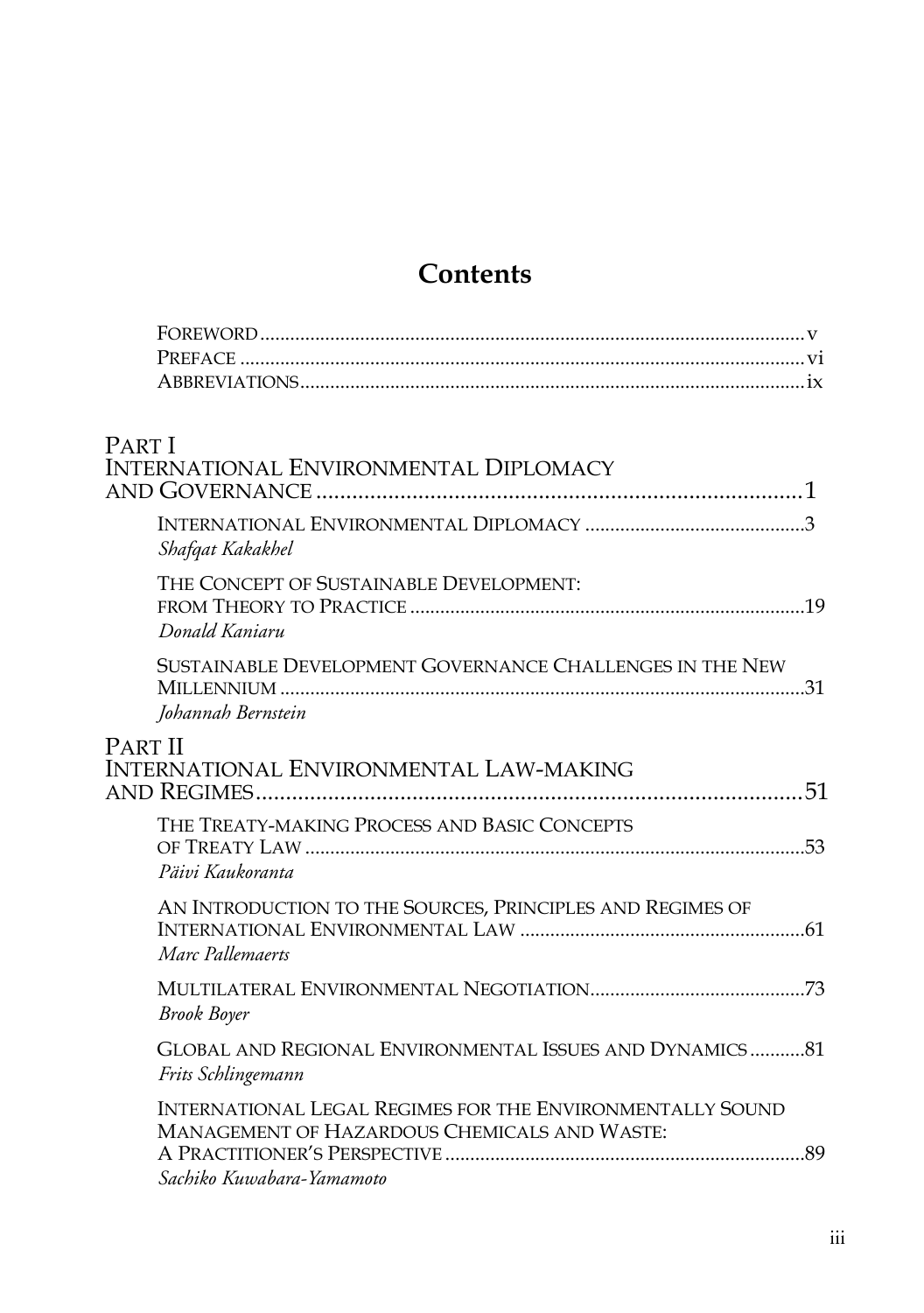|                 | THE ROLE OF NGOS AND NATIONAL PARLIAMENTS IN INTERNATIONAL<br>Heidi Hautala |  |
|-----------------|-----------------------------------------------------------------------------|--|
|                 | THE NEGOTIATIONS ON THE RELATIONSHIP BETWEEN WTO RULES<br>Tuula Varis       |  |
| <b>PART III</b> |                                                                             |  |
|                 |                                                                             |  |
|                 | INTRODUCTION TO THE DISCUSSION ON COMPLIANCE117<br>Patrick Széll            |  |
|                 | IMPLEMENTATION, COMPLIANCE AND ENFORCEMENT                                  |  |
|                 | Elizabeth Maruma Mrema                                                      |  |
|                 | <b>ANNEX:</b>                                                               |  |
|                 | GUIDELINES ON COMPLIANCE WITH AND ENFORCEMENT                               |  |
|                 |                                                                             |  |
| <b>PART IV</b>  |                                                                             |  |
|                 |                                                                             |  |
|                 | Esko Kuusisto                                                               |  |
|                 | Tuomas Kuokkanen                                                            |  |
|                 | <b>INTEGRATED WATER RESOURCES MANAGEMENT:</b>                               |  |
|                 | <b>INTERNATIONAL FRESHWATER AGREEMENTS AND NATIONAL</b>                     |  |
|                 | Niels Ipsen and Marko Berglund                                              |  |
|                 | WATER CO-OPERATION BETWEEN FINLAND AND RUSSIA ON THE                        |  |
|                 | Anna-Liisa Tanskanen                                                        |  |
|                 |                                                                             |  |
| PART V          | <b>INTERACTIVE EXERCISE</b>                                                 |  |
|                 | INTERNATIONAL ENVIRONMENTAL LAW AND GOVERNANCE:                             |  |
|                 |                                                                             |  |
|                 | <b>Ed Couzens</b>                                                           |  |
|                 |                                                                             |  |
|                 | Kong Xiangwen                                                               |  |
|                 | DOES THE WORLD NEED A SUPER-COP?                                            |  |
|                 | <b>INTEGRATED GLOBAL DECISION-MAKING FOR</b>                                |  |
|                 | Cam Carruthers                                                              |  |
|                 |                                                                             |  |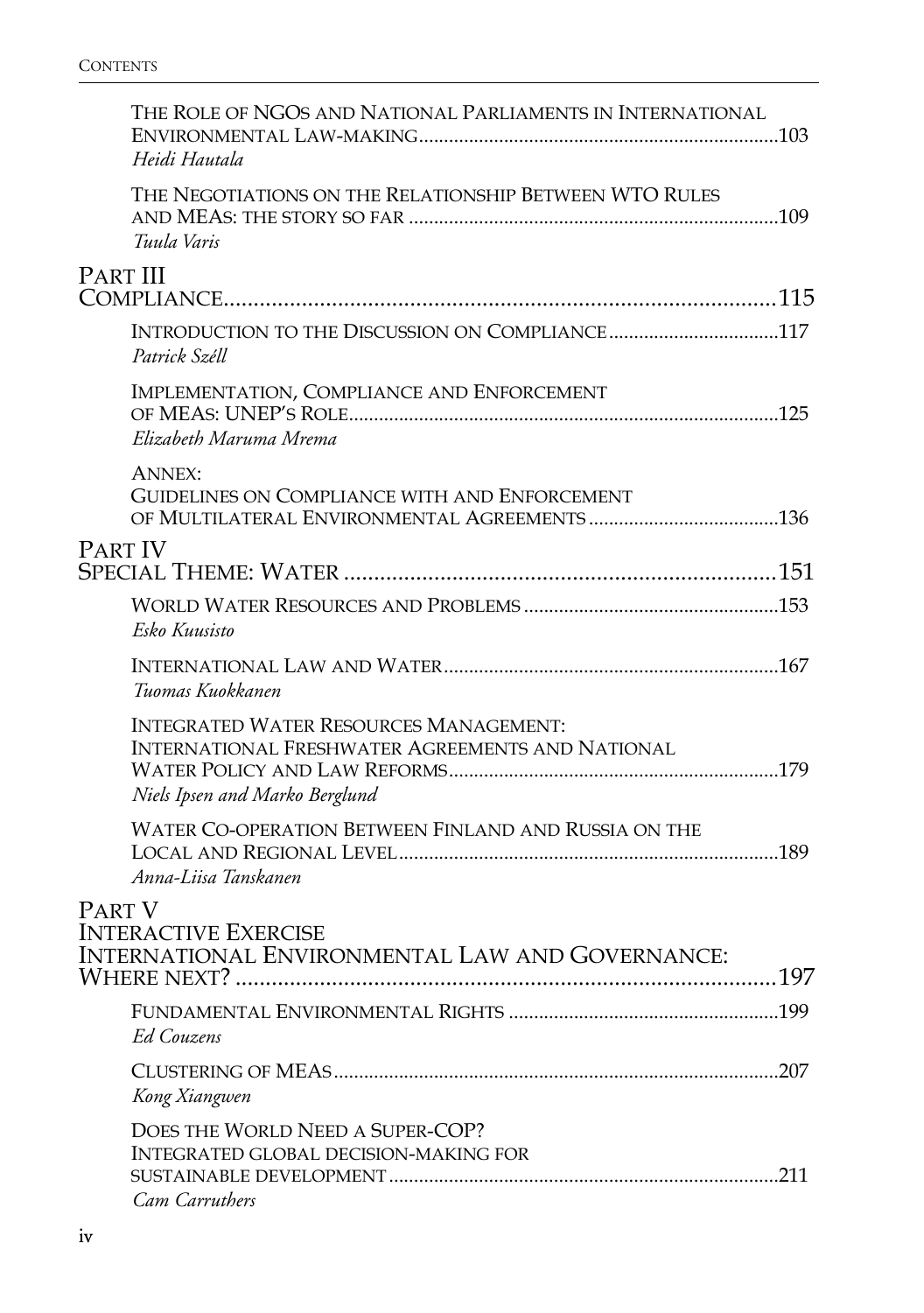# **Foreword**

The articles in the present Review are based on lectures given during the first University of Joensuu – UNEP Course on International Environmental Law-making and Diplomacy, which was held from 22 August to 3 September 2004 in Joensuu, Finland. The Course was a concrete outcome of the co-operation between the University of Joensuu and UNEP to advance the implementation of local, regional and global objectives agreed at the 2002 World Summit on Sustainable Development and enhance the capacities of future negotiators in international negotiations.

The aim of the Course was to convey key tools and experiences in the area of international environmental law-making to present and future negotiators of multilateral environmental agreements. In addition, the Course served as a forum for fostering North-South co-operation and for taking stock of recent developments in the negotiation and implementation of multilateral environmental agreements and diplomatic practices in the field.

The Course is intended to be an annual event designed for experienced government officials engaged in international environmental negotiations. In addition, other stakeholders such as representatives of non-governmental organizations and the private sector may apply and be selected to attend the Course. Researchers and academics in the field are also eligible. Altogether 36 participants from 28 countries, with an equal distribution from the North and South, participated in the first Course.

We would like to express our gratitude to all of those who contributed to the successful outcome of the first Course. It gives us great pleasure to recognize that the lectures and presentations given during the Course are now recorded in this Review. We are grateful that the authors were willing to take on an extra burden after the Course and transfer their presentations into article form thereby making the Review such a useful resource. In addition, we would like to thank Marko Berglund for skilful editing of the Review and the Editorial Board for providing guidance in the editing work.

*Professor Perttu Vartiainen Dr. Klaus Töpfer* Rector of the University of Joensuu Executive Director of UNEP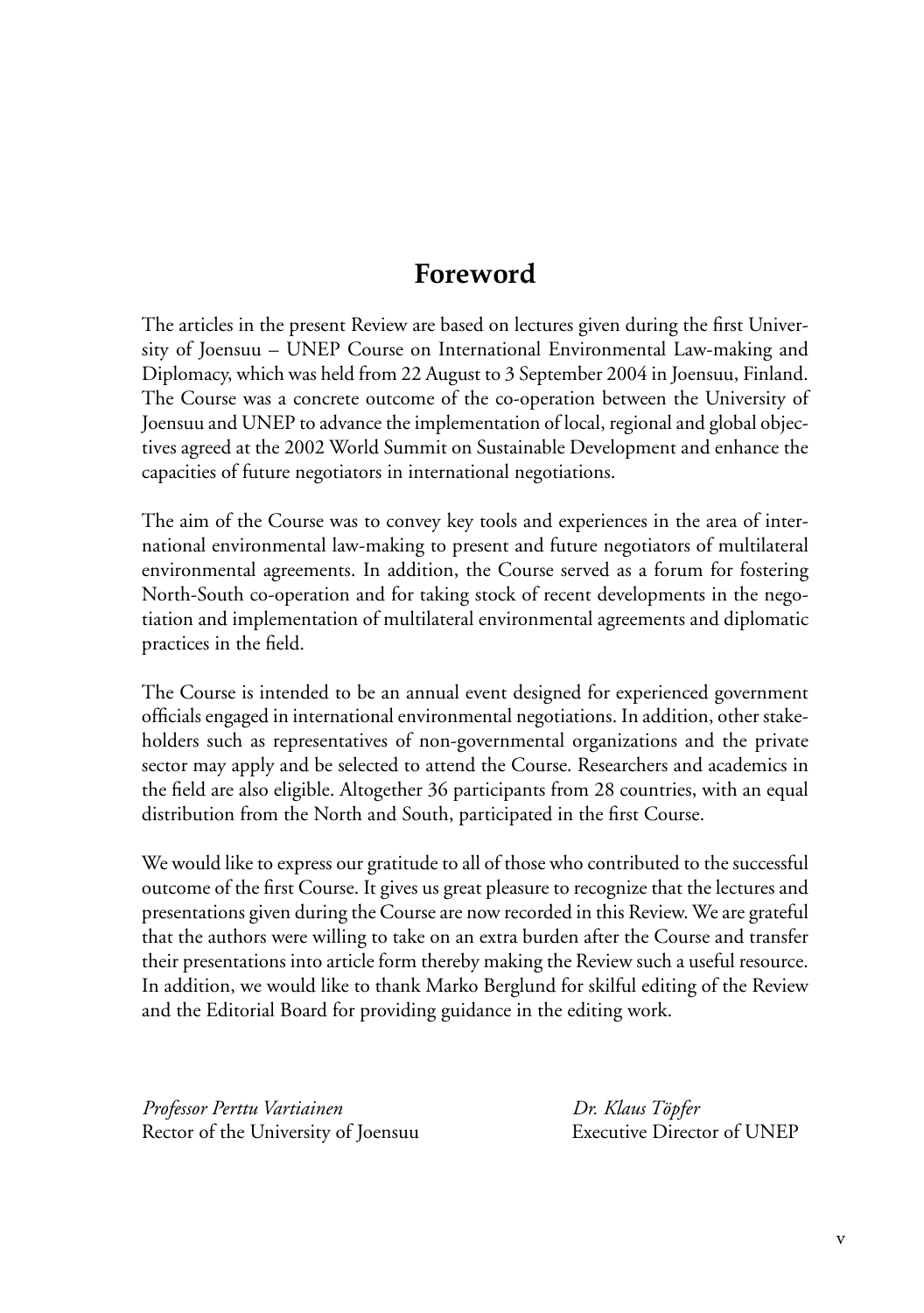# **Preface**

The current Review seeks to provide practical guidance, professional perspective and historical background to practitioners, stakeholders and researchers working in the area of international environmental law-making and diplomacy. The Review highlights dominating doctrines, approaches and techniques in the field, including sustainable development, regime-building, governance, synergy, compliance and the role of NGOs. Moreover, the inaugural volume focuses on water as a specific theme.

The lectures of the first University of Joensuu – UNEP Course, from which the articles in the present Review emanate, were delivered by experienced hands-on diplomats, government officials and members of academia.<sup>1</sup> One of the main purposes of the Course was to take advantage of the practical experiences of experts working in the field of international environmental law-making and diplomacy. Consequently, the articles in this Review and the different approaches taken by the authors reflect the lecturers' and resource persons' diverse professional backgrounds.

Marko Berglund edited the Review and helped prepare some of the articles by writing draft versions based on the lectures and presentations given by the speakers. General editing tasks included checking the style and content of the submissions and providing research assistance by checking, adding and editing references and footnotes. All Internet references were valid as of 15 March 2005.

The present Review is divided into five sections. Part I addresses general issues relating to international environmental diplomacy and governance. Shafqat Kakakhel's article presents an overview of developments in international environmental diplomacy and addresses current challenges in the field. Donald Kaniaru focuses on the concept of sustainable development in more detail and shows how it is being applied in practice. Johannah Bernstein presents the current challenges of sustainable development governance and possible ways forward.

<sup>&</sup>lt;sup>1</sup> Information on the University of Joensuu - UNEP Course on International Environmental Law-making and Diplomacy is available at www.joensuu.fi/unep/envlaw.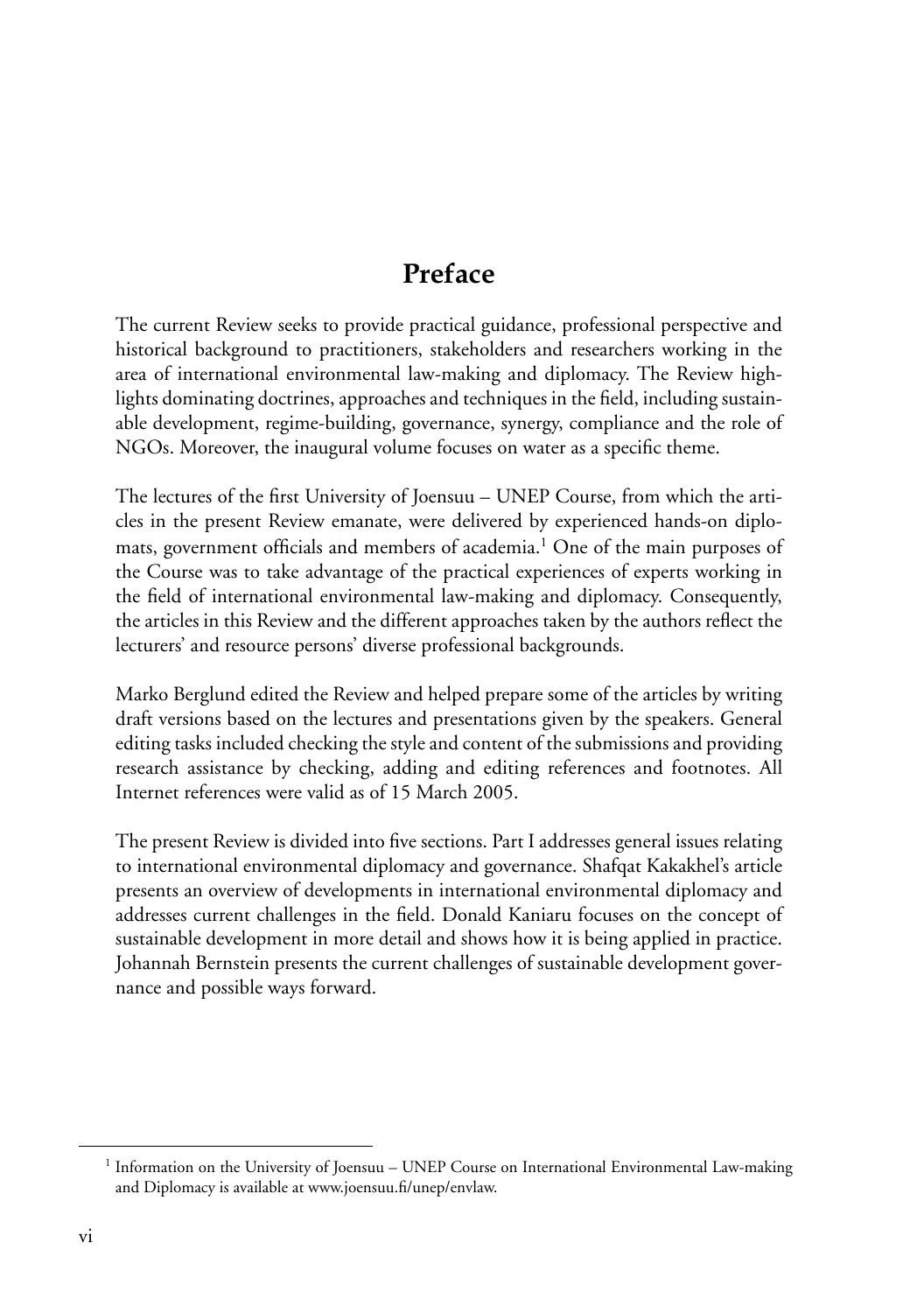Part II addresses in more detail international environmental law-making and specific regimes. By way of introduction, Päivi Kaukoranta presents international law-making and the treaty-making process. Marc Pallemaerts develops this theme further by focusing specifically on the sources, principles and regimes of international environmental law. Brook Boyer addresses the different stages of multilateral environmental negotiations and brings forward organizational structures and other related issues. Frits Schlingemann identifies global and regional dynamics of international environmental law and conventions, as well as of international environmental institutions, and presents an example of the work of UNEP/Regional Office for Europe. Sachiko Kuwabara-Yamamoto provides another example of a specific international environmental regime. Heidi Hautala's article addresses the role of national parliaments and non-governmental organizations in international environmental law-making. Tuula Varis reminds us of the need to take into consideration outside regimes and influences, in this case international trade law and the WTO, which affect international environmental regimes.

Part III deals with compliance with multilateral environmental agreements (MEAs). Patrick Széll introduces the topic and gives an overview of present compliance structures including drafting skills required for such tasks. Elizabeth Maruma Mrema presents UNEP's role in non-compliance procedures and UNEP's Guidelines on Compliance with and Enforcement of MEAs.

Part IV addresses the special theme of the first Course: Water. Esko Kuusisto gives a general overview of the state of current freshwater resources, problems and future challenges. Tuomas Kuokkanen maps the development of international law related to freshwater resources. Niels Ipsen and Marko Berglund focus on current international freshwater agreements and integrated water resources management. Anna-Liisa Tanskanen provides an example of water co-operation arrangements between Finland and Russia on the local and regional level.

Part V brings forward the interactive nature of the Course. The three papers presented in this part are based on an exercise conducted during the Course. Ed Couzens explores the topic of human rights and the environment. Kong Xiangwen addresses the issue of finding synergies between MEAs and dividing them into clusters of agreements. Cam Carruthers develops the idea of a Super Conference of the Parties to co-ordinate and bring together the work undertaken under different MEAs.

Overall, the articles in the present Review represent various aspects of the broad and complex field of international environmental law-making and diplomacy. As an attempt to draw general conclusions out of the articles, one can highlight the following points. First, in many areas the management of environmental problems requires close cooperation between international policy-makers and scientific experts. This is the case, for instance, in relation to the sound management of hazardous chemicals and waste. Second, modern environmental conventions appear to be dynamic regimes rather than static agreements. Third, the management of environmental issues might need specific techniques and tailor-made solutions. Compliance mechanisms and procedures are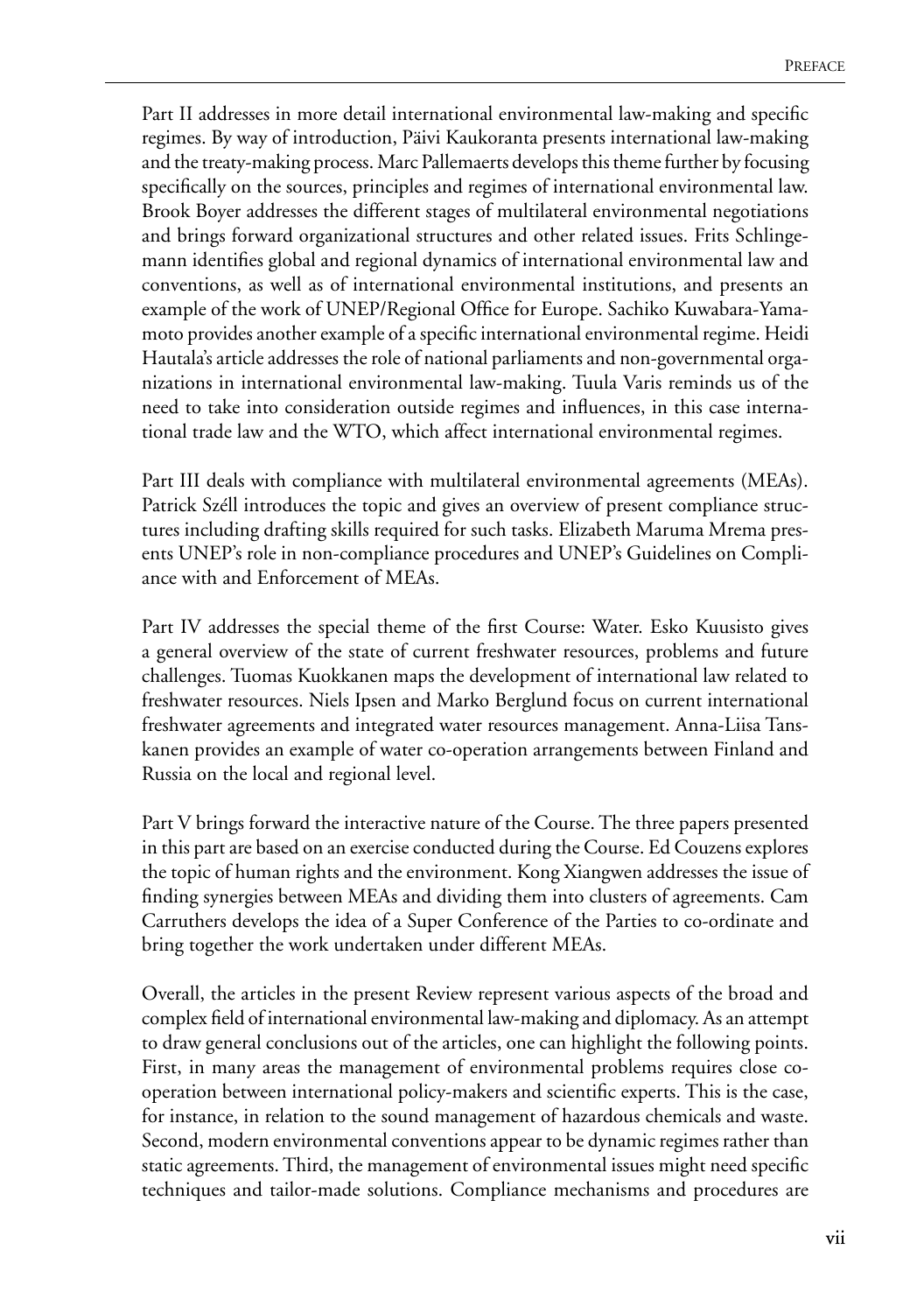good examples to this effect. Fourth, the effective management of environmental issues requires co-operation with other sectors, such as the trade sector. Fifth, the emergence of separate environmental rules and techniques does not mean that general international law is not relevant. On the contrary, in order to avoid unnecessary fragmentation, it is important in the environmental sector to be conscious of general international law issues, such as treaty-making aspects under treaty law.

*Tuomas Kuokkanen Elizabeth Maruma Mrema* Professor of International Environmental Law Senior Legal Officer Department of Law Division of Environmental Policy University of Joensuu Implementation, UNEP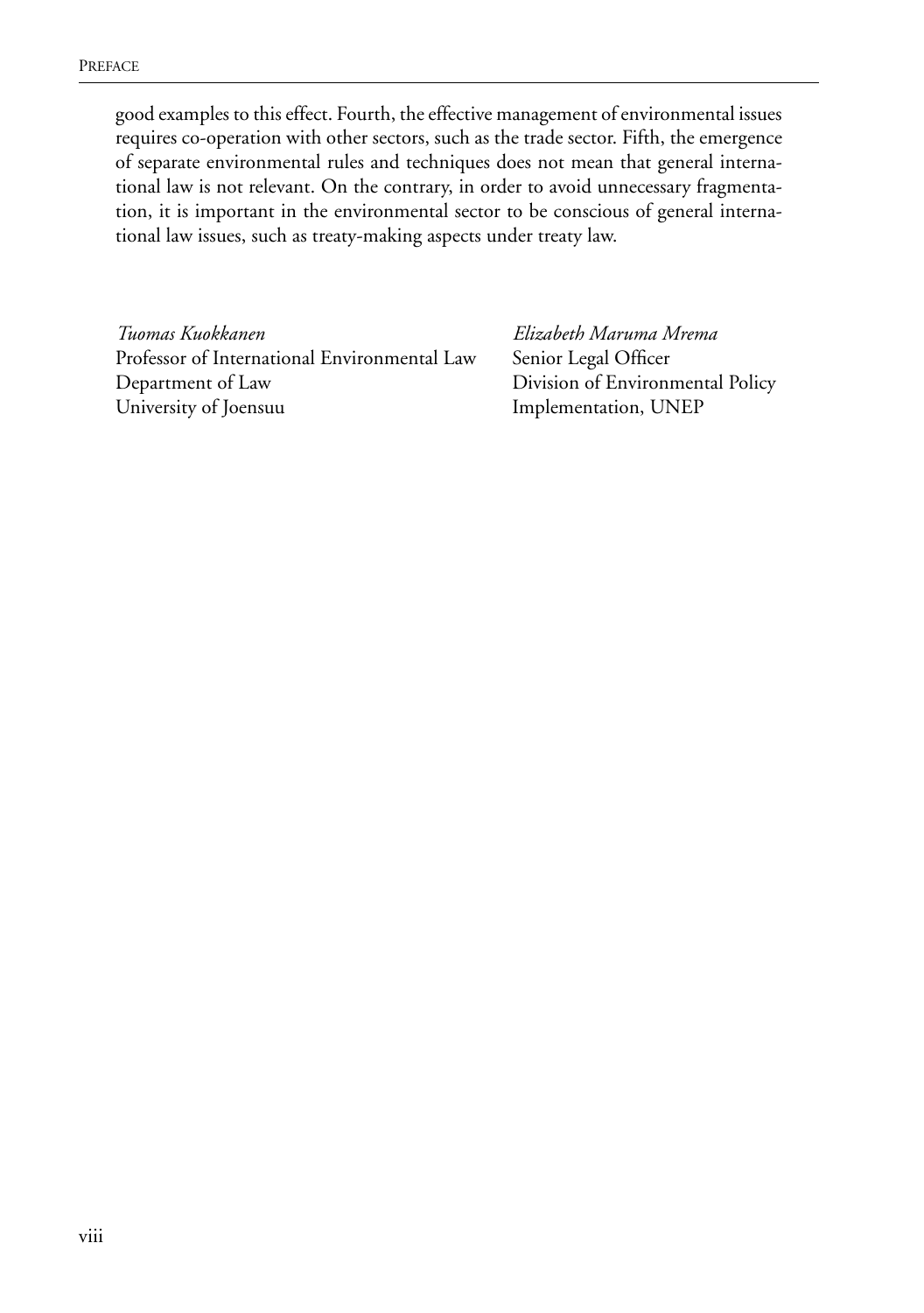# **Abbreviations**

| <b>ABS</b>     | Access and Benefit-sharing                                 |
|----------------|------------------------------------------------------------|
| <b>ASEAN</b>   | Association of Southeast Asian States                      |
| <b>BAT</b>     | Best Available Techniques                                  |
| <b>BEP</b>     | <b>Best Environmental Practice</b>                         |
| <b>CBD</b>     | Convention on Biological Diversity                         |
| <b>CDM</b>     | Clean Development Mechanism                                |
| <b>CEIT</b>    | Countries with Economies in Transition                     |
| <b>CEP</b>     | Caspian Environment Programme                              |
| <b>CIS</b>     | Commonwealth of Independent States                         |
| <b>CITES</b>   | Convention on International Trade in Endangered Species of |
|                | Wild Flora and Fauna                                       |
| <b>CLRTAP</b>  | Convention on Long-range Transboundary Air Pollution       |
| <b>COP</b>     | Conference of Parties                                      |
| <b>CSD</b>     | Commission on Sustainable Development                      |
| CSO            | Civil society organization                                 |
| <b>CTESS</b>   | Committee on Trade and Environment Special Session         |
| EC             | <b>European Community</b>                                  |
| <b>ECOSOC</b>  | United Nations Economic and Social Council                 |
| <b>ESM</b>     | <b>Environmentally Sound Management</b>                    |
| EU             | European Union                                             |
| FAO            | Food and Agriculture Organization                          |
| <b>GATT</b>    | General Agreement on Tariffs and Trade                     |
| <b>GC/GMEF</b> | Governing Council/Global Ministerial Environment Forum     |
| <b>GEF</b>     | Global Environment Facility                                |
| <b>IAEA</b>    | International Atomic Energy Organization                   |
| IC             | <b>Implementation Committee</b>                            |
| ICJ            | International Court of Justice                             |
| <b>IGO</b>     | Intergovernmental organization                             |
| <b>ILO</b>     | International Labour Organization                          |
| <b>IMO</b>     | International Maritime Organization                        |
| <b>IUCN</b>    | International Union for the Conservation of Nature         |
| <b>IWRM</b>    | Integrated Water Resources Management                      |
| <b>MCP</b>     | <b>Multilateral Consultative Process</b>                   |
| <b>MDG</b>     | Millennium Development Goal                                |
| <b>MEA</b>     | Multilateral environmental agreement                       |
| <b>MOP</b>     | Meeting of Parties                                         |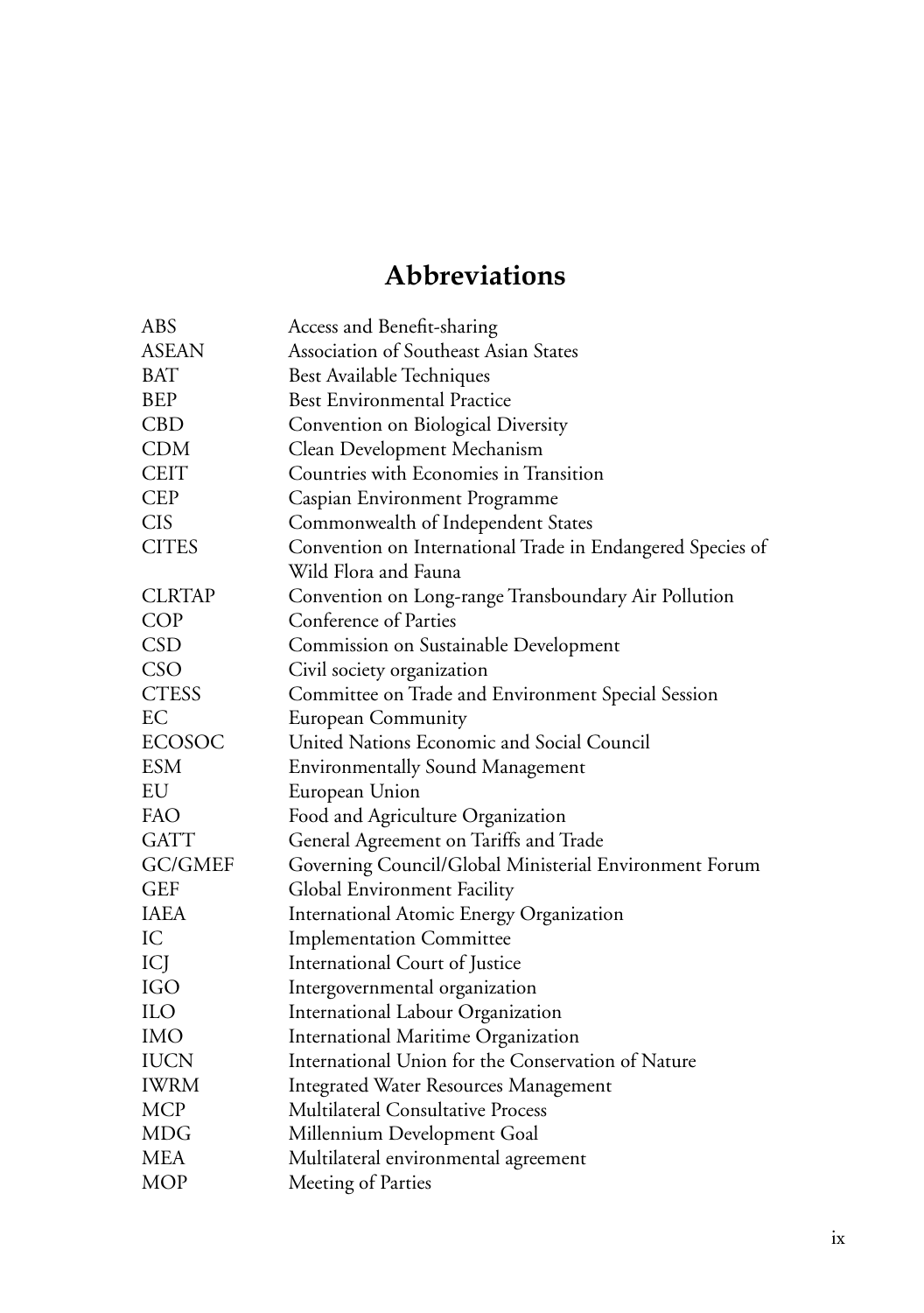| <b>MOU</b>      | Memorandum of Understanding                                      |
|-----------------|------------------------------------------------------------------|
| <b>NGO</b>      | Non-governmental organization                                    |
| <b>NIP</b>      | National Implementation Plan                                     |
| <b>OECD</b>     | Organization for Economic Co-operation and Development           |
| OJ              | Official Journal                                                 |
| PCIJ            | Permanent Court of International Justice                         |
| PIC             | <b>Prior Informed Consent</b>                                    |
| POP             | Persistent Organic Pollutant                                     |
| <b>REIO</b>     | Regional Economic Integration Organization                       |
| <b>SADC</b>     | Southern African Development Community                           |
| <b>SAICM</b>    | Strategic Approach to International Chemicals Management         |
| SAP             | Strategic Action Programme                                       |
| SBI             | Subsidiary Body for Implementation                               |
| <b>SBSTA</b>    | Subsidiary Body for Scientific and Technological Advice          |
| <b>TDA</b>      | Transboundary Diagnostic Analysis                                |
| <b>TEAP</b>     | Technical and Economic Assessment Panel                          |
| <b>TRFS</b>     | Terrestrial Renewable Freshwater Supply                          |
| <b>TRIPS</b>    | Trade-related Aspects of Intellectual Property Rights            |
| <b>UNCED</b>    | United Nations Conference on Environment and Development         |
| <b>UNCHE</b>    | United Nations Conference on the Human Environment               |
| <b>UNCLOS</b>   | United Nations Convention on the Law of the Sea                  |
| <b>UNCTAD</b>   | United Nations Conference on Trade and Development               |
| <b>UNDP</b>     | United Nations Development Programme                             |
| <b>UNECE</b>    | United Nations Economic Commission for Europe                    |
| <b>UNEP</b>     | United Nations Environment Programme                             |
| <b>UNEP/ROE</b> | United Nations Environment Programme/Regional Office for         |
|                 | Europe                                                           |
| <b>UNESCO</b>   | United Nations Educational, Scientific and Cultural Organization |
| <b>UNFCCC</b>   | United Nations Framework Convention on Climate Change            |
| UNGA            | United Nations General Assembly                                  |
| <b>UNIDO</b>    | United Nations Industrial Development Organization               |
| <b>UNITAR</b>   | United Nations Institute for Training and Research               |
| <b>UNRIAA</b>   | United Nations Reports of International Arbitral Awards          |
| UNU             | <b>United Nations University</b>                                 |
| <b>WCED</b>     | World Commission on Environment and Development                  |
| WIPO            | World Intellectual Property Organization                         |
| <b>WMO</b>      | World Meteorological Organization                                |
| <b>WPS</b>      | Water Policy and Strategy                                        |
| WSSD            | World Summit on Sustainable Development                          |
| <b>WTO</b>      | World Trade Organization                                         |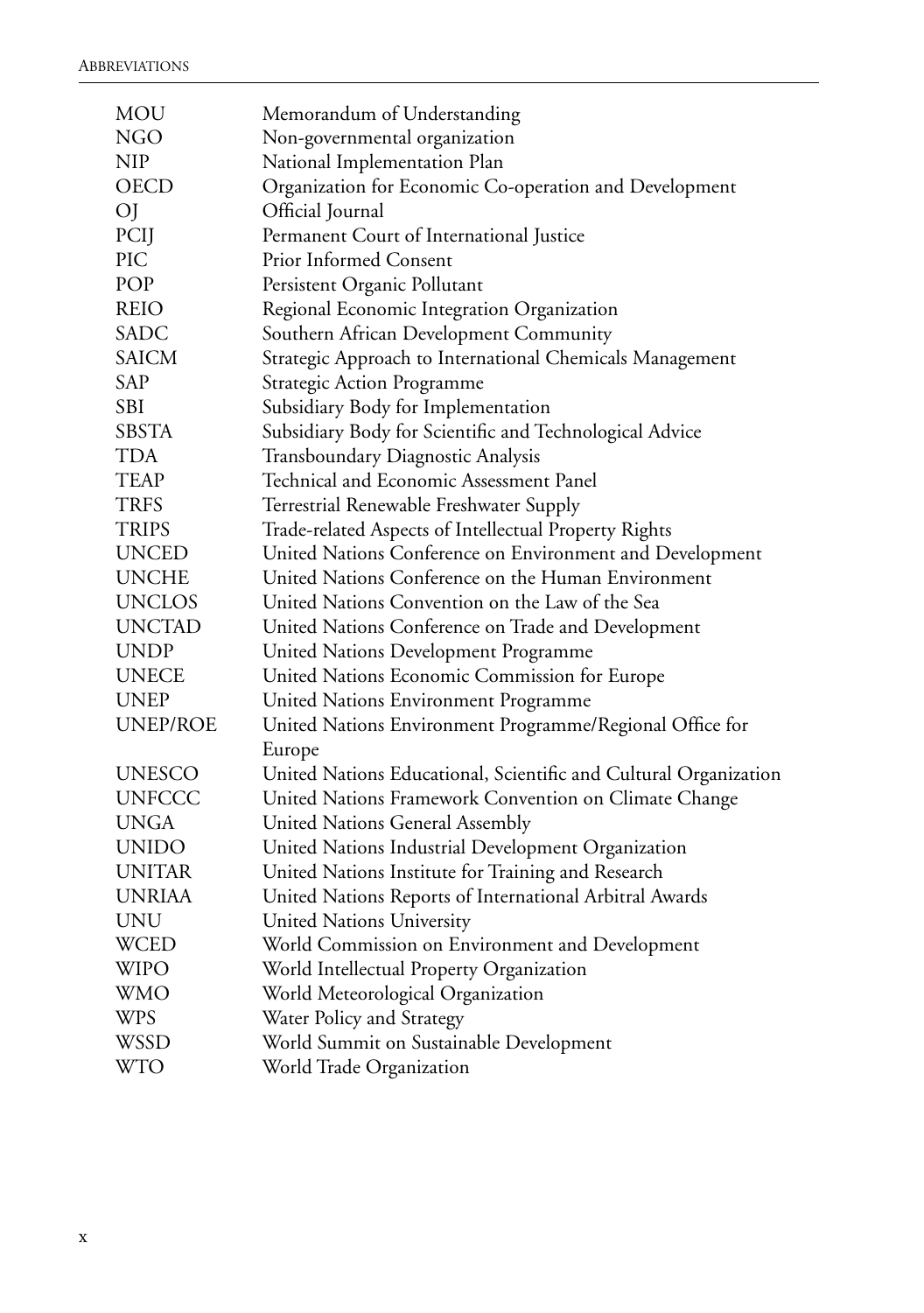# <span id="page-10-0"></span>**PART I**

**INTERNATIONAL ENVIRONMENTAL DIPLOMACY AND GOVERNANCE**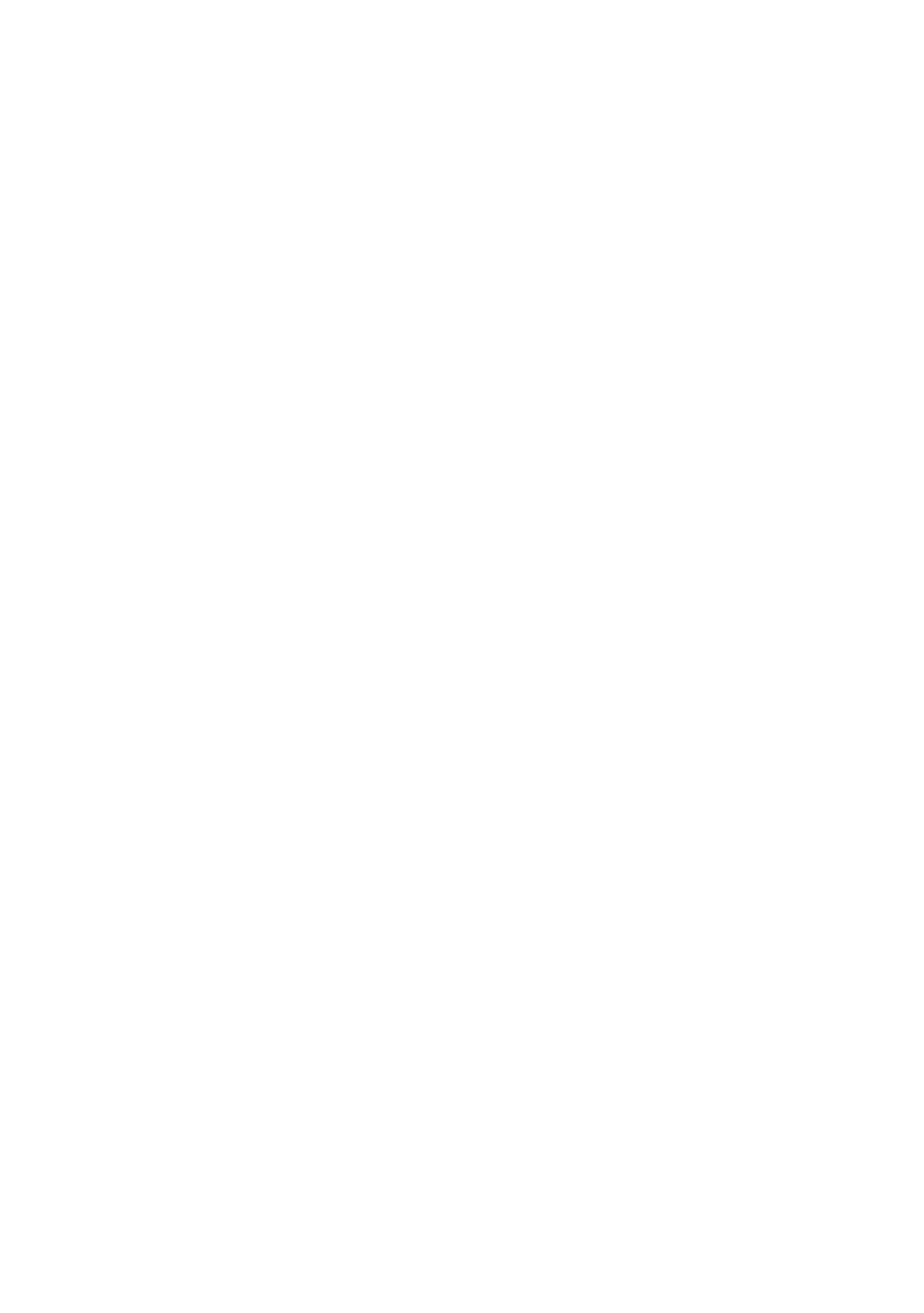# <span id="page-12-0"></span>**INTERNATIONAL ENVIRONMENTAL DIPLOMACY<sup>1</sup>**

*Shafqat Kakakhel* <sup>2</sup>

## **Introduction**

Narrowly defined, environmental diplomacy is comprised of negotiations among government representatives with the aim of agreeing legally binding treaties or agreements, or non-binding plans of action or guidelines for addressing environmental issues, requiring action both within national boundaries and across frontiers, by either a group of countries or by all countries concerned with those issues. A broader definition would refer to all relevant factors and actors such as socio-economic drivers, science and technology, or civil society and the media, which have decisively impacted on how the international community has viewed the relationship between human actions and the ability of our planet to sustain life.

Environmental diplomacy is a newcomer in international relations as diplomacy has historically focused on issues of war and peace. It has emerged and evolved as a logical corollary of the global consequences of industrial civilization. The  $19<sup>th</sup>$  century Industrial Revolution was facilitated by advances in the application of science and technology which enabled the more efficient utilization of ever-growing quantities of both locally and distantly situated natural resources. These resources were used in the production of goods which were considered useful either for improving the quality of life during peace time or for causing greater destruction in times of armed conflicts. The introduction of steamships, the invention of electricity, the discovery of oil, the construction of railways and cars, the triumph of medical science over treating diseases and epidemics and the control of weather conditions led to greater prosperity, longer life spans and an unprecedented increase in population. These and other scientific advances also made the two World Wars of the 20<sup>th</sup> century far more destructive than their predecessors. Industrialization also led to the destruction of flora and fauna and the generation of waste and pollution, threatening human health.

<sup>&</sup>lt;sup>1</sup> This paper is based on a lecture given by the author on 23 August 2004.

<sup>2</sup> United Nations Assistant Secretary General and Deputy Executive Director, United Nations Environment Programme.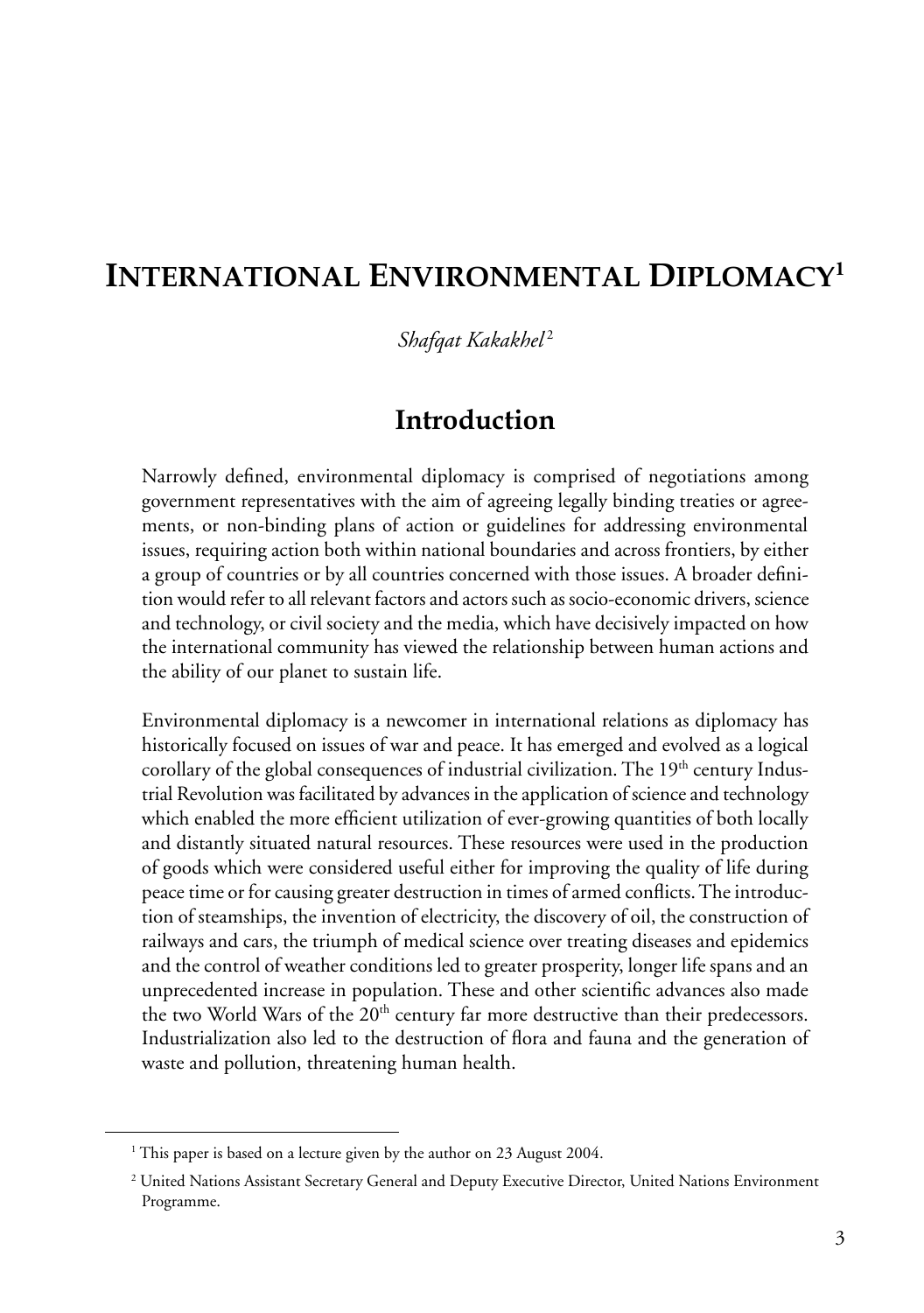During the past two centuries, industrialization has been seen as the indispensable prerequisite of - indeed synonymous with - progress. The Industrial Revolution has spawned, and is sustained by, a culture of materialism and consumerism viewed as being essential for human wellbeing. However, since the second half of the  $20<sup>th</sup>$ century, growing numbers of individuals, groups, governments, and lately, industry, have begun to reduce the negative effects of industrial civilization through cleaner and more resource efficient production processes that create larger quantities of goods but generate declining volumes of waste and pollution. We have also seen a growing recognition that durable solutions to environmental problems, especially those of a transboundary nature, require not only actions within national boundaries but also co-operation among countries.

The 1950s and 1960s witnessed not only a spectacularly speedy recovery from the destruction wrought by the Second World War but they also saw the emergence of domestic action and regional and international co-operation in addressing local, transboundary, and global environmental issues. In the US and Western Europe, campaigns by concerned citizens led to the enactment of laws and regulations aimed at avoiding or mitigating the health hazards posed by air and water pollution, strip mining, highway construction, noise pollution, the canalization of dams and streams, the clear cutting of forests, hazardous waste dumps, nuclear power plants, exposure to toxic chemicals, oil spills and suburban sprawl. Successes achieved in a domestic context encouraged the revival and strengthening of pre-war efforts to negotiate agreements on international co-operation to deal with environmental threats which could only be countered through joint efforts by several or most countries. The 1960s saw a rapid increase in the number of regional and global environmental agreements which were focused for the most part on the protection of wildlife and migratory species and the prevention and control of marine pollution. The UN Conference on the Human Environment in June 1972 in Stockholm was truly a watershed event with regard to the evolution of the global environmental agenda. The resulting declaration stipulated action within national boundaries as well as increasing regional and global co-operation to address the ever growing threats to the environment.

# **Milestones in international environmental diplomacy**

I shall briefly refer to the Stockholm Conference and five significant developments since, namely: the publication of *Our Common Future*, the report of the UN Commission headed by Gro Harlem Brundtland, in 1987;<sup>3</sup> the UN Conference on Environment and Development (UNCED), also known as the Earth Summit, in 1992; the special session of the UN General Assembly known as Rio+5, in 1997; the special session of

<sup>3</sup> WCED, *Our Common Future*, *infra* note 9.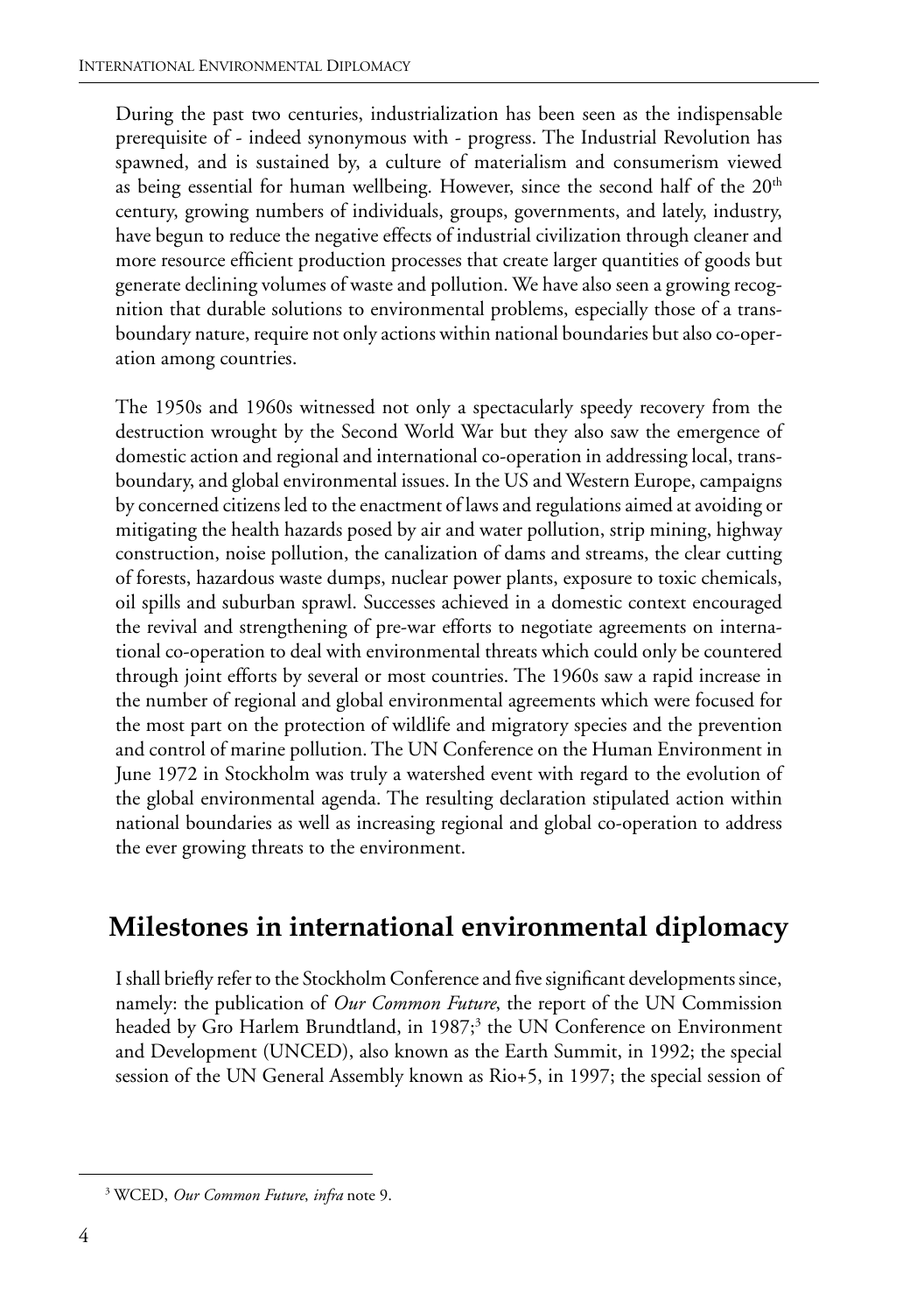the UN General Assembly, known as the Millennium Assembly, in September 2000; the World Summit on Sustainable Development held in Johannesburg, in August - September 2002.

#### **Stockholm – 1972**

The UN Conference on the Human Environment in Stockholm in June 1972 highlighted the international community's recognition that the protection and improvement of the human environment was a global objective, whose realization would require action within countries as well as regional and international co-operation. The Conference initiated a process of high level debate among representatives of governments and non-governmental organizations (NGOs) and other non-state actors, on the negative ecological impacts of human actions and population growth, and how the international community could act in concert to avoid and mitigate them. Stockholm also brought to the fore, points on which global consensus could be achieved, but also areas where rich and poor countries sharply disagreed on the genesis of the problems and the methods for addressing them.

In 1971, Maurice Strong, Secretary General of the conference, convened meetings in Geneva between economists and senior officials from developed and developing countries, which helped clarify the issues to be addressed by the Stockholm Conference.<sup>4</sup> Participants agreed that most serious environmental problems in poor countries resulted from extreme poverty and lack of economic development. They also agreed that developed countries must provide financial and technical resources to developing countries to enable them to achieve the linked objectives of socio-economic development and environmental protection.

The Stockholm Conference was attended by representatives of 113 countries as well as scores of inter-governmental and non-governmental organizations. At the Conference, the participants seemed to have different agendas. Developed countries paid lip service to the protection of the global environment but appeared unenthusiastic about providing financial support to developing countries. Developing countries were willing to concede the importance of environmental protection but insisted that rich nations must lead, both with regard to domestic action and in assisting them to achieve economic development which would generate the resources needed for taking better care of the environment. The environmental organizations assembled in Stockholm carried out a spirited campaign demanding serious efforts within countries and cooperation among states to counteract environmental threats.

<sup>4</sup> The meetings in Founex are discussed in Maurice Strong, *Where on Earth Are We Going?* (Alfred Knopf, 2000) at 124-125, and in Mustafa Tolba and Iwona Rummerl-Bulska, *Global Environmental Diplomacy* (MIT Press, 1998) at 2.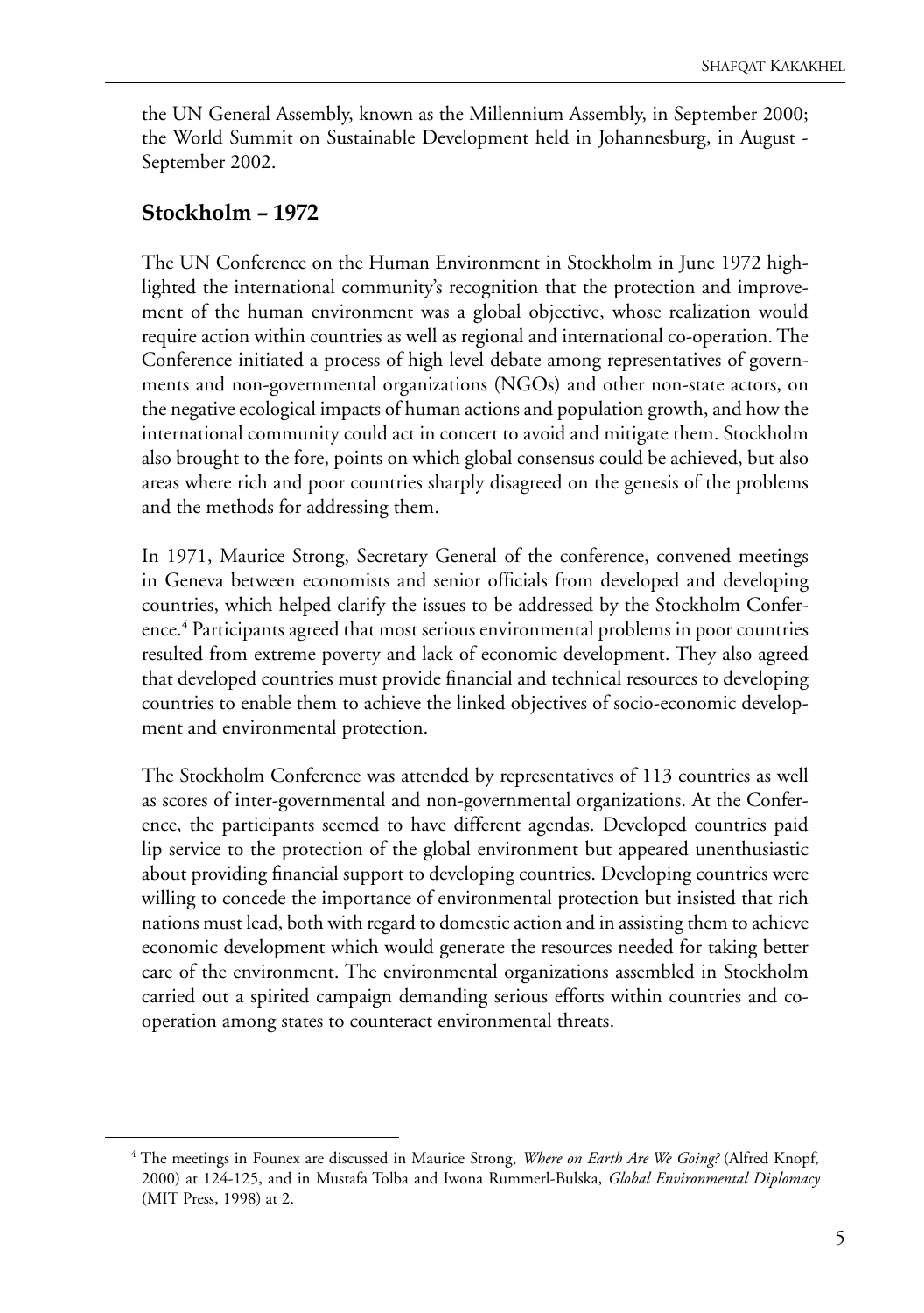Eventually the negotiators managed to hammer out compromise texts. Two documents, a short, eight-page paper comprising a proclamation and a set of 26 principles,5 and a longer Action Plan containing 109 recommendations on addressing environmental challenges represent the results of the Stockholm Conference.6 The Stockholm Declaration proclaimed that 'protection and improvement of the human environment is a major issue which affects the well-being of peoples and economic development throughout the world.'7 It stressed the inextricable nexus between environment and development and called for the narrowing of the gap between rich and poor countries. The Action Plan addressed major environmental issues and suggested action by governments and the UN system to deal with them.

The UN General Assembly considered the outcomes of the Stockholm Conference in December 1972. It adopted a resolution establishing the United Nations Environment Programme (UNEP) with a mandate to promote international co-operation in the field of the environment, review world environmental threats in order to facilitate their intergovernmental consideration and to promote the acquisition, assessment and exchange of environmental knowledge and information, as well as facilitate and coordinate the implementation of environmental activities of the UN system.<sup>8</sup>

The post-Stockholm years witnessed the establishment of environmental ministries and agencies – as well as increasing budgets for these – in most developed countries and in a growing number of developing ones; the enactment of environmental laws, especially in industrialized countries; a proliferation of global and regional environmental treaties; the strengthening of existing academic and scientific research and policy centres dealing with environmental and developmental issues, and the establishment of new ones. New processes and networks were also set up for the comprehensive assessment of global environmental issues such as climate change, the ozone layer, effects of atomic radiation, biodiversity, solid and hazardous waste, marine and inland water pollution caused by shipping as well as land based activities, conservation of wildlife, prohibition of trade in endangered species of flora and fauna, etc.

UNEP played a significant role in catalyzing and facilitating most if not all of these developments. It vigorously campaigned for the integration of environmental imperatives in national and global initiatives addressing the challenges of peace and development. Its role was especially crucial in respect of the assessment of environmental

<sup>&</sup>lt;sup>5</sup> Declaration of the United Nations Conference on the Human Environment, Stockholm, 16 June 1972, www.unep.org/Documents/Default.asp?DocumentID=97&ArticleID=1503.

<sup>6</sup> United Nations Conference on the Human Environment, www.unep.org/Documents/Default.asp?Docu mentID=97&ArticleID=1492.

<sup>7</sup> Principle 2, Stockholm Declaration, *supra* note 5.

<sup>8</sup> Institutional and Financial Arrangements for International Environmental Co-operation, GA Res. 2997 (XXVII), 15 December 1972.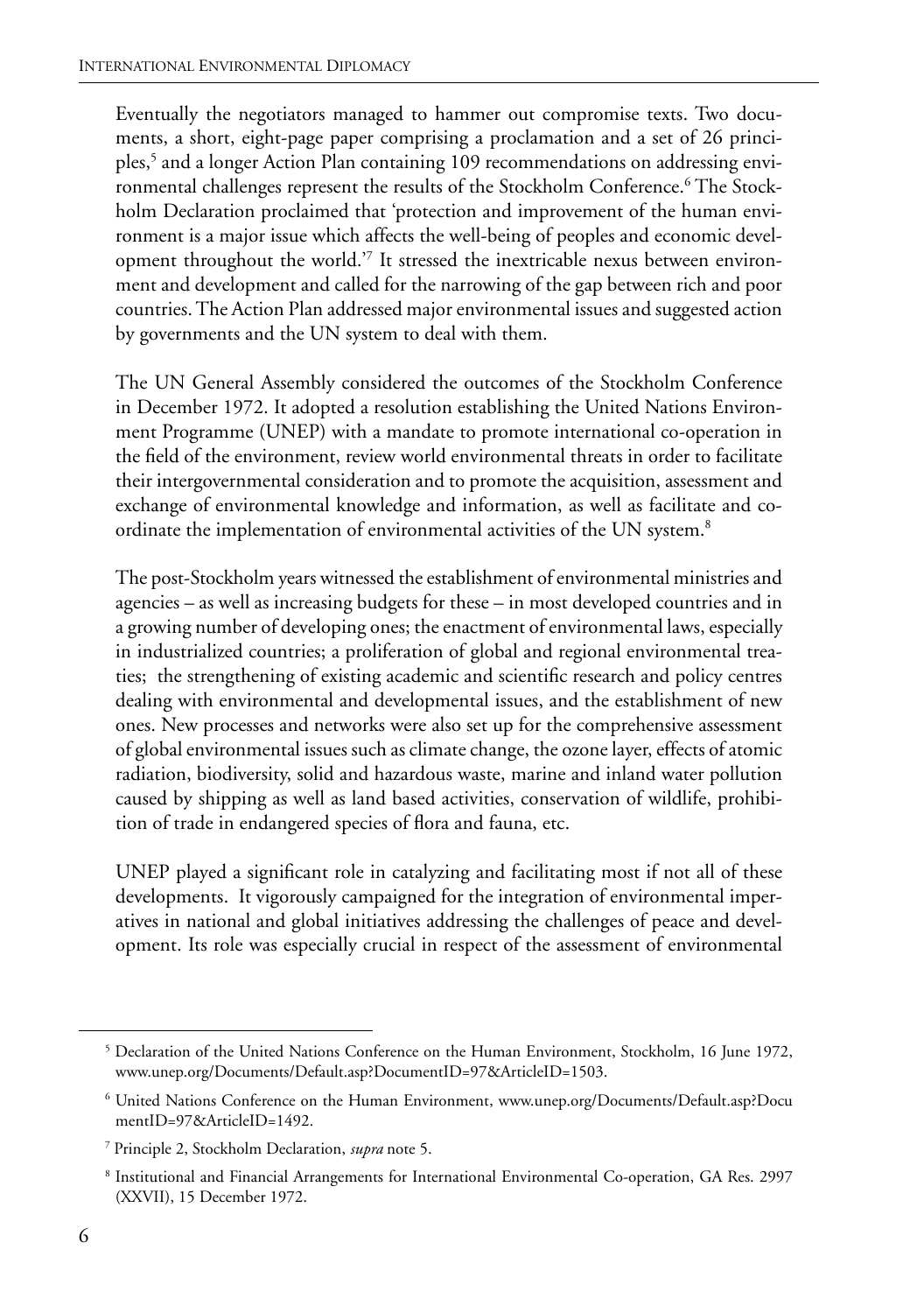threats, the articulation of policy responses, the negotiation of multilateral agreements and the development of environmental law.

Despite these positive developments, the overall state of the global environment continued to deteriorate. Poverty and malnutrition as well as political and social unrest and problems of governance grew unabatedly in developing countries. Studies and assessment of climate change highlighted the serious threats posed by burgeoning emissions of greenhouse gases. Forests, oceans and other ecosystems faced increased depletion and degradation. The loss of fisheries and plant and animal species accelerated. Developed countries failed to provide significant support to developing countries for socio-economic development or for meeting the commitments agreed in Stockholm.

At the end of the 1970s and the beginning of the 1980s, environmental movements in the US and Europe grew both in size and impact. The emergence of Green Parties in many countries lent a new legitimacy and authority to environmental activism and served to highlight the mismatch between ecological deterioration and the local and global efforts to arrest and reverse it.

#### **The Brundtland Commission**

In 1983, the UN Secretary-General requested Gro Harlem Brundtland to head a commission to review environmental and developmental issues. The Commission undertook an exhaustive examination of critical environmental and developmental issues such as growth in the world economy, technology, globalization and inter-dependence and the impacts of economic growth in terms of resource depletion and pollution and degradation. It also reviewed the quantum, quality and impact of international efforts in addressing these issues and considered measures for enhanced co-operation.

In 1987 the Brundtland Commission's report *Our Common Future*<sup>9</sup> referred to a clear demonstration of the widespread feeling of frustration and inadequacy in the international community about our own inability to address the vital global issues and deal effectively with them. It declared that 'a new development path was required, one that sustained human progress not just in a few places for a few years but for the entire planet into the distant future'10 and used the term sustainable development which was defined as 'development that meets the needs of the present without compromising the ability of future generations to meet their own needs.'<sup>11</sup> The report called for renewed and greater efforts to eliminate widespread poverty which it asserted was 'no longer

<sup>9</sup> World Commission on Environment and Development (WCED), *Our Common Future* (Oxford University Press, 1987) UN Doc. A/42/47 (1987)(The Brundtland Report).

<sup>10</sup> *Ibid*., at 4.

<sup>11</sup> *Ibid*., at 43.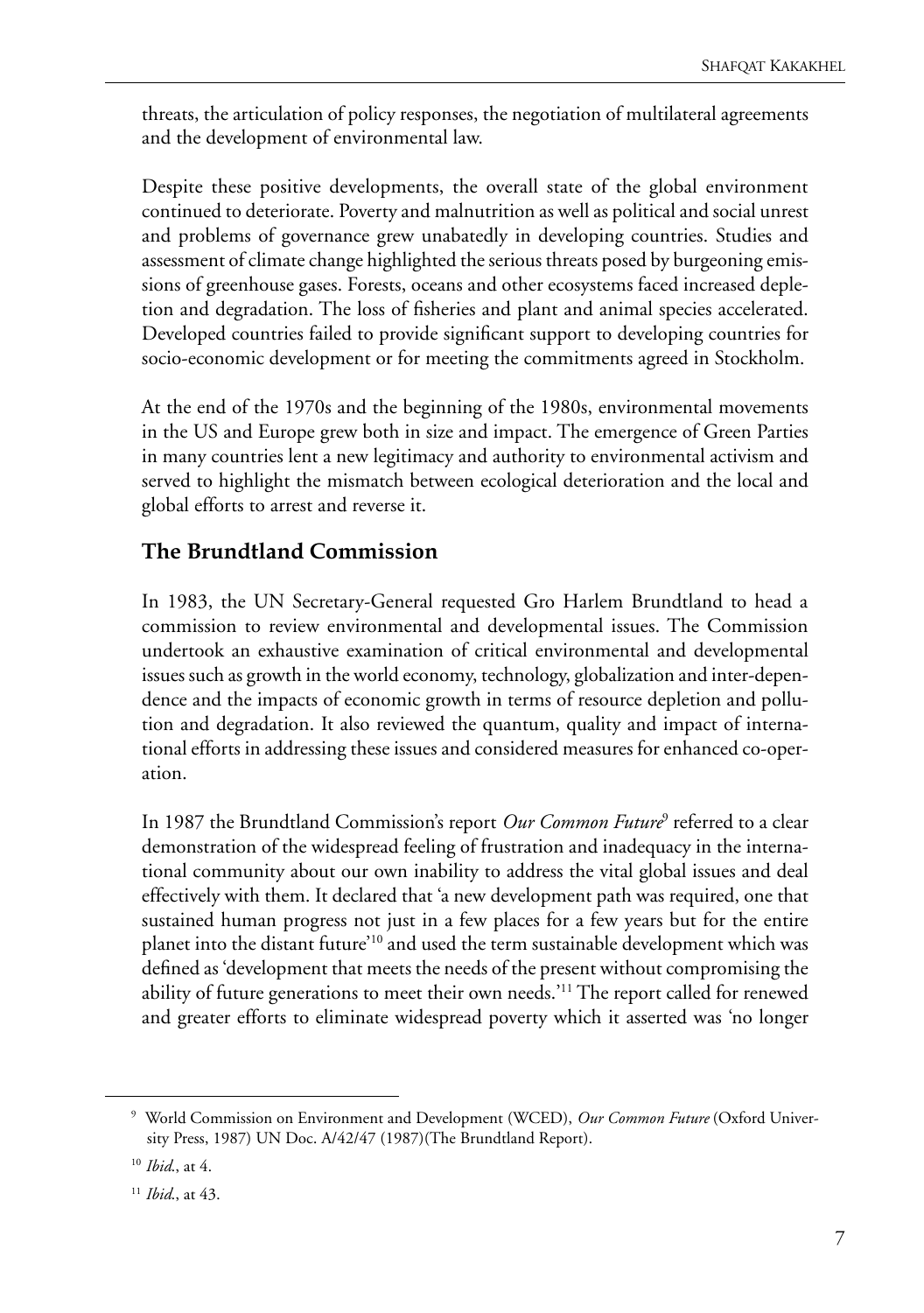inevitable'12 and referred to the need for 'not only a new era of economic growth for nations in which the majority are poor, but an assurance that those poor get their fair share of the resources required to sustain that growth.'13

*Our Common Future* contains a thorough review of the correlation between population, energy, industry, food security, agriculture and forestry, human settlements, international economic relations and decision support systems, and environment and development, as well as of the quality and quantum of international co-operation. It offers recommendations for addressing environmental protection gaps and developmental needs, as well as a set of principles to inspire and shape action by the international community. The report emphasized the importance of international co-operation, urging 'new dimensions of multilateralism' to achieve sustainable human progress. In response to *Our Common Future*, in December 1989 the UN General Assembly decided to convene the UN Conference on Environment and Development in June 1992 in Rio de Janeiro, in order 'to elaborate strategies and measures to halt and reverse the effects of environmental degradation in the context of increased national and international efforts to promote environmentally sound development in all countries.'14

#### **The Earth Summit (1992)**

The UN Conference on Environment and Development (UNCED), also known as the Earth Summit was held in Rio in June 1992 in the optimistic atmosphere accompanying the end of the Cold War. It was preceded by a worldwide official and scientific preparatory process during which virtually every environment and development issue was comprehensively analyzed by experts and negotiated by representatives of Governments and other stakeholders. Attended by over 10 000 delegates, including 116 heads of state and 1400 NGOs, and covered by 9000 journalists, UNCED was at the time the largest meeting in the history of the UN.

The UNCED preparatory process and the negotiations during the Summit were marked by a North-South polarization. While the former called for greater efforts by developing countries to address environmental threats, the latter placed a higher priority on development than environment, insisting that developed countries agree to provide new and additional financial resources and technology transfer as a condition for developing countries' acceptance of environmental commitments. Notwithstanding the protracted and often acrimonious negotiations of the Rio Summit, consensus was

<sup>12</sup> *Ibid*., at 8.

<sup>13</sup> *Ibid*.

<sup>14</sup> Section I, Article 3, GA Res. 44/228, 22 December 1989, www.un.org/documents/ga/res/44/a44r228. htm.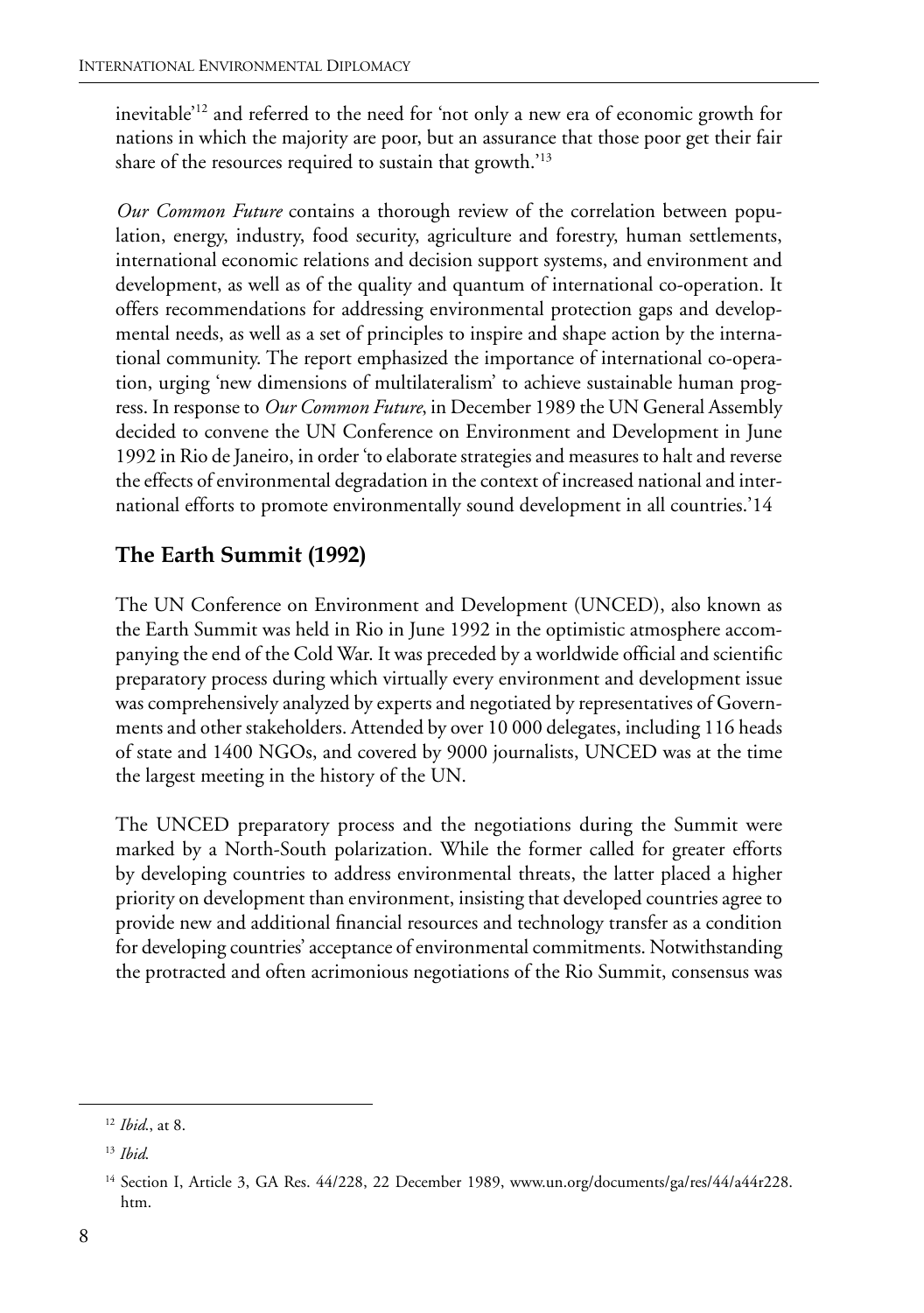eventually reached by the Rio negotiators on the Rio Declaration,<sup>15</sup> a short document comprising 27 principles, and on Agenda 21,<sup>16</sup> a 279-page Action Plan. The Summit also witnessed the signing of the historic Framework Convention on Climate Change<sup>17</sup> and the Convention on Biodiversity<sup>18</sup> and approved a statement of principles for the sustainable management of forests.<sup>19</sup>

The Rio Declaration affirmed states' responsibility to 'ensure that activities within their jurisdiction or control do not cause damage to the environment of other states or areas beyond the limits of national jurisdiction',<sup>20</sup> stressed that 'environmental protection shall constitute an integral part of the development process',<sup>21</sup> emphasized the importance of co-operation<sup>22</sup> and the 'special needs of developing countries.<sup>223</sup> The Declaration also called for 'a global partnership to conserve, protect and restore the health and integrity of the Earth's ecosystems' adding that states have 'common but differentiated responsibilities'24 and recommended 'the reduction and elimination of unsustainable patterns of consumption and production.'25 It supported the participation of citizens in environmental decision making as well as access to relevant information and justice<sup>26</sup> and recommended the application of the precautionary approach for environmental protection.<sup>27</sup>

<sup>&</sup>lt;sup>15</sup> Declaration of the United Nations Conference on Environment and Development, Rio de Janeiro, 3-14 June 1992, UN Doc. A/CONF.151/26 (Vol. I), www.un.org/documents/ga/conf151/aconf15126- 1annex1.htm.

<sup>&</sup>lt;sup>16</sup> United Nations Conference on Environment and Development, *Agenda 21: Environment and Development Agenda*, UN Doc. A/CONF.151/26, www.un.org/esa/sustdev/documents/agenda21/index.htm.

<sup>&</sup>lt;sup>17</sup> United Nations Framework Convention on Climate Change, New York, 9 May 1992, in force 21 March 1994, 31 *International Legal Materials* (1992) 849, unfccc.int/files/essential\_background/background\_ publications\_htmlpdf/application/pdf/conveng.pdf.

<sup>18</sup> Convention on Biological Diversity, Rio de Janeiro, 5 June 1992, in force 29 December 1993, 31 *International Legal Materials* (1992) 822, www.biodiv.org/doc/legal/cbd-en.pdf.

<sup>&</sup>lt;sup>19</sup> Non-legally Binding Authoritative Statement of Principles for a Global Consensus on the Management, Conservation and Sustainable Development of all Types of Forests, Rio de Janeiro, 3-14 June 1992, UN Doc. A/CONF.151/26 (Vol. III), www.un.org/documents/ga/conf151/aconf15126-3annex3.htm.

<sup>20</sup> Principle 2, Rio Declaration, *supra* note 15.

<sup>21</sup> Principle 4, Rio Declaration, *ibid*.

<sup>22</sup> Principle 5, Rio Declaration, *ibid*.

<sup>23</sup> Principle 6, Rio Declaration, *ibid*.

<sup>24</sup> Principle 7, Rio Declaration, *ibid*.

<sup>25</sup> Principle 8, Rio Declaration, *ibid*.

<sup>26</sup> Principle 10, Rio Declaration, *ibid*.

<sup>27</sup> Principle 15, Rio Declaration, *ibid*.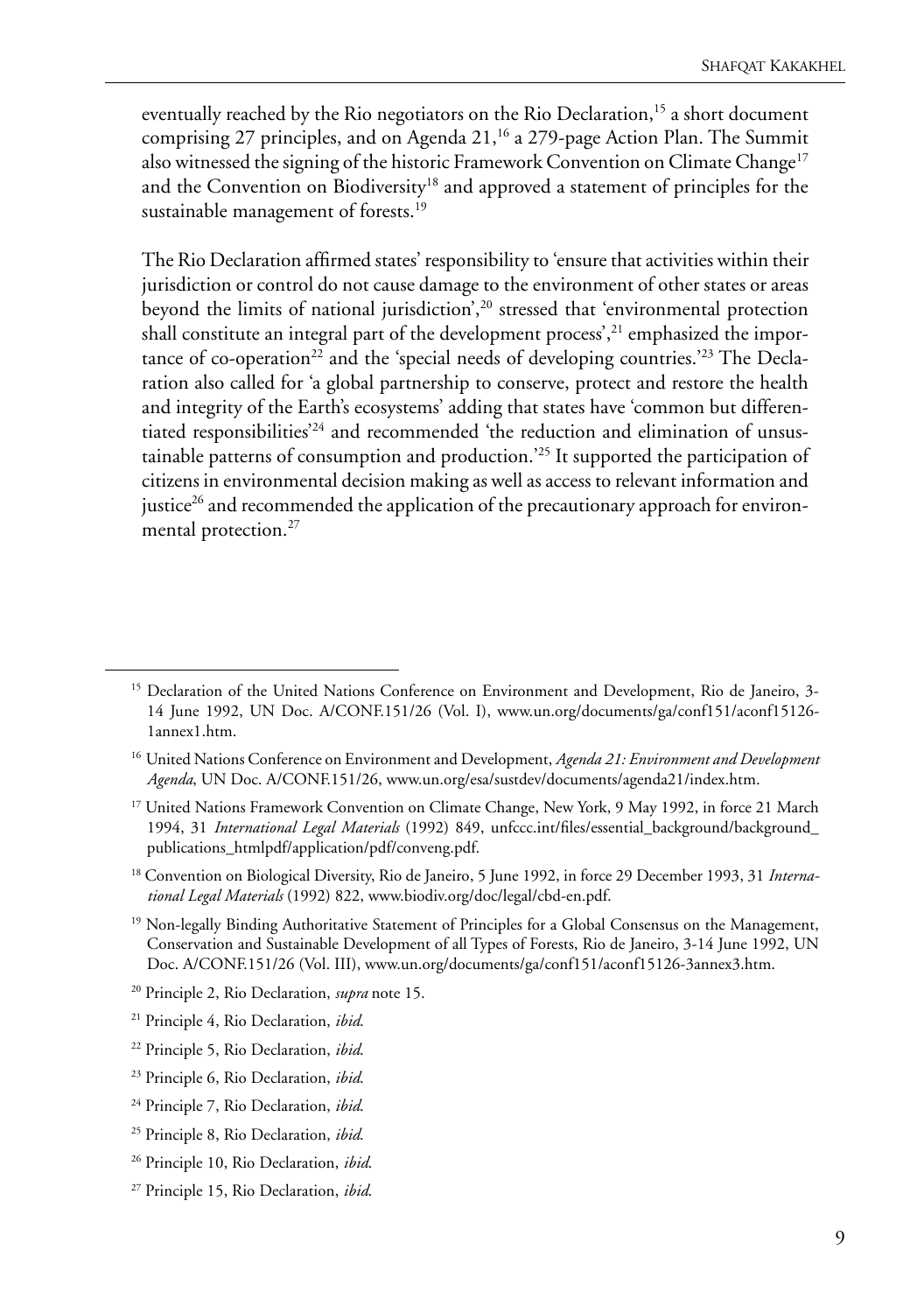Agenda 21 addressed all major sectoral and cross-sectoral environmental and developmental challenges. Its 40 chapters are divided into four sections entitled Social and Economic Dimension, Conservation and Management of Resources for Development, Strengthening the Role of Major Groups and Means of Implementation. The environmental issues addressed included: atmosphere; land resources; deforestation; fragile ecosystems; agriculture; biodiversity; biotechnology; seas and coasts; fresh water; chemicals; and hazardous, solid, and radioactive wastes. Agenda 21 called for action by all stakeholders within and across national boundaries to address environmental threats in the framework of sustainable development, embracing sustained economic development based on equity, enhancement of the social wellbeing of people, and protection of the environment. It called for integrated policies and action in all these interdependent and mutually reinforcing areas. Agenda 21 spelt out the mandates, roles and responsibilities of UN agencies and bodies, including the United Nations Development Programme (UNDP) and UNEP. It also recommended the establishment of the Commission on Sustainable Development as a high-level forum for discussing, monitoring and expediting the implementation of Agenda 21 through dialogue which would synthesize economic, social and environmental imperatives while promoting enhanced international co-operation and improved decision-making.

#### **Rio+5 (1997)**

In 1997, the UN General Assembly organized a special session in New York, popularly known as Rio+5, to review the progress in the implementation of the Rio outcomes, and to agree on measures to set aside the obstacles impeding full implementation. The Commission on Sustainable Development's session during the same year served as a preparatory meeting for Rio+5. The Special Session's outcome is contained in a document entitled Programme of Action for the Further Implementation of Agenda 21.<sup>28</sup>

The deliberations of the Rio+5 meeting were characterized by the evident widening of the North-South divide. Developing countries did not mince words in castigating developed countries for the continued, in fact accelerated, degradation of the global environment. They also accused developed countries of not fulfilling the Rio commitments either in terms of facilitating the creation of a global context enabling the improvement of developing countries' developmental prospects through resolution of the problems of debt, aid and trade, and technological transfers, or by providing new and additional financial resources for supporting the efforts of developing countries for dealing with global environmental issues. Perhaps more seriously, there was neither the enthusiasm among developed or developing countries to propose any significant new initiatives or drastic solutions in response to the deteriorating trends, nor the willingness for the give and take without which diplomacy cannot work.

<sup>&</sup>lt;sup>28</sup> Programme for the Further Implementation of Agenda 21, GA Res. S/19-2, 28 June 1997, www.un.org/ documents/ga/res/spec/aress19-2.htm.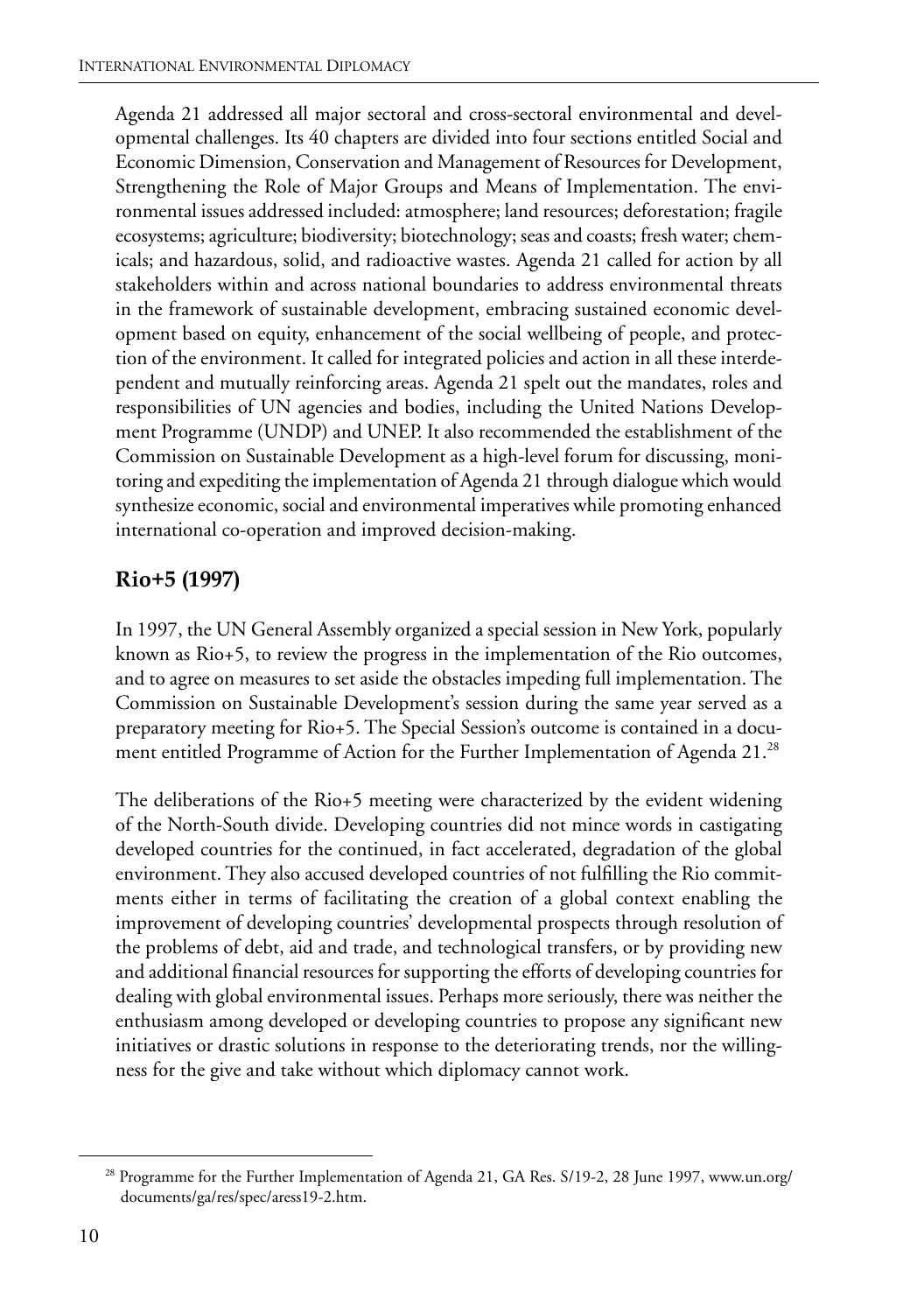#### **The Millennium Summit (2000)**

In September 2000, the General Assembly held the Millennium Summit to address the serious issues facing humankind in the new millennium. The six fundamental values identified by world leaders as being 'essential to international relations in the twenty first century' included 'respect for nature.'29 The Declaration called for the prudent management of all living species and natural resources in a sustainable manner, and for change in the unsustainable patterns of consumption and production.

Section IV of the Millennium Declaration, entitled Protecting Our Common Environment, laid down several goals and targets which have since been called the Millennium Development Goals (MDGs). Goal 7: Ensure Environmental Sustainability, calls for the integration of the principles of sustainable development into national policies and programmes and for the reversal of the loss of environmental resources. The specific targets set by the Summit include reducing by half the proportion of people without access to safe drinking water by 2015 and achieving significant improvement in the lives of at least 100 million slum dwellers by 2020.

#### **Malmö Declaration (2000)**

A Special Session of the UNEP Governing Council was held in Malmö in May 2000. After prolonged negotiations it adopted a statement known as the Malmö Ministerial Declaration<sup>30</sup> as input on the environmental perspective of sustainable development challenges, to be considered by the WSSD. Bringing these significant points to the fore, the Declaration:

- (i) stated the 'urgent need for reinvigorated international co-operation based on common concerns and a spirit of international partnership and solidarity;<sup>31</sup>
- (ii) called for the 'mobilization of domestic and international resources, including development assistance, far beyond current levels;'32
- (iii) emphasized 'the central importance of environmental compliance, enforcement and liability  $\dots$  the precautionary approach  $\dots$  as well as capacity-building;<sup>33</sup>
- (iv) identified threats resulting from urbanization and development of mega cities, climate change, freshwater crisis, depletion of biological resources, drought and desertification, and deforestation, environmental emergencies and health hazardous posed by chemicals and pollution as issues that need to be addressed.<sup>34</sup>

- 33 Article 3, *ibid*.
- 34 Article 5, *ibid*.

<sup>29</sup> Article 6, United Nations Millennium Declaration, GA Res. 55/2, 8 September 2000.

<sup>&</sup>lt;sup>30</sup> Malmö Ministerial Declaration, 31 May 2000 (hereinafter Malmö Declaration), www.unep.org/malmo/ malmo\_ministerial.htm.

<sup>31</sup> Article 1, *ibid*.

<sup>32</sup> Article 2, *ibid*.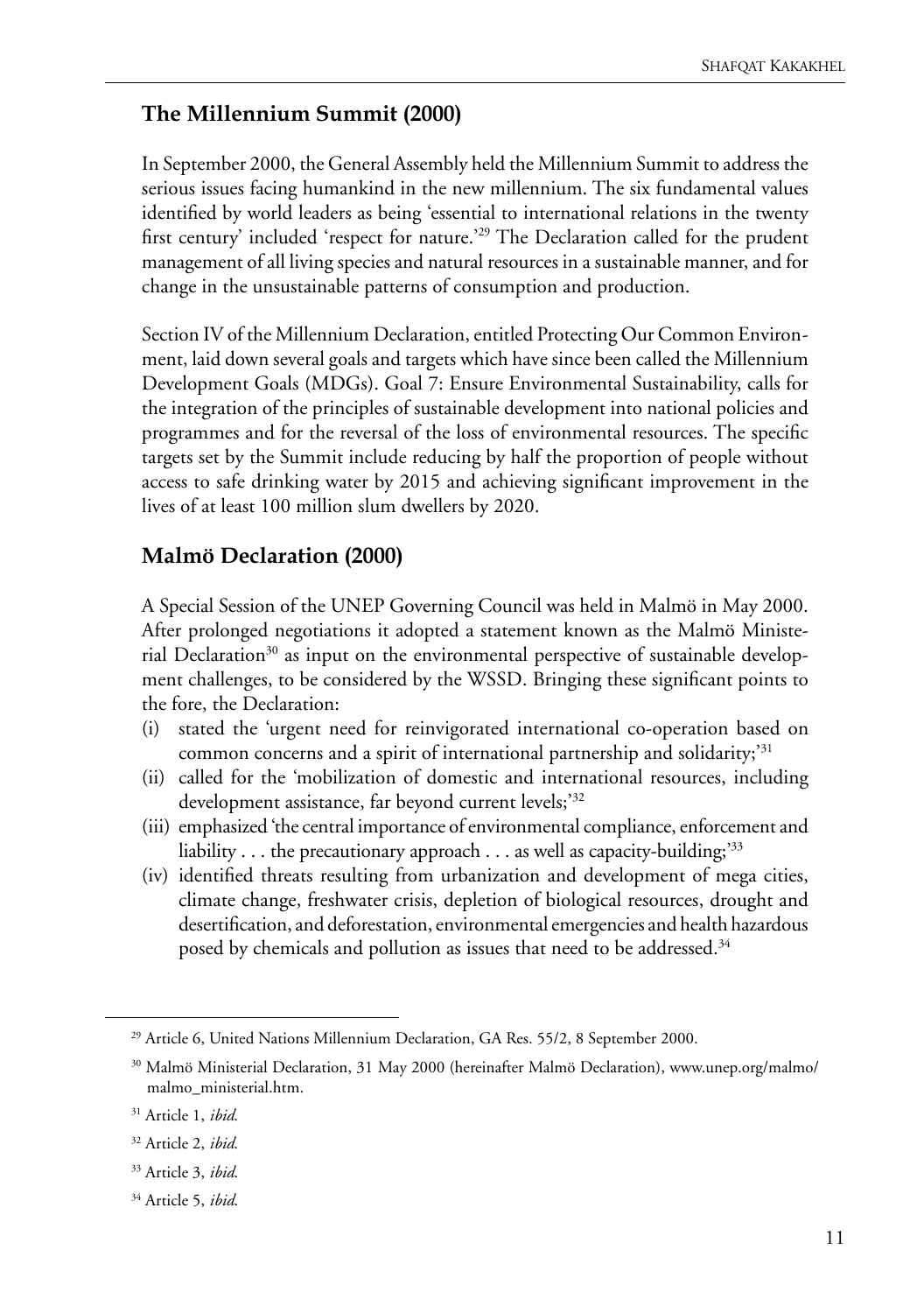The Declaration took cognizance of the pressures exerted by globalization but also of the potential positive roles of business and civil society. Moreover, one of the most significant recommendations of the Malmö conference was its call for the WSSD to 'review the requirements for a greatly strengthened institutional structure for international environmental governance based on an assessment of future needs for an institutional architecture that has the capacity to effectively address wide-ranging environmental threats in a globalizing world.'35 Heeding this call, in 2001 the Governing Council of UNEP set up a high-level group to address issues of international environmental governance. The Working Group's negotiated a set of proposals which were subsequently endorsed by the World Summit on Sustainable Development.

#### **The World Summit on Sustainable Development (2002)**

The World Summit on Sustainable Development (WSSD) in Johannesburg in August-September 2002 is the most recent development in the global quest for sustainable development. The WSSD aimed to review the implementation of the outcomes of UNCED with a view to reinvigorating, at the highest political level, the global commitment to sustainable development. However, the WSSD, also called Rio+10, Earth Summit+10 or the Johannesburg Summit, was held in a global context far less optimistic than that of UNCED. The signs observed during Rio+5 that the post-Cold War euphoria had begun to subside were replaced by evidence of what Martin Khor, a leading spokesman for the developing world, called 'a crisis atmosphere.' Secretary-General Kofi Annan's special personal efforts to energize and focus the preparatory process, including his so called WEHAB initiative proposing that the Summit give priority attention to the problems of Water, Energy, Health and Agriculture, and Biodiversity, alongside a series of regional preparatory meetings, helped in arresting widespread scepticism in the developing countries towards the Summit. The venue of the Conference was also helpful. Eventually over thirty thousand representatives of state and non-state sectors attended, making the WSSD the largest UN meeting in history.

Negotiations during the preparatory process of the WSSD and the Summit itself were indeed tortuous. The Conference's proceedings once again highlighted the differences between developed and developing countries as well as the fissures within the Organization for Economic Co-operation and Development (OECD). Developing countries recalled the North-South compact or deal forged in Rio: developing countries had agreed to integrate the objective of environmental sustainability in their overall developmental process in return for substantial new and additional transfers of financial resources, technology, scientific and technical know-how and a more equitable global context resulting from the resolution of problems of debt repayment, development assistance and better access for their products into the rich countries markets. They lamented the failure of the North to respect the Rio compact. Spokesmen from devel-

<sup>35</sup> Article 24, *ibid*.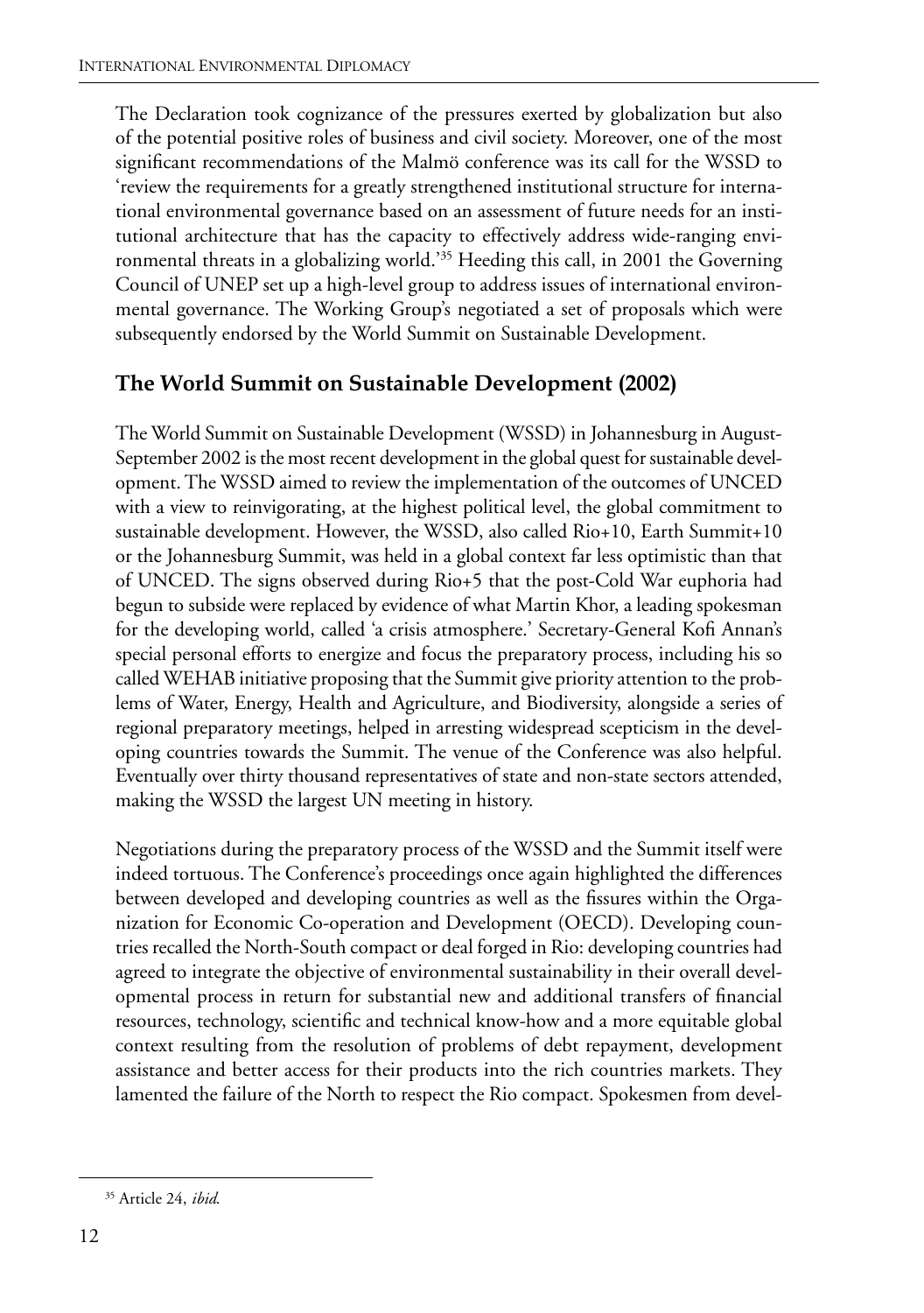oping countries also underlined gaps in the Rio outcomes in regard to the actions of transnational corporations and implementation mechanisms, which had resulted in the accelerated deterioration and degradation of the global environment and the increase in absolute poverty to a level where it afflicts more than one third of the world population. Furthermore, developing country governments and NGOs called for structural change in the global economic agenda based on the environment-development nexus the revival of North-South dialogue and a strengthened North-South partnership based on just and durable solutions relating to the debt owed by the South to and barriers such as colossal agricultural subsidies in rich countries, which impede exports from developing countries.

Notwithstanding the positive developments since Rio, the Johannesburg delegates acknowledged that all environmental and socio-economic indicators had registered several fold deterioration. Nearly all the developed countries also accepted not having kept the Rio promises and made assurances that they would try harder in future to comply with their commitments.

The outcomes of the intergovernmental negotiations in Johannesburg are recorded in a short four and a half page political declaration<sup>36</sup> and a 70-page Plan of Implementation.37 The Declaration contains a renewed commitment to poverty eradication, changing consumption and production patterns and protecting and managing the natural resource base for economic and social development, and identifies these as 'overarching objectives' which are 'essential prerequisites' of sustainable development. The Declaration referred to the rich-poor divide within countries and the everincreasing gap between developed and developing countries. It also mentioned the continued degradation of the global environment and specifically noted loss of biodiversity, depletion of fish stocks, accelerated desertification adverse effects of climate change, more frequent and destructive natural disasters and air, water and marine pollution. The Declaration reaffirms the commitment to multilateralism and the role of the UN in strengthening it. The Plan of Implementation reiterates Agenda 21 and in places supplements it. The most significant feature is the time-bound targets for achieving a set of goals some of which had been agreed at the Millennium Summit. These included reducing by half the proportion of people living without water and sanitation by 2015; restoring fisheries to their maximum sustainable yields by 2015; reducing biodiversity losses by 2010; and ensuring the use and production of chemicals in ways that do not harm health by 2020. Furthermore, all countries are to have strategies in place for integrated water resource management by 2005.

<sup>36</sup> World Summit on Sustainable Development, *Johannesburg Declaration on Sustainable Development*, 4 September 2002, www.un.org/esa/sustdev/documents/WSSD\_POI\_PD/English/POI\_PD.htm.

<sup>37</sup> World Summit on Sustainable Development, *Johannesburg Plan of Implementation*, www.un.org/esa/ sustdev/documents/WSSD\_POI\_PD/English/POIToc.htm.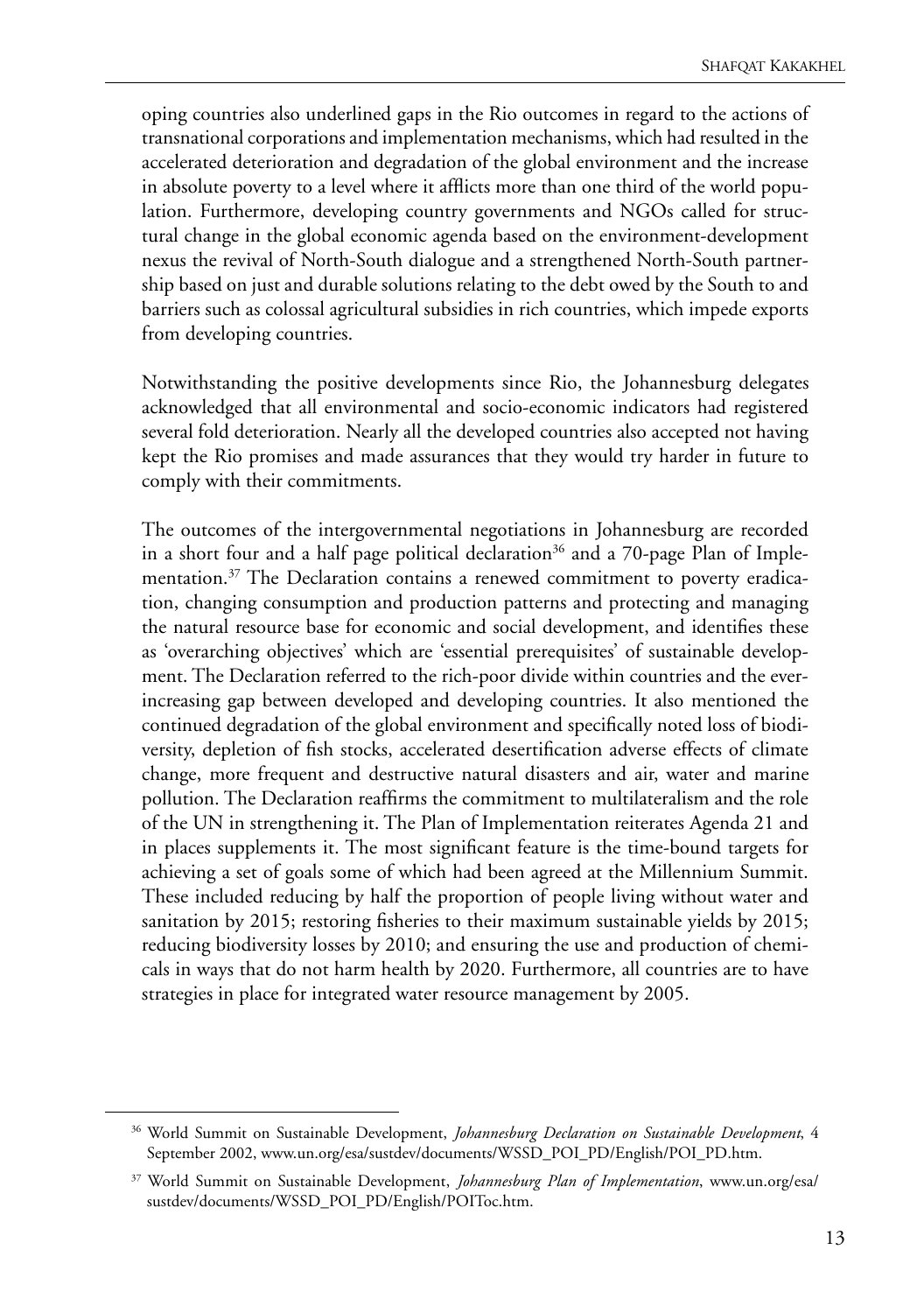A significant and initially controversial departure from UNCED was that the WSSD served as "midwife" for roughly 280 partnership initiatives, providing for collaboration among governments of developed and developing countries, multilateral organizations within and outside the UN, and civil society, including the business sector, with the aim of jointly addressing sustainable development issues such as cleaner fuels and vehicles, fresh water, renewable energy, etc.

# **Current Environmental Challenges and Responses**

Three years after the WSSD, how do we see the environmental challenges facing us and threatening the next generation? An objective review of the development, over the last five decades, relevant to the evolution of the global environmental agenda and diplomacy reveals a mixed picture of significant successes and disappointing failures. Positive signals can be seen in the face of an overall degradation of the environment.

Universal recognition of the importance of the environment is indicated by a greater appreciation of the need for operationalizing the acknowledged nexus between environment and development. The definition of environment is no longer confined to the biosphere but also encompasses socio-economic driving forces. Sustainable development is recognized as the overarching goal comprising economic growth, social justice and environmental protection.

Ministries and Departments of Environment and/or Environmental Protection Agencies have been established in virtually each and every country. UNCED and WSSD stimulated the preparation or revision of national environmental protection and sustainable development strategies and plans. Environmental legislation in response to local concerns as well as in pursuance of commitments under multilateral agreements has witnessed unprecedented development. Schools, universities and scientific institutions are setting up environmental courses and greening the activities and syllabuses of professional studies. There is greater recognition of the responsibilities of the legislature and the judiciary as well as the roles of industry, the scientific community, civil society at large and the media in promoting environmental protection and sustainable development.

Our knowledge of environmental threats and the socio-economic forces driving them has grown enormously and at present we have reasonably reliable and comprehensive assessments of the scale and magnitude of all relevant aspects relating to issues of climate change, biodiversity and the ecosystems, freshwater and oceans, air and land pollution, chemicals, hazardous wastes, etc. Science and technology have made unprecedented strides in enhancing the efficiency of fossil fuels and other raw materials, thereby reducing the threats linked to the depletion of resources, adverse climate impacts and deadly waste and pollution. Significant successes have been achieved in developing renewable clean energy and in finding answers to various issues of the urban agenda.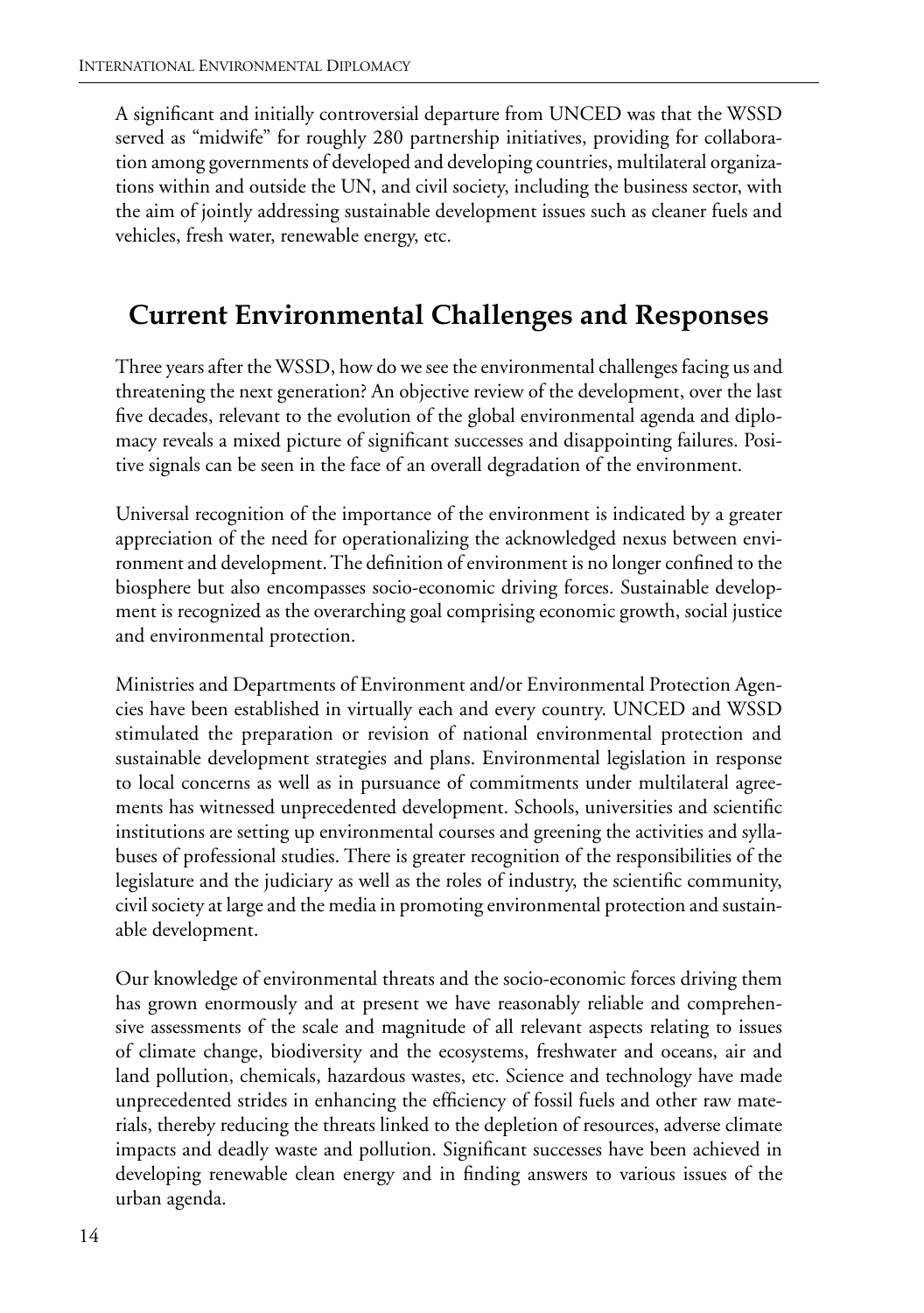The importance of regional co-operation in achieving environmental and sustainable development objectives is evidenced by the proliferation, in all regions, of political, institutional, financial and legal arrangements, for safeguarding and improving shared assets and countering common, transboundary challenges. At the global level, the need for co-operation and partnerships is accepted, as is the especially serious nature and scale of environmental threats in the developing world. Governments have negotiated over 500 multilateral environmental agreements, plans of action or guidelines and/or have initiated processes for evolving strategic approaches to address all major issues, ranging from climate stability, the protection of the ozone layer, the preservation and sustainable utilization of biodiversity and chemicals, to the protection of animal and plant species, wetlands and wildernesses. It is now widely acknowledged that neither governments nor any other stakeholder acting alone can ensure the protection of the environment or achieve sustainable development and that only effective and concerted action by all stakeholders will reduce the growing threats to the health of our planet.

Global environmental governance has grown exponentially. Apart from UNEP, the principal environmental organization of the UN system, the Department of Economics and Social Affairs of the UNHQ, UNDP, the Regional Economic and Social Commissions and virtually every UN agency - from the International Maritime Organization (IMO) and the World Metereological Organization (WMO) to the World Health Organization (WHO), the International Labour Organization (ILO), the World Intellectual Property Organization (WIPO), the World Trade Organization (WTO), the Food and Agricultural Organization (FAO), the United Nations Conference on Trade and Development (UNCTAD) and the United Nations Educational, Scientific and Cultural Organization (UNESCO) - have embarked on or stepped up pro-environment activities. The proliferation of MEAs has led to a fragmentation of the global environmental agenda. The Commission on Sustainable Development (CSD), the United Nations Economic and Social Council (ECOSOC) and the General Assembly regularly deliberate this global agenda.

The number of transnational corporations claiming commitment to sustainable development or engagement in pro-environment activities or agreeing to report on the environmental effects of their activities is growing by the day. All media organs have increased their coverage of environmental issues and improved its quality. However, the litany of negative environmental trends exacerbated by failures on the part of nearly all stakeholders in international community to take positive action is far longer.

With the exception of the success of efforts to protect the ozone layer, each and every global environmental threat has grown in scale and magnitude. Despite growing and incontrovertible scientific corroboration of the threats posed by climate change resulting from emissions of greenhouse gases, the escalating loss of biodiversity and the vulnerability of all ecosystems, especially oceans and forests, and the adverse impacts of agricultural, industrial and household chemicals for human health, there has been negligible progress in effectively dealing with these issues.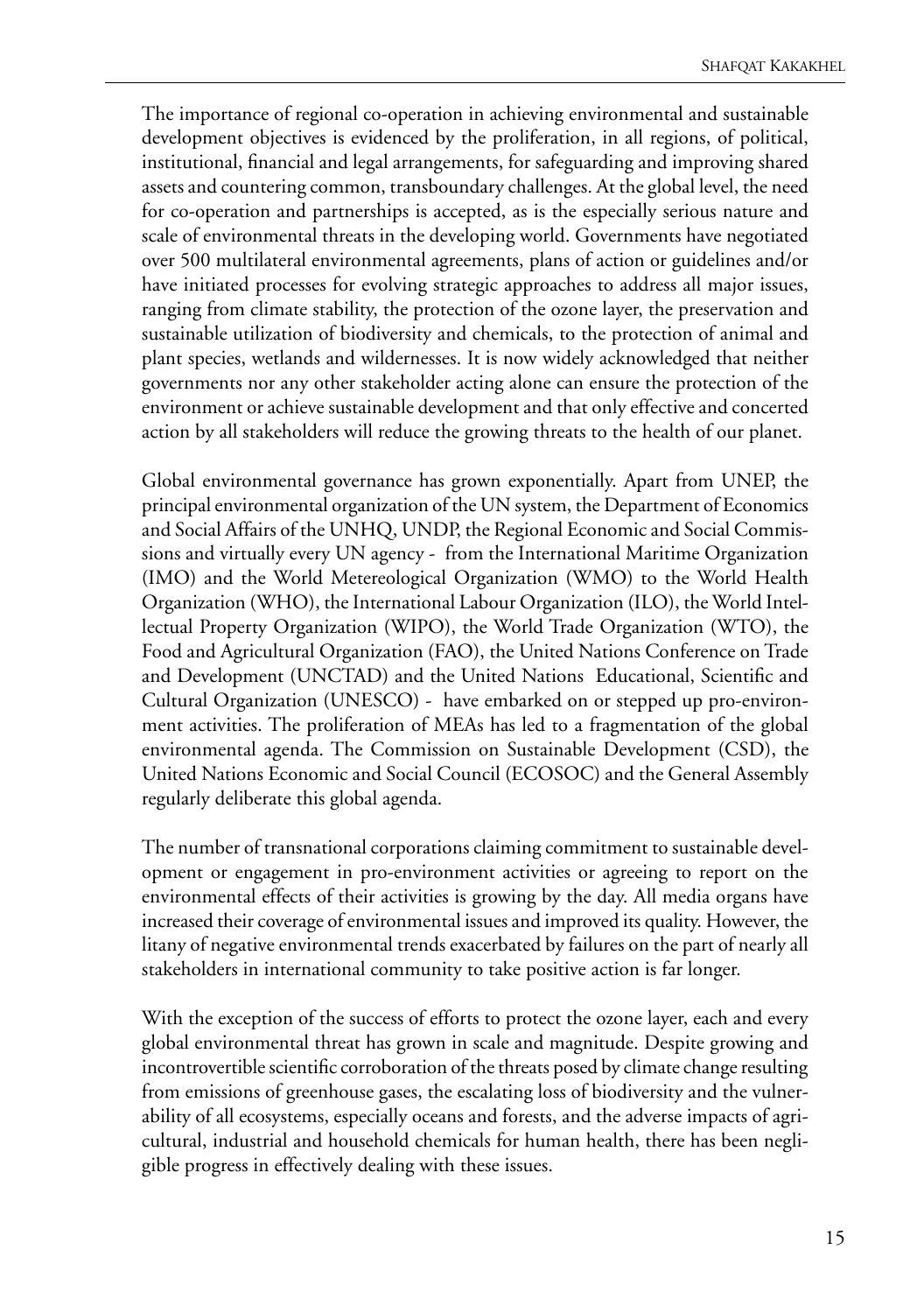While issues on the domestic agenda of developed countries', such as air and water quality, have been dealt with quite well, the trends in most developing countries in respect of the same set of problems show rapid deterioration. Developing countries lack either the policy framework, governance structures or human, financial, technical and technological resources to translate their oft-reiterated commitment to sustainable development into tangible actions. The only redeeming features are the increasingly vocal and effective civil society structures.

Regional co-operation structures are also far more successful in developed countries than in the developing world. The same is the case in regard to the effectiveness of multilateral environmental agreements or plans of action. In terms of global co-operation, the gap between the Rio commitments and promises and the situation on the ground is becoming wider and wider. The Rio compact or deal exists largely only on paper. The Global Environment Facility and the Multilateral Fund for the phasing out of ozone depleting substances are the only sources of funding available for meeting the incremental costs incurred by developing countries in implementing MEAs. In any case, most MEAs are devoid of effective mechanisms for compliance and enforcement. Moreover, the favourable global economic order considered necessary for enabling developing countries to eradicate poverty and protect the environment is nowhere in sight.

The global environmental governance structure is also plagued by insufficient political will manifested by the lack of authority, effective co-ordination and adequate resources that would enable UNEP, CSD, UNDP and other multilateral agencies to respond to environmental challenges. The MEA secretariats are geographically dispersed and lack resources to implement the global agreements.

## **Recommendations**

First, the two principal and intertwined challenges that will have to be addressed are what Maurice Strong often describes as a recession in political will to achieve sustainable development, and the lack of trust between developing and developed countries and, consequently, a genuine, functioning partnership in the face of growing threats to our biosphere. The lack of political will is evidenced by the inability of politicians everywhere to place long-term sustainability above short-term electoral exigencies. It is also reflected in inadequate assistance to developing countries through environmentally integrated development co-operation, comprising the transfer of financial and technological resources as well as the removal of trade distorting subsidies and other tariff and non-tariff measures. Efforts are, therefore, called to arrest and reverse the recession in political levels.

Second, the environmental governance structure of the UN needs to be revitalized through better functioning governing bodies, inter-agency coherence, and provision of sufficient authority and resources. The Bretton Woods institutions as well as other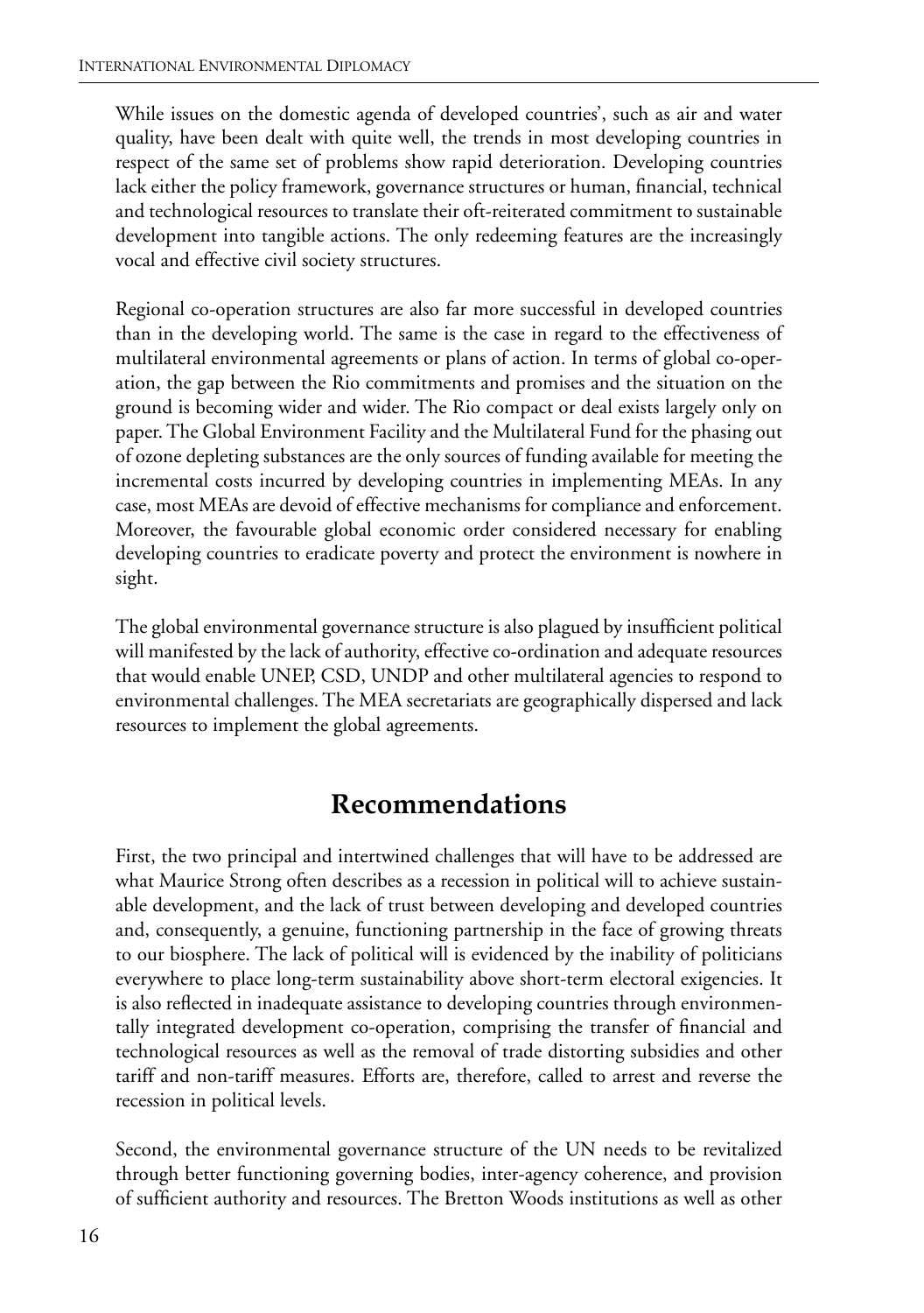lending institutions need to exert greater efforts to gear their activities towards the achievement of sustainable development.

Third, the private sector should invest more in research and development activities for developing cleaner production processes, renewable energy sources, energy efficient transport and pollution abasement systems, as well as agree to more transparent reporting and the independent evaluation and monitoring of their activities. Governments in both developing and developed countries would need to redouble efforts to promote sustainable development through necessary policy changes, efficient, transparent and accountable institutions, and the full participation of industry and civil society.

Fourth, the underlying causes of environmental degradation, such as population growth, poverty and underdevelopment, inadequate technologies and market failures due prices which do not take into account environmental impacts, will have to be addressed.

Fifth, concerted efforts would need to be made to achieve a rapid and sustained transition to sustainable patterns of consumption, through green labelling and enlisting the support of consumers with the help of rigorous public awareness campaigns.

Last, Professor James Gustav Speth has urged that there is the need for the most fundamental transition of all – a transition in culture and consciousness and an environmental revolution for achieving the creation of a world society that is environmentally sustainable, economically equitable and peaceful. Speth has noted that there must also be a deeper change, a different way of seeing ourselves in relation to the planet on which we live. For this, he adds aptly, we would need an international movement of citizens and scientists, one capable of dramatically advancing the political and personal changes needed.38

<sup>38</sup> Gus Speth, *Red Sky at Morning: America and the Crisis of the Global Environment* (Yale, 2004).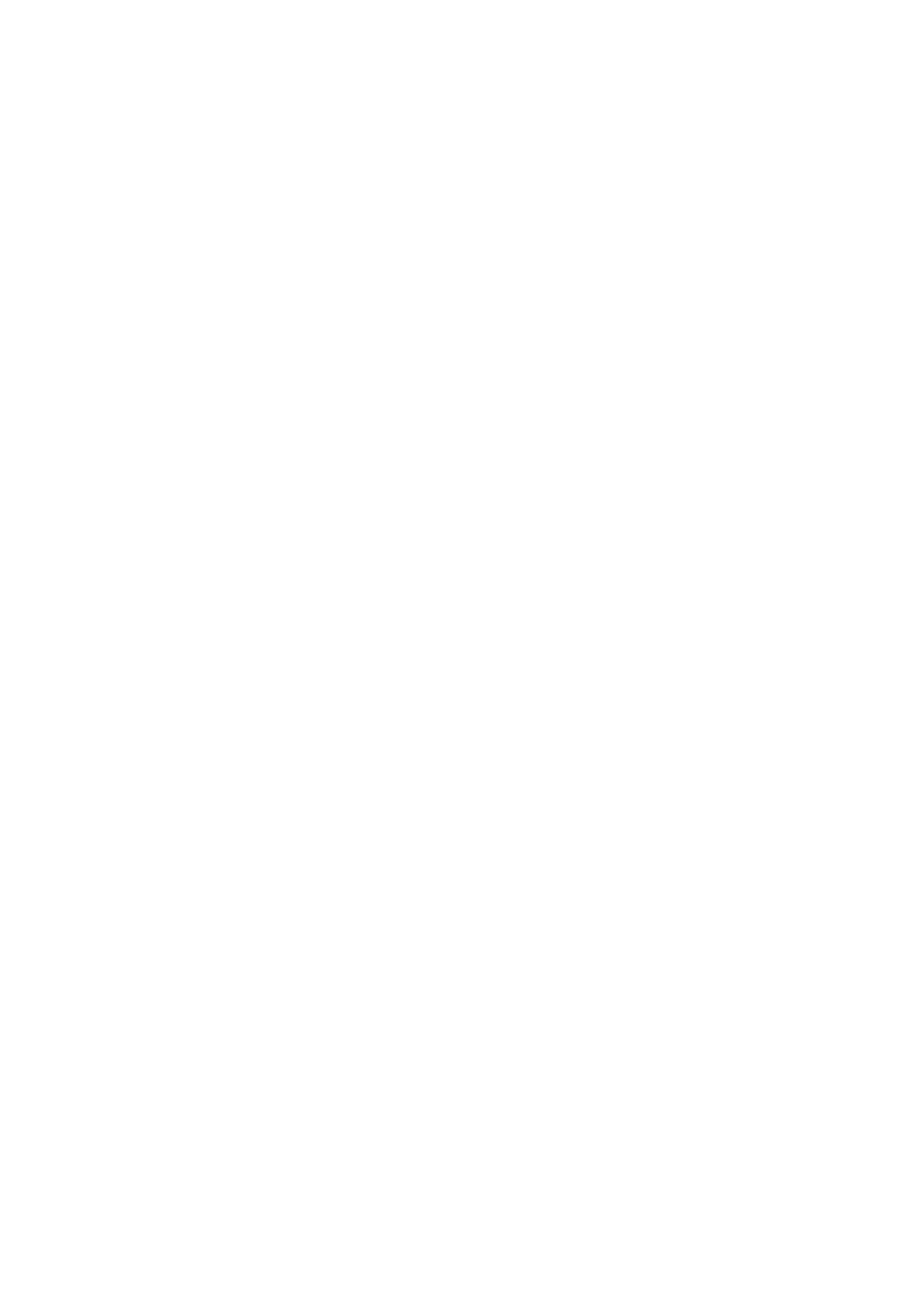# <span id="page-28-0"></span>**THE CONCEPT OF SUSTAINABLE DEVELOPMENT: FROM THEORY TO PRACTICE1**

*Donald Kaniaru*<sup>2</sup>

### **Introductory Remarks**

The concept of sustainable development and its translation into concrete actions must obviously be of concern to all countries, whether developed or developing. There can be no debate about whether it should be more of a concern to one group of countries rather than to the other. This concern, however, must still be perceived in historical terms. Developed countries reached their current level of development at a considerable cost and not always sensitive to the rate at which resources within their reach were used. Resources, both renewable and non-renewable, were used voraciously and that previous industrial development may have used up more than its fair share of global common resources. Indeed, that pattern of development may also have produced more than its fair share of wastes, dumping these in so-called global common sinks. Thus, it is in order to ask the following questions: when, by whom and how was the risk of global warming created? How did we deplete the global ozone layer that protects us all from damaging ultra violet rays? The purpose of raising such questions and concerns is not to point an accusing finger, far from it. This would, in fact, clearly be counterproductive. On the other hand, I cannot argue that developing countries now pursue development patterns similar to those of the past, ignoring the grave consequences that would surely result for all of us. I believe it was Mahatma Gandhi who said 'If India should aspire to the same pattern of development as Britain, there will need to be the resources of thousands of Britains.' What I am suggesting, therefore, is that the concept of sustainable development is now able to provide a common agenda for both developed and developing countries. Indeed, it provides the only feasible basis for assured

<sup>&</sup>lt;sup>1</sup> This paper is based on a lecture given by the author on 24 August 2004.

<sup>2</sup> Special Senior Legal Advisor to the Executive Director, United Nations Environment Programme; former Director, Division of Environmental Policy Implementation, United Nations Environment Programme.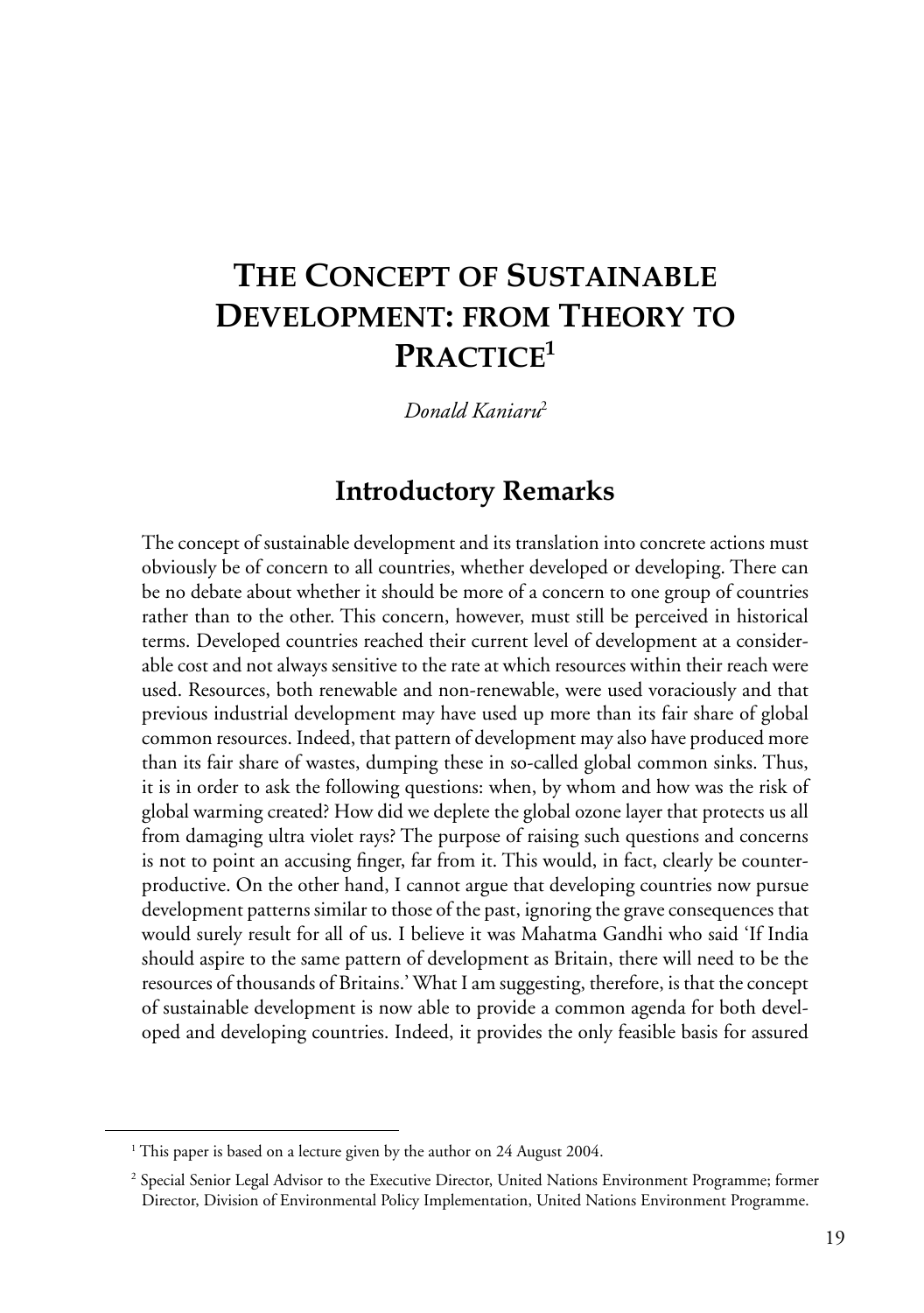common development. This pattern has been concisely encapsulated in the international debate on development by the phrase: Common agenda with differentiated responsibilities. The alternative, i.e. the patterns of development of traditional Western societies, could, if followed and emulated now by developing countries, only result in mutually assured under-development, perhaps even mutual destruction.

Sustainable development has thus given rise to a new pattern of internationalism. This pattern in turn gave rise to new impetus in the field of international environmental law. The two, sustainable development and international environmental law, have created a symbiosis. In the United Nations Environment Programme (UNEP), prior to the full development of the concept of sustainable development, the international environmental law programme was embryonic. With the consolidation of the sustainable development, it has grown and is still growing to new levels of importance.<sup>3</sup>

The concept offers different connotations depending on the expertise of the speaker: whether it is law, economics, sociology, ecology, politics, and so on. Many academics have given it much attention in the form of philosophical analysis and criticism. Every learned presentation begins with the definition offered in Our Common Future: 'development that meets the needs of the present without compromising the ability of future generations to meet their own needs.'4

This broad understanding denotes development, equity, fairness, and growth in a world of so many poor across the globe. Estimates of people living in poverty range from between one-quarter and one-third of the global population of seven billion, the worst affected regions being in the developing world. In such a situation it is quite a challenge to realize sustainable development at the local, national, regional and global levels. However, the phrase still underlines all the right words and intentions. The Brundtland Report further acknowledged that

In essence, sustainable development, addressed in its broadest context of social, economic and environmental spheres, is a process of change in which the exploitation of resources, the direction of investments, the orientation of technological development and institutional change are all in harmony and enhance both current and future potential to meet human needs and aspirations.

As Hunter, Salzman and Zaelke comment, 'The Brundtland Commission did not invent the term sustainable development, but it popularized the term and placed it squarely in the centre of international policy-making.<sup>35</sup> They add that partly because of its brilliant ambiguity the concept has received nearly universal acceptance among every sector of international society.

<sup>&</sup>lt;sup>3</sup> Observation by Naigzy Gebremedhin, former UNEP senior staff member.

<sup>4</sup> World Commission on Environment and Development (WCED), *Our Common Future* (Oxford University Press, 1987), UN Doc. A/42/47 (1987)(The Brundtland Report).

<sup>&</sup>lt;sup>5</sup> David Hunter, James Salzman and Durwood Zaelke, *International Environmental Law and Policy* (2<sup>nd</sup> ed., University Casebook Series: New York Foundation Press, 2002) at 180.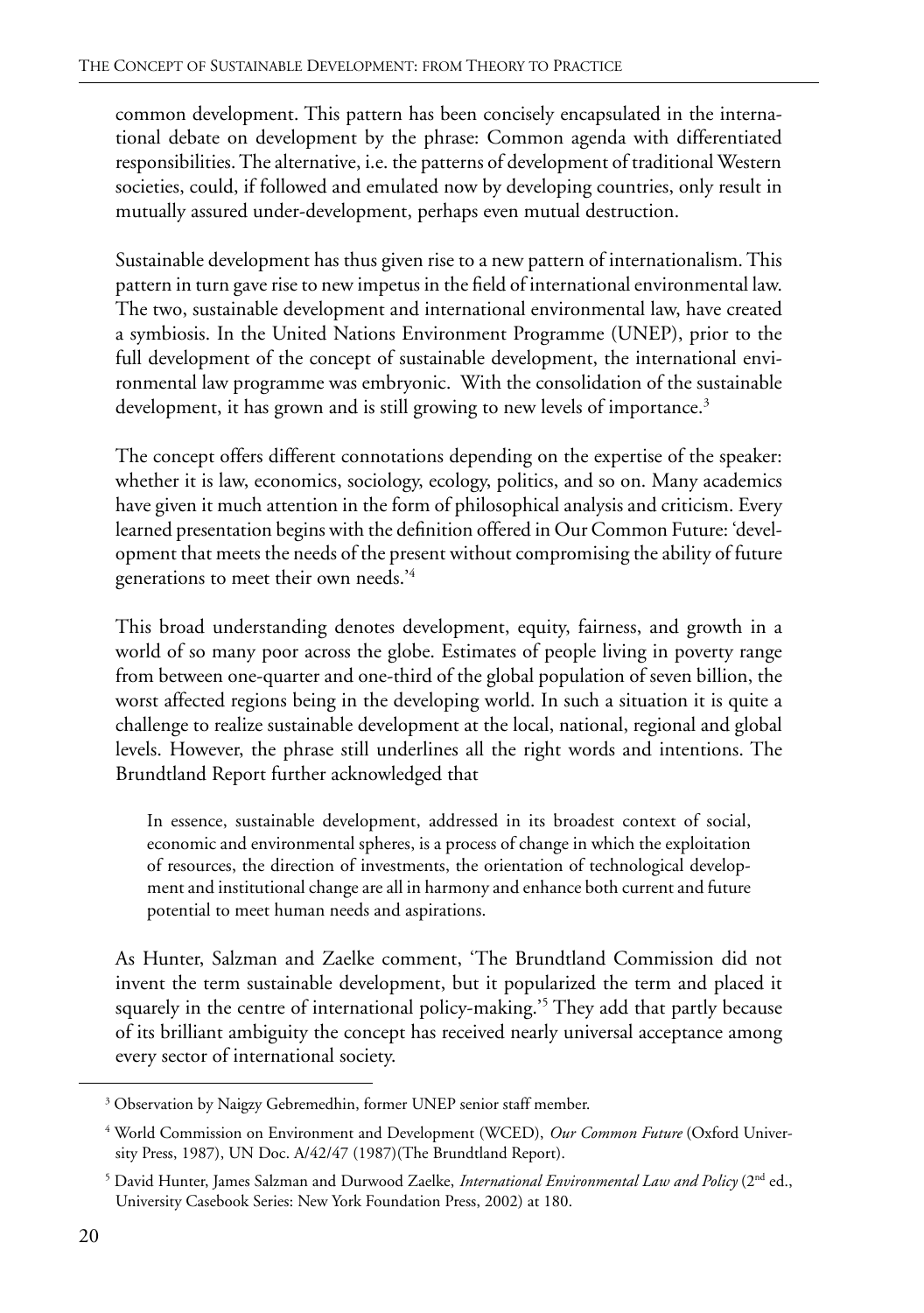The concept itself and principles arising from it, having been endorsed by heads of state and government during the United Nations Conference on Environment and Development (UNCED) and thereafter in all major global and regional parleys, have become rallying points for all who address environment and development issues and efforts at their integration in decision-making, planning, development and management processes abound. UNCED additionally gave the concept political legitimacy<sup>6</sup> and unrivalled momentum through the 27 Principles of the Rio Declaration,<sup>7</sup> with no less than ten of them expressly mentioning sustainable development, Agenda 21, $^8$ the Declaration's companion blueprint document, the Forest Principles,<sup>9</sup> the Convention on Biological Diversity,<sup>10</sup> and United Nations Framework Convention on Climate  $Change.<sup>11</sup>$ 

Some 17 years since the Brundtland Report defined the concept, however imprecisely, it is time to be pragmatic rather than theoretical or academic in approach in our dialogue, and I have assumed this posture in my remarks herein. Where, then, does this broadly undefined concept come from, and where does it find expression after 1987 – 1992? The following quick review will focus on selected milestones before 1987 and after 1992. It is recognized that in articulating the concept of sustainable development, each commentator in this area could place different emphasis on and draw attention to different nuances in the selected references.

- 9 Non-legally Binding Authoritative Statement of Principles for a Global Consensus on the Management, Conservation and Sustainable Development of all Types of Forests, Rio de Janeiro, 3-14 June 1992, UN Doc. A/CONF.151/26 (Vol. III), www.un.org/documents/ga/conf151/aconf15126-3annex3.htm.
- 10 Convention on Biological Diversity, Rio de Janeiro, 5 June 1992, in force 29 December 1993, 31 *International Legal Materials* (1992) 822, www.biodiv.org/doc/legal/cbd-en.pdf.
- <sup>11</sup> United Nations Framework Convention on Climate Change, New York, 9 May 1992, in force 21 March 1994, 31 *International Legal Materials* (1992) 849, unfccc.int/files/essential\_background/background\_ publications\_htmlpdf/application/pdf/conveng.pdf.

<sup>6</sup> Elizabeth Dowdeswell, 'Preface', *UNEP's New Way Forward: Environmental Law and Sustainable Development* (UNEP, 1995), at x.

<sup>7</sup> Declaration of the United Nations Conference on Environment and Development, Rio de Janeiro, 3- 14 June 1992, UN Doc. A/CONF.151/26 (Vol. I), www.un.org/documents/ga/conf151/aconf15126- 1annex1.htm.

<sup>8</sup> *Agenda 21: Environment and Development Agenda*, UN Doc. A/CONF.151/26, www.un.org/esa/sustdev/ documents/agenda21/index.htm.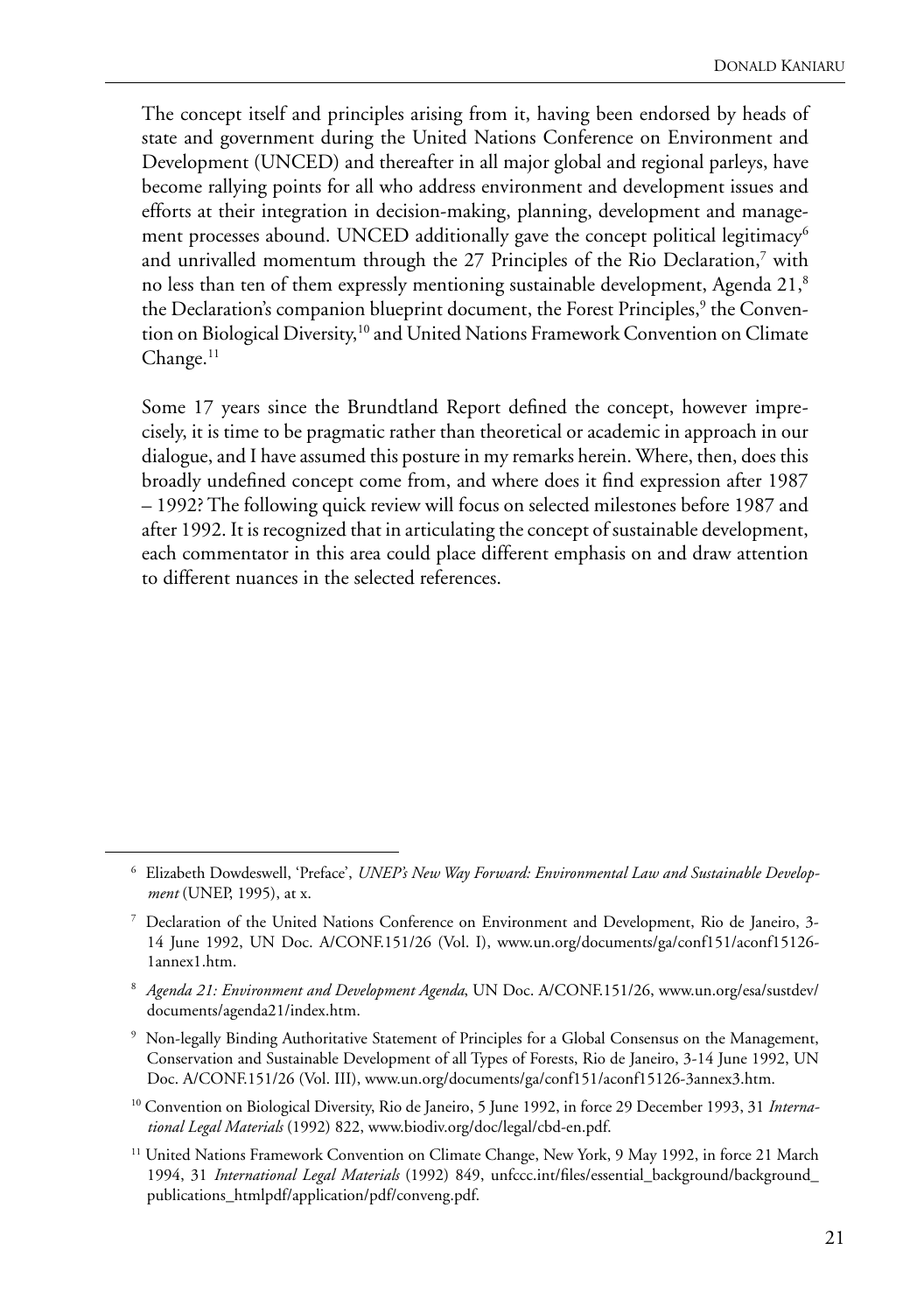#### **Before 1987 – selected milestones:**

Although the Stockholm Declaration<sup>12</sup> did not expressly mention the term sustainable development, in at least one third of its 26 Principles it anticipated or implied the concept, in a visionary way, thus generally promoting future action on the subject. In value and vision, many academics applaud the Stockholm Declaration over the Rio Declaration. A series of expert discussions elaborating on relationships between the environment and development culminated in the Founex Report,<sup>13</sup> which sought to reconcile environment and development. In the 1974 Cocoyoc Declaration,<sup>14</sup> UNEP and the United Nations Conference on Trade and Development (UNCTAD) focused on poverty alleviation and held a series of regional meetings on consumption patterns. The point to be made here, however, is that the Cocoyoc outcomes were not followed up; a fate that has tended to befall many recommendations of global and regional fora.

As noted by HE Judge Christopher G. Weeramantry, Vice-President of the International Court of Justice (ICJ), sustainable development is not a new concept. This position was made clear in his keynote address, Sustainable Development: An Ancient Concept Recently Revived, given at the Regional Symposium on the Role of the Judiciary in Promoting the Rule of Law in the area of Sustainable Development, held in Colombo in July 1997, to which UNEP had invited him. In September 1997, barely two months later, in the *Gabcikovo-Nagymaros* case,<sup>15</sup> in a Separate Opinion the Judge stated that 'sustainable development is thus not merely a principle of modern international law. It is one of the most ancient of ideas in human heritage. Fortified by the rich insights that can be gained from millennia of human experience, it has an important part to play in the service of international law.'16 The Judge reviewed various dimensions of the appreciation of the concept already thousands of years ago in Africa, in Australia among the Aborigines, in Asia and Sri Lanka, as well as among North American Indians. He observed, quite rightly, that 'the human family has learnt to live in harmony with the environment for thousands of years and has achieved this in a very successful manner. If we fail to look at the past for its traditional wisdom in facing our environmental problems, we may be depriving ourselves of this very important source of wisdom.'

<sup>&</sup>lt;sup>12</sup> Declaration of the United Nations Conference on the Human Environment, Stockholm, 16 June 1972, www.unep.org/Documents/Default.asp?DocumentID=97&ArticleID=1503.

<sup>&</sup>lt;sup>13</sup> *The Founex Report on Development and Environment* (1971), www.southcentre.org/publications/conundrum/conundrum-04.htm#P266\_67285.

<sup>&</sup>lt;sup>14</sup> The Cocoyoc Declaration, Cocoyoc, Mexico, www.southcentre.org/publications/conundrum/conundrum-06.htm#P719\_166711.

<sup>15</sup> *Gabcikovo-Nagymaros Project (Hungary/Slovakia)*, *ICJ Reports* (1997) 7, Separate opinion of Vice-President Weeramantry at 88, www.icj-cij.org/icjwww/idocket/ihs/ihsjudgement/ihs\_ijudgment\_970925\_ frame.htm.

<sup>16</sup> Cited in Hunter, Salzman, and Zaelke, *International Environmental Law*, *supra* note 5, at 346.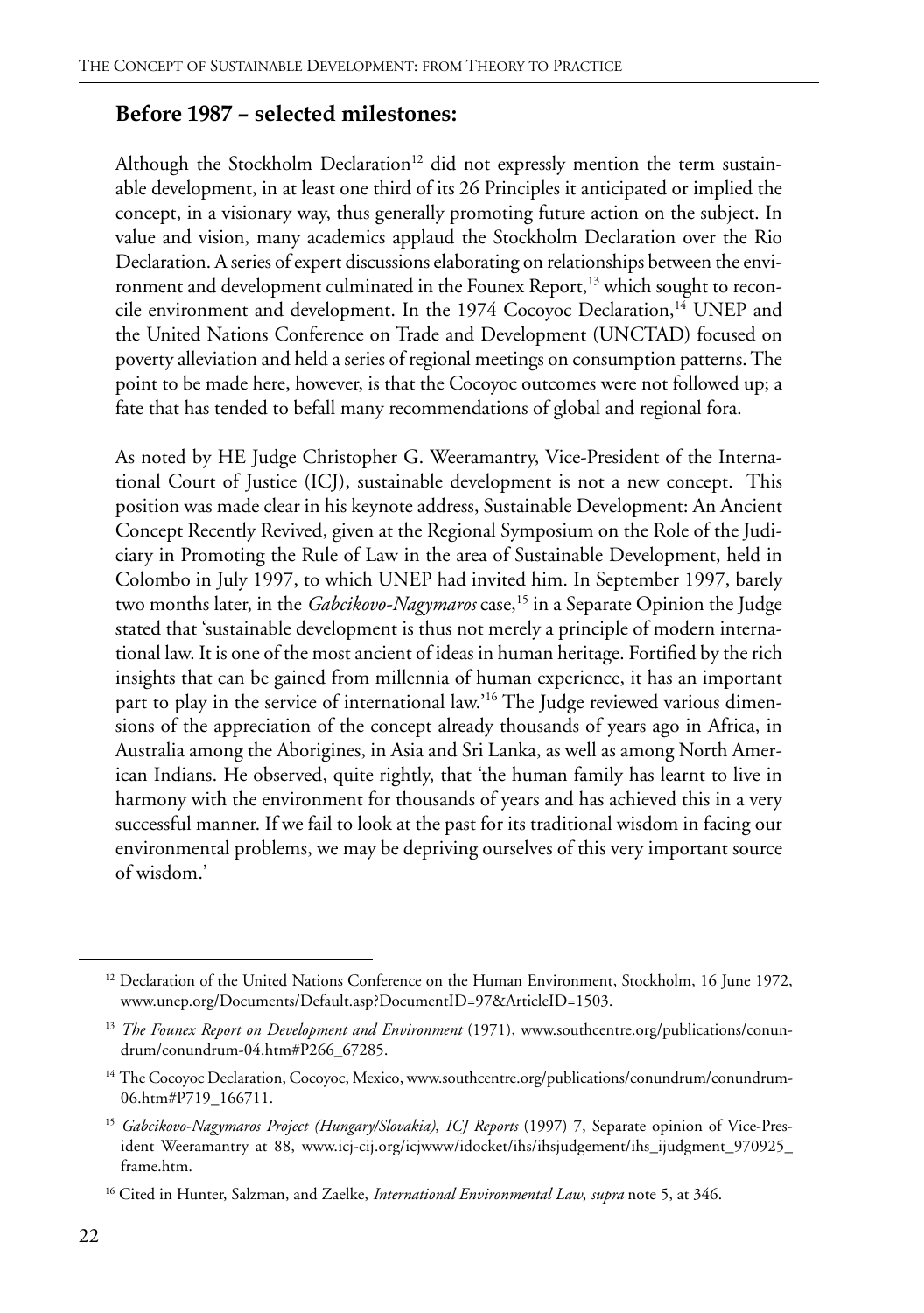In Mostafa K. Tolba's *Sustainable Development Constraints and Opportunities*, 17 which contains his statements from the period 1982 – 1986, the interlinkage of 'environment and development', 'environmentally sound development' and 'sustainable development' emerge. His preface, dated February 1987, noted that 'taken together the main thread binding all my statements presented….is the fact that long-term development can only be achieved through sound environmental management, that is, sustainable development.' Commenting on the relationship between the environment and development since the 1960s, he noted that past practices and beliefs had changed dramatically: 'It is now clear that without environmental protection, it is not possible to have sustained development, and without development, it is not possible to have a high quality of our environment and an improved quality of life for all the world's citizens. Thus, what we need is sustainable development, that is, development that can be sustainable over the long-term by explicitly considering the various environmental factors on which the very process of development is based.'

#### **Some milestones after 1992**

Today, literature on sustainable development is prolific and each of us could provide an ample list. A few sources are mentioned below. Chapter one of Mostafa K. Tolba's, *A Commitment to the Future – Sustainable Development and Environmental Protection*, 18 focuses on the compatibility between environment and development. The author recalls the *Founex Report*, the Stockholm Declaration 1972, *Choosing the Options*19and the International Development Strategy for the 3<sup>rd</sup> UN Development Decade.<sup>20</sup>

Several global and regional conferences – within and without the United Nations system – have taken place since 1992. These include the 1994 Barbados Global Conference on the Sustainable Development of Small Island Developing States; the 1994 Cairo United Nations International Conference on Population and Development, the 1995 Copenhagen World Summit on Social Development. Also noteworthy are the five and ten year reviews of UNCED by the  $1997 19<sup>th</sup>$  UN General Assembly Special Session and by the 2002 World Summit on Sustainable Development (WSSD), respectively. In both these reviews of Agenda 21, concern on the lack of progress in the implementation of the Rio blueprint was conspicuous. Indeed, at WSSD new emphasis was predictably placed on implementation.

<sup>&</sup>lt;sup>17</sup> Mostafa K. Tolba, *Sustainable Development Constraints and Opportunities* (Butterworths: London, 1987).

<sup>18</sup> Mostafa K. Tolba, *A Commitment to the Future – Sustainable Development and Environmental Protection* (UNEP, 1992).

<sup>&</sup>lt;sup>19</sup> United Nations Environment Programme, *Choosing the Options: Alternative Lifestyles and Development Patterns (UNEP, 1980)*.

<sup>&</sup>lt;sup>20</sup> International Development Strategy for the Third United Nations Development Decade, GA Res. 35/56, 5 December 1980, www.un.org/documents/ga/res/35/a35r56e.pdf.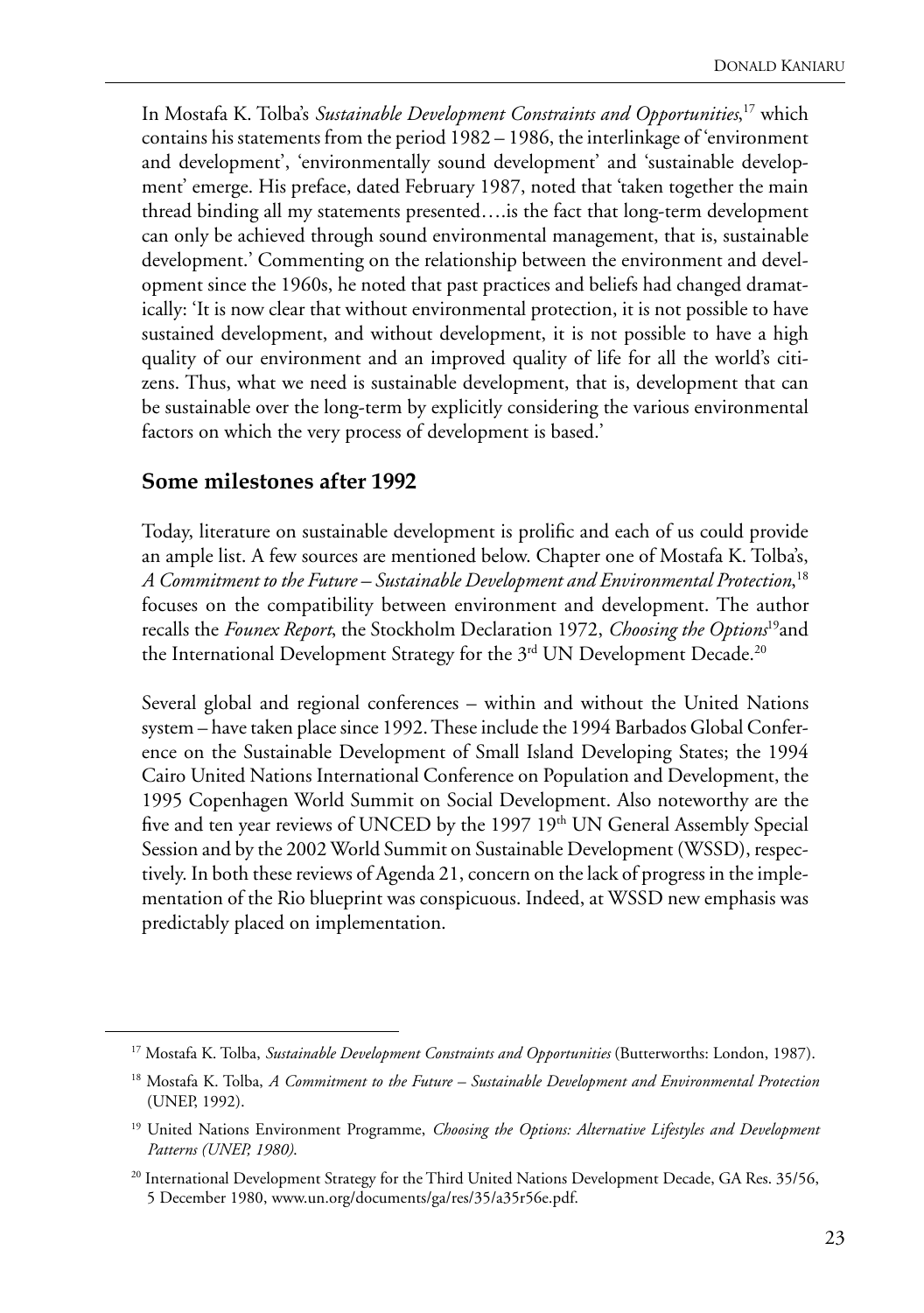A few leading authors and publicists of academic books and publications also deserve mention: these include previously cited Hunter, Salzman and Durwood as well as Philippe Sands, prolific author of, for example, *Environmental Protection in the 21st Century: Sustainable Development and International Law*. 21 A few key publications by institutions and organizations can also be singled out: UNEP's three *Global Environ*ment Outlook (GEO) reports;<sup>22</sup> UNEP's New Way Forward;<sup>23</sup> and IUCN's 1995 International Covenant on Environment and Development, revised in 2003, which is an umbrella global instrument on sustainable development.

The ICJ also provided some legal clarification of the principle of sustainable development through the Separate Opinion of Vice-President Weeramantry.<sup>24</sup> Moreover, judicial sensitization has been addressed at regional, sub-regional and global symposia on the Role of the Judiciary in Promoting the Rule of Law in the Area of Sustainable Development, which have taken place in virtually all regions.<sup>25</sup>

It should be noted that earlier global and regional conferences and efforts mostly involved only the executive branch of governments; to some extent parliaments where involved in voting resources for global and regional parleys and ratifying conventions and involvement in the governing bodies of intergovernmental organizations. It was not until late 1996 that the judiciary at the regional and global levels became deliberately sensitized to environmental matters – primarily to the credit of UNEP. Since this period a lot of national judicial activity has taken place in many countries and in all regions, followed by the extensive sharing of law reports and guidelines for use by the judiciary and legal practitioners at the national level.

# **In Practice: Sustainable Development Applied**

The levels of discussion and negotiation of the concept of sustainable development have been myriad. The concept has been addressed globally in academic circles, by diplomats at conferences and other intergovernmental fora and within global and regional non-governmental organizations (NGOs); at the national level it has been addressed in integrating decision-making, in institutional review and restructuring and in lawmaking and application. The high watermark, however, was the overwhelming global

<sup>&</sup>lt;sup>21</sup> Philippe Sands, 'Environmental Protection in the 21<sup>st</sup> Century: Sustainable Development and International Law', in Richard L. Revesz, Phillippe Sands and Richard B. Stewart (eds), *Environmental Law, the Economy and Sustainable Development: the United States, the European Union and the International Community* (Cambridge University Press, 2000).

<sup>22</sup> See www.unep.org/Geo/index.htm.

<sup>23</sup> Dowdeswell, *New Way Forward*, *supra* note 6.

<sup>24</sup> *Gabcikovo-Nagymaros Project*, s*upra* note 15.

<sup>25</sup> See the section on 'Judicial Input' below.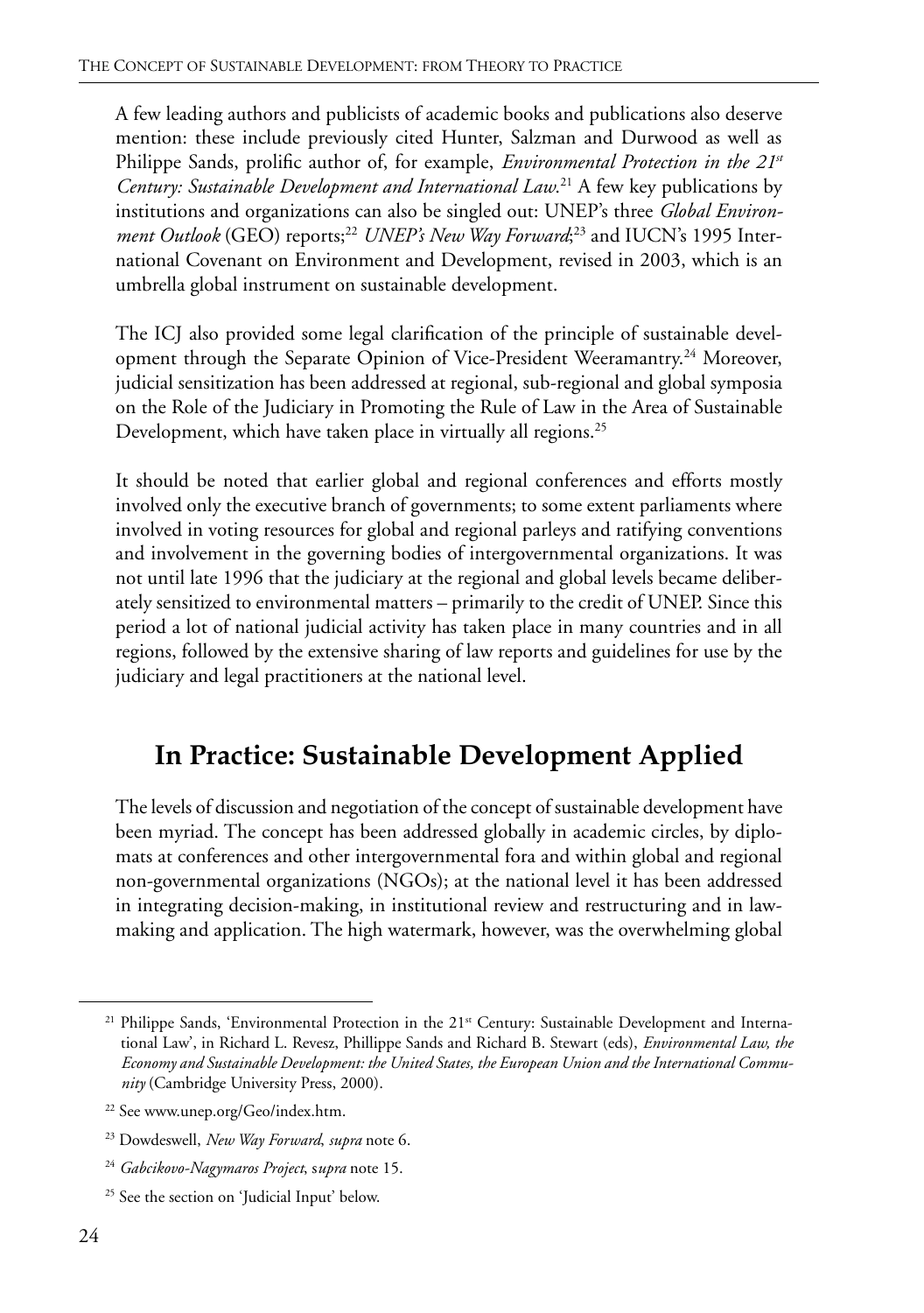endorsement in Rio by over 100 heads of state and government of the sustainable development menu, and its subsequent reinforcement in various fora and instruments, both binding and non-binding. These are summarized below.

#### **Global treaties and negotiations**

Sustainable development principles find expression in the preamble(s) and in the operative articles of numerous global, regional and subregional conventions, treaties and protocols. In some instruments, reference is made in the preamble to the entire Rio Declaration without specifying a particular aspect of the Declaration. For example, Recital 2 of the Preamble of the Convention on the Prior Informed Consent Procedure for Certain Hazardous Chemicals and Pesticides in International Trade<sup>26</sup> recalls 'the pertinent provisions of the Rio Declaration.' In other treaties, sustainable development principles are not only recognized in preambles but in one or more articles. Examples of this may be found in Articles 2 and 3 of the United Nations Framework Convention on Climate Change, $27$  in the Preamble and Articles 1 and 10 of the Convention on Biological Diversity,28 and in the Preamble and Article 9(1) of the United Nations Convention to Combat Desertification.<sup>29</sup>

As mentioned above, no less than ten principles are themselves integral to sustainable development, and these find, individually or severally, express reference and endorsement in many treaties. These include the polluter pays principle; the precautionary principle or approach; international co-operation; inter-generational equity, etc., all adding to due recognition and endorsement of the broader principle of sustainable development.

#### **Regional treaties**

The Rio Principles are also applied in legally-binding regional instruments including in the Preamble of the North America Free Trade Agreement,<sup>30</sup> in Article 2 of the Treaty on European Union,<sup>31</sup> and in the African Union's 2003 African Convention on

<sup>&</sup>lt;sup>26</sup> Convention on the Prior Informed Consent Procedure for Certain Hazardous Chemicals and Pesticides in International Trade, Rotterdam, 11 September 1998, in force 24 February 2004, 38 *International Legal Materials* (1999) 1, www.pic.int/en/ViewPage.asp?id=104.

<sup>27</sup> Climate Change Convention, s*upra* note 11.

<sup>28</sup> Biodiversity Convention, s*upra* note 10.

<sup>&</sup>lt;sup>29</sup> United Nations Convention to Combat Desertification in those Countries Experiencing Serious Drought and/or Desertification, particularly in Africa, Paris, 17 June 1994, in force 26 December 1996, 33 *International Legal Materials* (1994) 1309, www.unccd.int/convention/menu.php.

<sup>&</sup>lt;sup>30</sup> North American Free Trade Agreement, 8 and 17 December 1992, Washington D.C., 11 and 17 December 1992, Ottawa, 14 and 17 December 1992, Mexico City, in force 1 January 1994, 32 *International Legal Materials* (1993) 1480, www.nafta-sec-alena.org/DefaultSite/index\_e.aspx?DetailID=78.

<sup>31</sup> Consolidated Version of the Treaty on European Union, *OJ* 2002 No. C325, www.europa.eu.int/eur-lex/ lex/en/treaties/index.htm.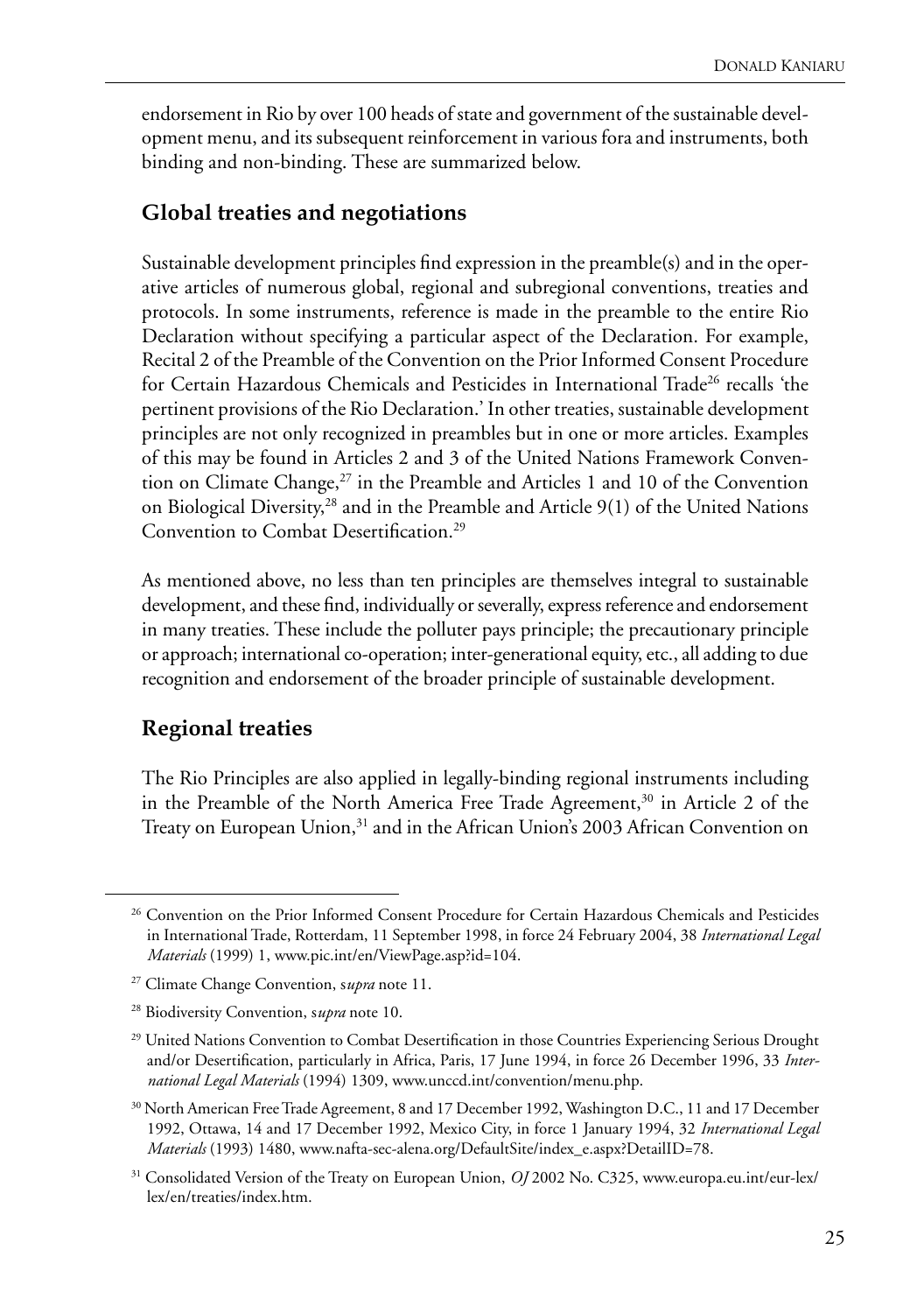the Conservation of Nature and Natural Resources,<sup>32</sup> which updated the 1968 Algiers Convention<sup>33</sup> on the same subject, making the revised convention the most comprehensive regional biodiversity convention.

There has also been the elaboration of specific instruments based on specific Rio Principles. For example, Principle 10 has been developed in the Aarhus Convention.<sup>34</sup> Although this instrument is essentially designed for the United Nations Economic Commission for Europe (UNECE) region, per Article 19(3), it is also open to states outside the UNECE region, and an informed expert, Professor Marc Pallemaerts is firmly of the opinion that states from other regions can currently be accommodated straightforwardly through accession. Two states, Uganda and Mexico, may be among the first from outside the UNECE region to become parties.

Principle 10 is, however, widely applied elsewhere through strategy and policy documents by the Inter-American Development Bank, for example, as well as across all regions through other legally-binding regional and subregional conventions. Upon adoption, the Convention was shared with regional commissions by UNECE's Executive Secretary as well as by UNEP's Executive Director whose unit, Infoterra, was fully involved in the discussions leading to the Convention as well as during its negotiation. In fact, in 1999 the Executive Director brought the Convention to the attention of the Governing Council which was not enthusiastic about moving in the direction of a global convention on Principle 10. It did, however, encourage UNEP to review the practice of different countries and regions. This led to a report to the Council in 2001. UNEP also invited the Director of UNECE, Kaj Bärlund, former Finnish Minister of the Environment, to the Southeast Asia Judges Symposium held in Manila in 1999, to discuss the instrument, which the meeting subsequently embraced and commended. In Africa, the Southern Africa Development Community (SADC), with financing by Ireland, studied the Aarhus approach during the Aarhus negotiations themselves, and thereafter in Gaborone in December 1998. At the national level, about 38 African states have incorporated Principle 10 in national statutes or constitutional provisions.<sup>35</sup>

<sup>&</sup>lt;sup>32</sup> African Convention on the Conservation of Nature and Natural Resources (Revised Version), Maputo, 11 July 2003, not yet in force, www.africa-union.org/home/Welcome.htm.

<sup>&</sup>lt;sup>33</sup> African Convention on the Conservation of Nature and Natural Resources, Algiers, 15 September 1968, in force 16 June 1969, 1001 *United Nations Treaty Series* 4, www.africa-union.org/home/Welcome.htm.

<sup>&</sup>lt;sup>34</sup> Convention on Access to Information, Public Participation in Decision-Making, and Access to Justice in Environmental Matters, Aarhus, 25 June 1998, in force 30 October 2001, 38 *International Legal Materials* (1999) 517, www.unece.org/env/pp/documents/cep43e.pdf.

<sup>35</sup> See UNEP-PADELIA, *Compendium of Environmental Laws of African Countries,* www.unep.org/padelia/ publications/laws.html; and UNEP-PADELIA, *Compendium of Environmental Provisions in African Constitutions* (forthcoming).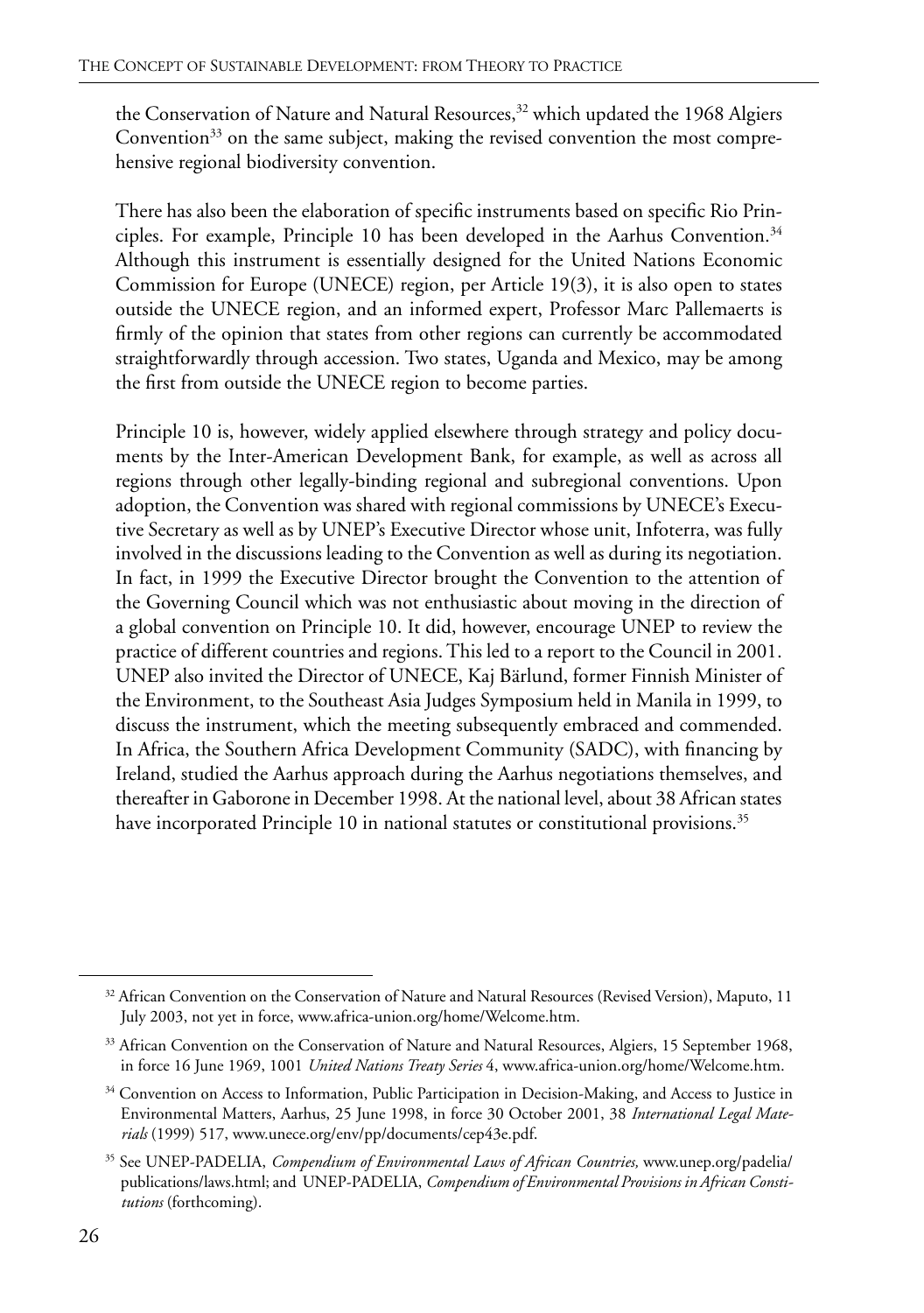#### **Judicial input**

In the *Gabcikovo-Naygmaros* case,<sup>36</sup> the ICJ lost an opportunity to elaborate on and apply the principle of sustainable development; it only mentioned the matter in paragraph 140. However, the Vice-President of the Court, Christopher Weeramantry, took the opportunity to elaborate on the content of the principle in a Separate Opinion. This is bound to open new avenues and horizons for regional and national jurisdictions to expound the principle judicially.

There have been no less than ten judicial symposia - one global and the rest regional - in which judges have taken up or will take up the challenge of applying the set of sustainable development principles. Africa led the way with the first symposium being held in Mombasa, Kenya. Further symposia have been held in South Asia, Southeast Asia, Australia and other regions. The symposia were first spearheaded by UNEP. Other organizations, independently or with UNEP, have since then carried out or have planned symposia with a focus on environmental law in the context of sustainable development and on the role and rule of law.<sup>37</sup> Regional courts have played a role in applying the principle of sustainable development as well. Discernible judicial efforts can also be seen at the national level in all regions in countries such as India, Pakistan, the Philippines, Australia, New Zealand, Uganda, Malawi, South Africa, Canada, Italy, etc. Judicial handbooks as well as casebooks and reports are available from or are under preparation by UNEP, and Uganda and other countries. These include: *Judges Handbook on Environmental Law*; <sup>38</sup> *Compendium of Judicial Decisions on Matters Related to Environment*; 39 volumes I & II of *Reports of Global Judges Symposium on Sustainable Development and the Role of Law*. 40 National publications include: *Casebook on Environmental Law in Uganda* as well as *Handbook on the Practice of Environmental Law in Uganda*, Volume I, both published in 2003.

<sup>36</sup> *Gabcikovo-Nagymaros Project*, s*upra* note 15.

<sup>37</sup> Symposia have been held in Mombasa in 1996; in Colombo in 1997; in Manila in 1999; in Mexico in 2000*;* in Johannesburg in 2002 with a follow-up in London the same year; in Kuwait in 2002; in Kiev in 2003; in Nairobi in 2003; in Cairo in 2004; and in Washington D.C. in 2004.

<sup>38</sup> UNEP, *Judges Handbook on Environmental Law*, (forthcoming).

<sup>39</sup> UNEP/UNDP, *Compendium of Judicial Decisions on Matters Related to Environment*, International Decisions: Volume I (1998); National Decisions: Volume I (1998), Volumes II-III (2001), www.unep.org/ padelia/publications/judicial.html.

<sup>40</sup> UNEP, *Reports of Global Judges Symposium on Sustainable Development and the Role of Law*, Volumes I-II (UNEP, 2002).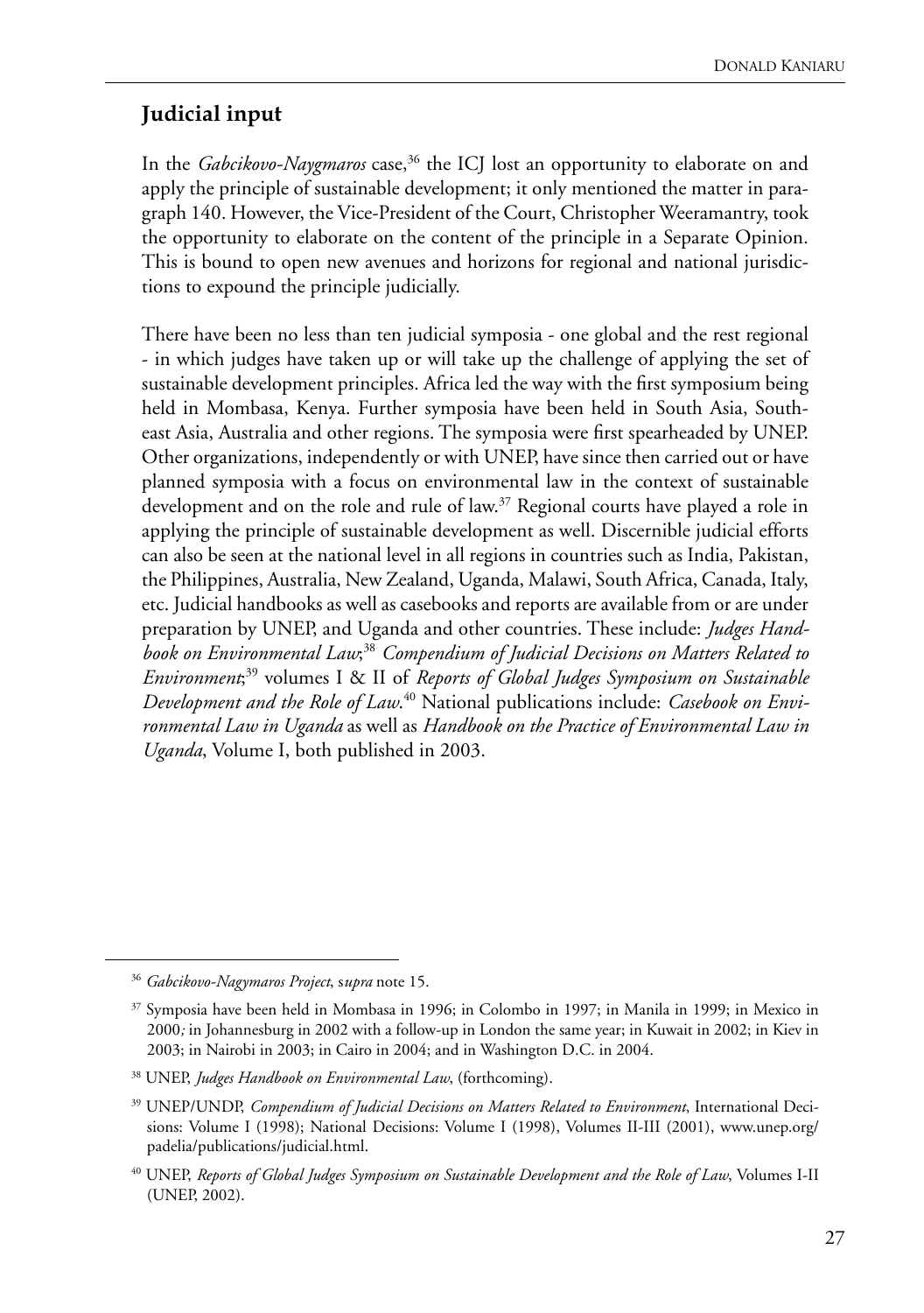#### **Application at the national level**

Policy instruments are widespread, and include national Agenda 21 documents, derived from the UNCED Agenda 21, and National Action Plans and Sustainable Development strategies as in the United Kingdom and Canada, to name but a few countries. Policy dialogue vis-à-vis policy action, or inaction, is often taken up by the media and NGOs to put pressure on governments to take action to ratify or accede to conventions, or to institute administrative and legal measures, for example. Institutional reviews and restructuring also take place as a means of implementing law and policy.

Many national constitutions such as those in Uganda and South Africa, or in the draft constitution of Kenya, include legal provisions surrounding sustainable development principles. Specific statutes are also often found in framework legislation in developing countries. Examples include the Ugandan National Environment Act;<sup>41</sup> the South African National Environment Management Act;<sup>42</sup> and the Kenyan Environmental Management and Co-ordination Act, No 8, of 1999, which came into effect in 2000. In the case of Kenya, sustainable development is defined similarly to Uganda, but Section 3 of the Act pools together several principles into one sustainable development principle. The six that shall guide the High Court in exercising jurisdiction conferred upon under subsection (*5*) are:

- a) the principle of public participation in the development of policies, plans and processes for the management of the environment;
- b) *the cultural and social principles traditionally applied by any community in Kenya for the management of the environment or natural resources in so far as the same are relevant and are not repugnant to justice and morality or inconsistent with any written law;*
- c) the principle of international co-operation in the management of environmental resources shared by two or more states;
- d) the principles of intergenerational and intragenerational equity;
- e) the polluter-pays principle; and
- f) the precautionary principle. $43$

Many other framework laws with which UNEP has provided assistance have followed this trend.

<sup>41</sup> Chapter 153, National Environment Act, *Republic of Uganda: Environmental Legislation of Uganda*, Volume I 5-1.

<sup>42</sup> South African National Environmental Management Act 107 of 1998, www.polity.org.za/html/govdocs/ legislation/1998/act98-107.html.

<sup>&</sup>lt;sup>43</sup> Section 3(5), Kenyan Environmental Management and Co-ordination Act, No. 8 of 1999 (emphasis added).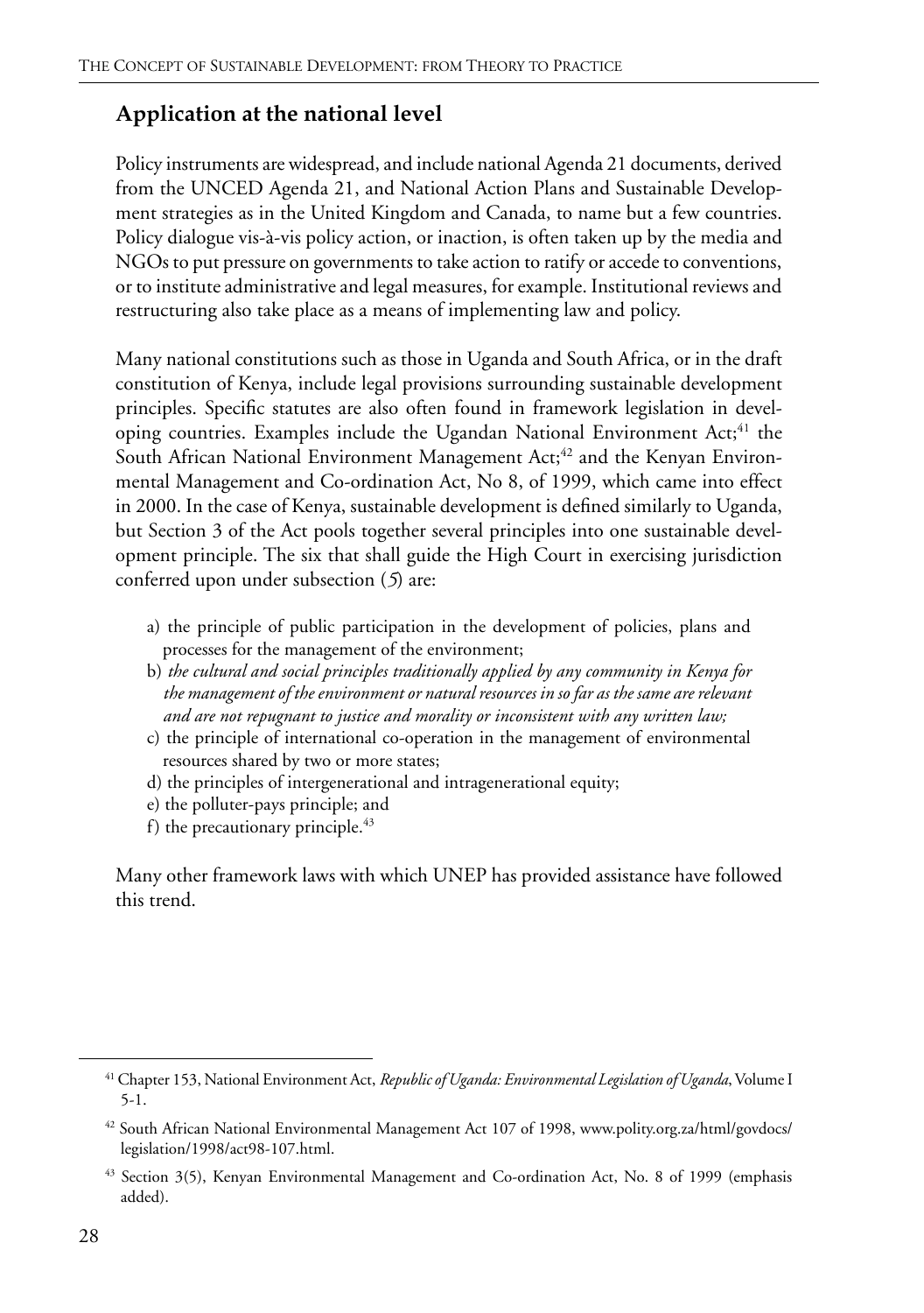#### **Application by international institutions**

The goals of sustainable development have been accepted and championed in the programmes and efforts of both the UN and non-UN organizations within their respective global, regional and national mandates, where they are primary players. Within the UN family these include the UN and organs such and the United Nations Development Programme (UNDP), the United Nations Environment Programme (UNEP), the United Nations Industrial Development Organization (UNIDO), the United Nations Conference on Trade and Development (UNCTAD), etc. UN specialized agencies to take up this challenge include the Food and Agricultural Organization (FAO), the United Nations Educational, Scientific and Cultural Organization (UNESCO), The World Bank Group, regional development banks, and UN Regional Economic and Social Commissions. Non-UN organizations which have taken up this challenge include the IUCN and regional organizations like the European Union and the African Union.<sup>44</sup>

## **Conclusion**

The content and definition of sustainable development is not closed and will not close in the foreseeable future. The principle and concept can be said to be vague; 'brilliantly vague.' This permits the definition and application of sustainable development to be tailored to specific situations and circumstances. At the local level the state of knowledge, experience and resources will always be key, and local cultural and social values should be integrated into sustainable development legislation. Further insight can be gained from local experience of centuries of sustainable living in tough desert environments, for example. Vagueness in interpretation will therefore remain a positive attribute of the concept, giving it life in different situations and circumstances.

The concept has been widely embraced and championed worldwide and its application or implementation should be monitored and experiences should be shared. Despite their best endeavours, no country can claim to be a role model and an ideal example of sustainable development in practice. None can claim total harmony in the integration and application of sustainable development in development, planning and decisionmaking. In fact, no society has yet reached its apex in its understanding and application of the concept despite the fact that aspirations to concretize the concept abound and are held by many. In this regard all have a contribution to make to translate these sentiments into action.

<sup>&</sup>lt;sup>44</sup> Formerly the Organization of African Unity.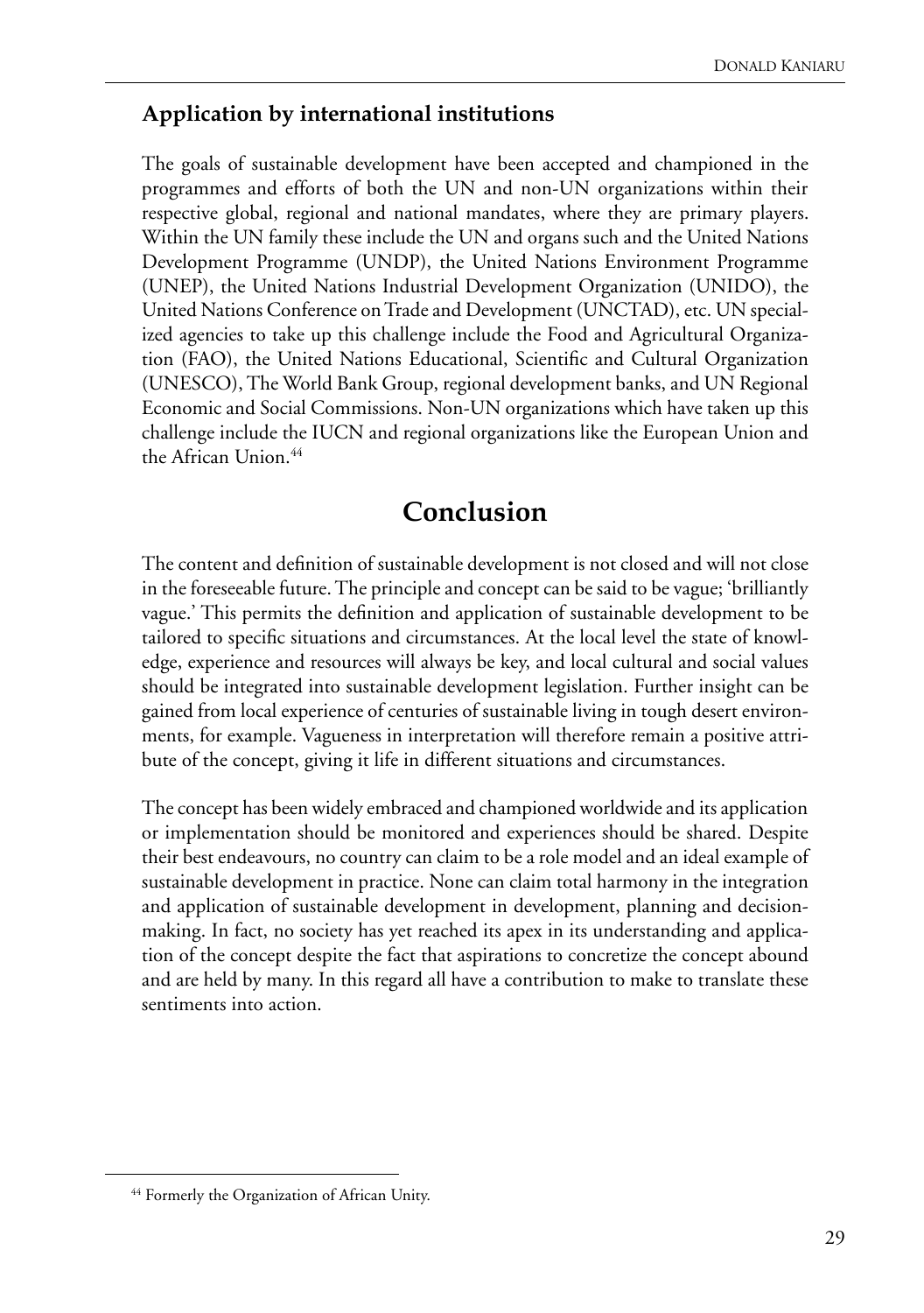At the 6<sup>th</sup> UNEP Global Training Programme on Environmental Policy and Law, held in Nairobi in November 2003, Professor Alexander Kiss presented 'legal tools implementing the policies adopted for enhancing sustainable development.' These are international conventions; constitutional rules; framework laws; laws concerning basic services such as water and sanitation, energy, transport, health care, town and country planning, etc.; laws concerning specific environmental sectors such as water, sea, air and biodiversity and specific sources of environmental deterioration such as polluting substances, wastes, nuclear material, etc.; regulations adopted at different levels – national, regional, subregional – following the principle of subsidiarity, and implementing of such laws or framing economic instruments; and judicial decisions.

Work at the national level should heed the sound advice given by such an experienced environmental lawyer as Professor Kiss. These challenge and opportunities should be addressed; each of the over thirty countries represented at the UNEP – University of Joensuu Course has a golden chance of playing their full part in actualising sustainable development.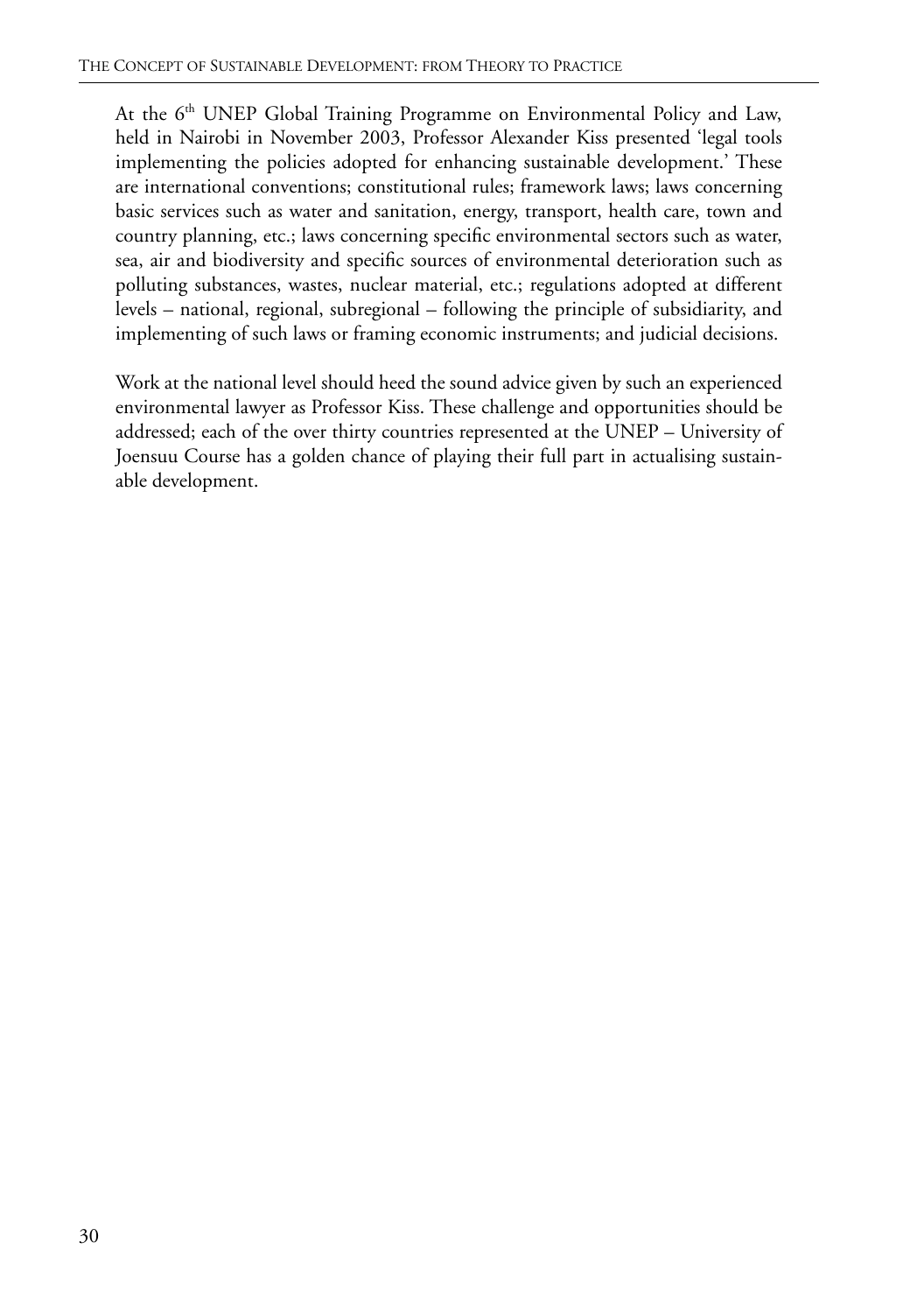# <span id="page-40-0"></span>**SUSTAINABLE DEVELOPMENT GOVERNANCE CHALLENGES IN THE NEW MILLENNIUM<sup>1</sup>**

*Johannah Bernstein*<sup>2</sup>

# **Sustainable Development Governance Challenges**

Effective sustainable development governance at all levels is key to the realization of the goals of sustainable development. Creating governance systems to address the multiple challenges of sustainable development constitutes one of the most pressing issues in the period following the World Summit on Sustainable Development (WSSD). Indeed, confronting the new generation of global sustainable development problems gives rise to new challenges for forging global co-operation and co-ordination at all levels and between a number of sectors.

Sustainable development governance architecture, loosely defined, is the complex web of institutions, legal regimes and other arrangements that define policy agendas, norms and rules with respect to the three pillars of sustainable development. It is interesting to note at the outset how the terminology has changed. At the Third Summit Preparatory Committee of the WSSD (PrepCom 3) Vice-Chairs Ambassadors Ositadinma Anaedu and Lars-Goran Engfeldt explicitly used the term sustainable development governance. By contrast, Chapter XI of the Johannesburg Plan of Implementation<sup>3</sup> avoids the term and instead makes reference to 'strengthening the international framework for sustainable development.'

<sup>1</sup> This paper was drawn from a discussion paper which the author prepared for the Ministry of Foreign Affairs of Finland as part of an ongoing project on sustainable development governance and from a paper which the author and Desiree McGraw prepared for Environment Canada. It was provided as background material for a lecture entitled 'The Art and Governance of Sustainable Development Negotiations', held by the author on 2 September 2004. For the full briefing book given to participants as well as the Ministry of Foreign Affairs discussion paper, see www.joensuu.fi/unep/envlaw/index.html.

<sup>2</sup> Environmental Law and Policy Consulting, Brussels, Belgium.

<sup>3</sup> World Summit on Sustainable Development (WSSD), *Johannesburg Plan of Implementation*, www.un.org/ esa/sustdev/documents/WSSD\_POI\_PD/English/POIToc.htm (hereinafter Johannesburg Plan).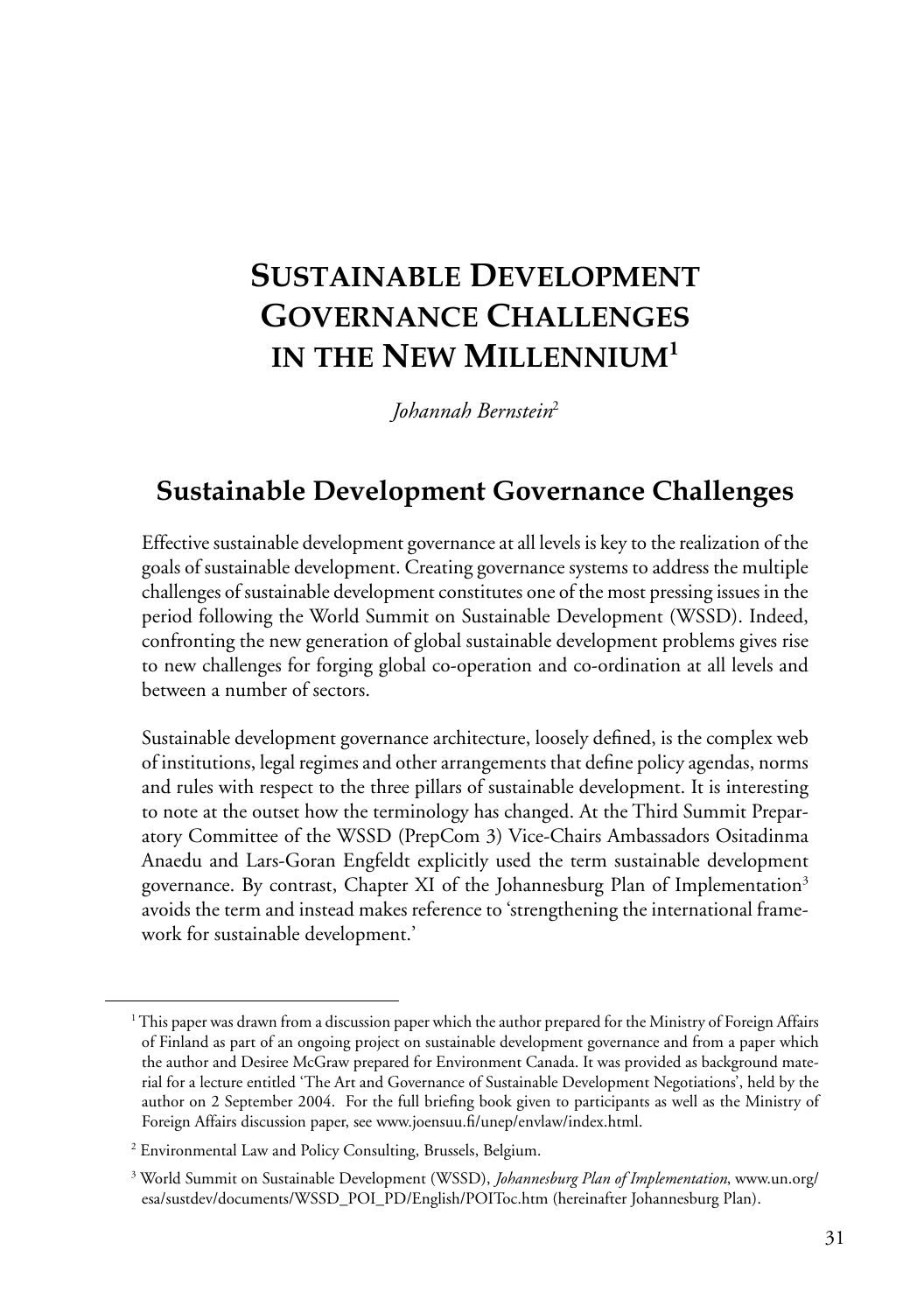In all its myriad forms, there is no question that the sustainable development governance architecture must be strengthened at all levels. However, reform measures are just as diverse and far-reaching as the scope of sustainable development challenges itself. At PrepCom 3, Vice-Chairs Anaedu and Engfeldt identified the actions that would be required to strengthen sustainable development governance at the international level. These included integrating the three dimensions of sustainable development; ensuring coherence and consistency in policy formulation; promoting transparency and participation; strengthening policy formulation and co-ordination; integrating sustainable development priorities into macroeconomic policies; reforming structures and processes of international finance and trade institutions; and promoting fair and equitable participation in the World Trade Organization (WTO). Set against this backdrop, it becomes clear that international environmental governance reform is but one necessary albeit important piece in the overall sustainable development governance challenge.

In their 2001 position paper, the Third World Network asserted that the integration of sustainable development has been largely inadequate. First, the integration of environmental concerns in development has not occurred as anticipated. Second, the development dimension has not been properly integrated in the substantive work of the Commission on Sustainable Development (CSD) or in the implementation of multilateral environmental agreements (MEAs). The Third World Network asserted that unless we deal with the development dimension, the environment will not be adequately protected nor will natural resources be managed sustainably. Moreover, there is a need to ensure that WTO agreements and the Bretton Woods institutions are supportive of sustainable development

As agreed at the 11<sup>th</sup> Session of the Commission on Sustainable Development (CSD-11), the CSD now functions on the basis of two-year Implementation Cycles, each cycle focusing on a key thematic cluster of issues. The first year of each cycle – the Review year – will evaluate progress made in implementing sustainable development commitments made in Agenda 21,<sup>4</sup> the Programme for the Further Implementation of Agenda 21,<sup>5</sup> the Johannesburg Plan of Implementation, and relevant CSD sessions, and will focus on identifying obstacles and constraints. The second year – the Policy year – will decide on measures to speed up implementation and mobilize action to overcome obstacles and constraints, and build on lessons learned. While it is clearly too early to assess the effectiveness of the CSD's new organization of work it is, however, useful to revisit some of the key priorities and concerns that were raised by Ministers at the High-Level Segment of CSD-11 regarding the long-term role of the CSD.

<sup>4</sup> *Agenda 21: Environment and Development Agenda*, UN Doc. A/CONF.151/26, www.un.org/esa/sustdev/ documents/agenda21/index.htm.

<sup>&</sup>lt;sup>5</sup> Programme for the Further Implementation of Agenda 21, GA Res. S/19-2, 28 June 1997, www.un.org/ documents/ga/res/spec/aress19-2.htm.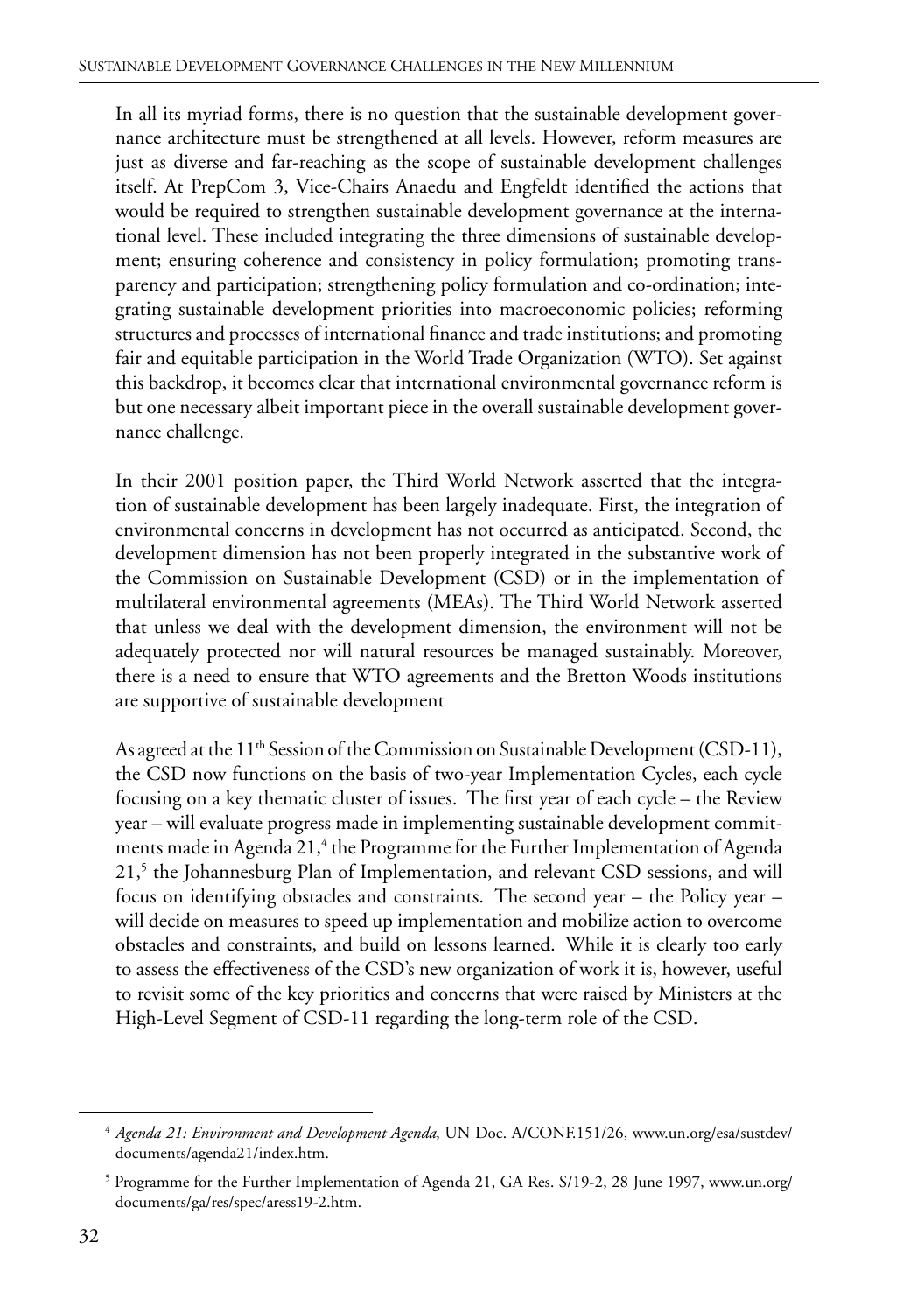Key points are summarized accordingly: the unique role and mandate of the CSD as the only high-level UN body to facilitate accelerated implementation of sustainable development should be re-affirmed; the CSD is well-placed as a forum for co-ordination and integration and should add value to the implementing organs and agencies of the UN system; there is a mutual benefit from an improved, action-oriented CSD work programme and better integration at the country level; the CSD should be used as the global forum to exchange knowledge and experiences as well as best practice as regards the assessment of progress, emerging issues, opportunities and threats; the highlevel segment of the CSD is important to ensure government leadership and commitment at the highest level, as well as to set the political tone for the substantive sessions. The high-level segments should be interactive and focused, leading to action-oriented recommendations that would enhance implementation; increased attention should be directed at the regional level as well, with support for the concept of Regional Implementation Forums, in which partnerships can be developed to deliver the WSSD and Millennium Development Goal (MDG) outcomes; the engagement of civil society in the CSD should be strengthened with particular attention directed towards ensuring a better balance of major groups from both the North and the South; the CSD should improve its co-ordination with UN agencies, the Bretton Woods institutions and the WTO, to ensure the strengthening of synergies among these bodies.

ECOSOC's evolving role in light of the key reform recommendations outlined above has been addressed in a number of important processes. For example, in December 2003, the UN General Assembly's Second Committee adopted a draft resolution that specifically calls upon ECOSOC to enhance its interactions through regular exchanges with the Bretton Woods institutions, WTO and UNCTAD on matters related to the Monterrey follow-up.

More recently, in Resolution 57/270<sup>6</sup> the UN General Assembly identified a number of key functions to be undertaken by ECOSOC in regard to the integrated and coordinated implementation and follow-up of the global summits. These include the following: ECOSOC should continue to strengthen its role as the central mechanism for system-wide co-ordination and to promote co-ordinated follow-up to the outcomes of major UN conferences in the economic, social and related fields; an open-ended ad hoc working group was established to address issues related to the work of the intergovernmental bodies in the follow-up to major conferences and to assess how to ensure a well co-ordinated and integrated examination of the key issues addressed by these conferences; the functional commissions should enhance their role as the main forums for expert follow-up and review of the major conferences and summits.

<sup>6</sup> Integrated and co-ordinated implementation of and follow-up to the outcomes of the major United Nations conferences and summits in the economic and social fields, GA Res. 57/270A, 20 December 2003 and GA Res. 57/270B, 23 June 2003.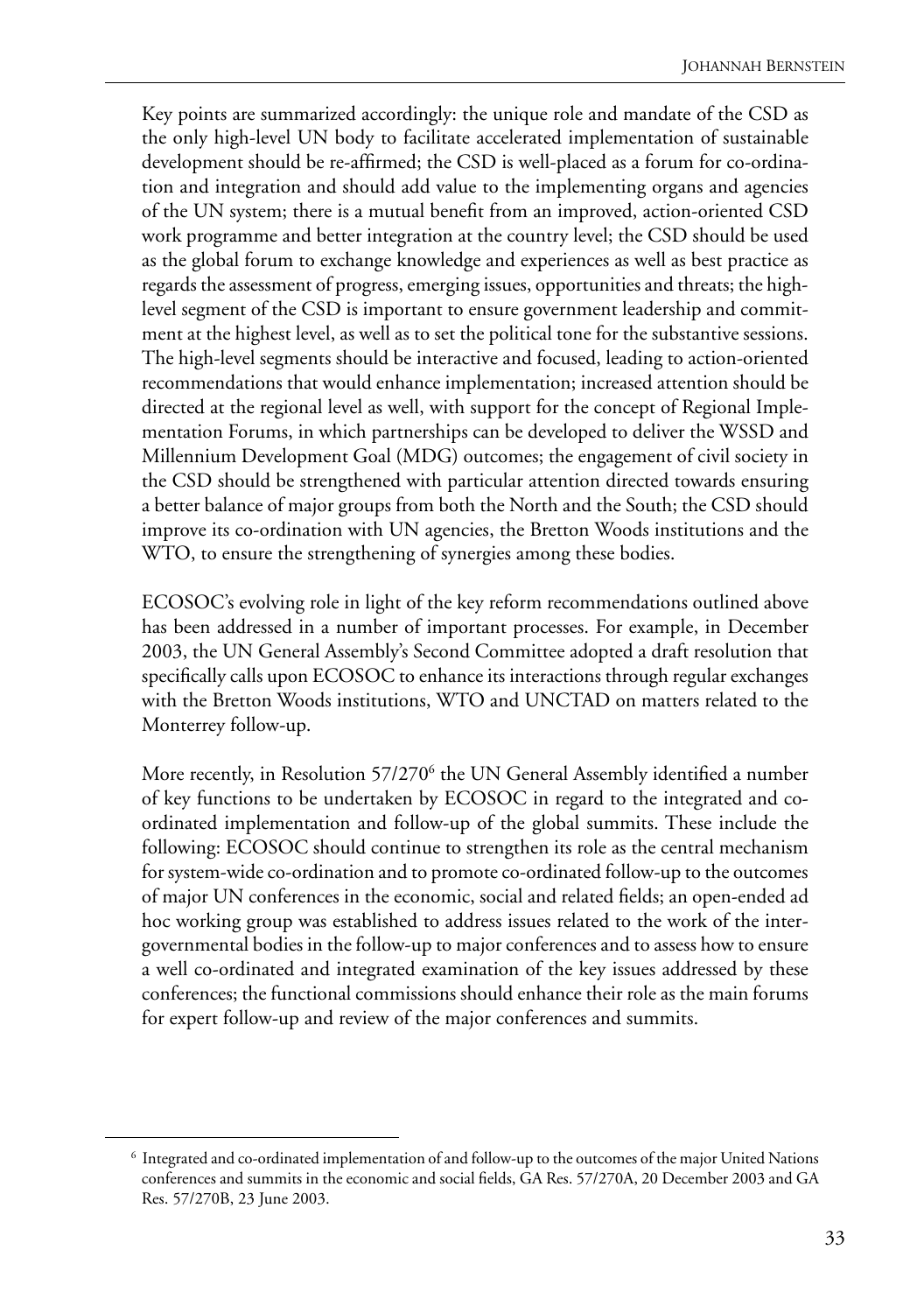# **International Environmental Governance Challenges and Weaknesses**

There is a growing consensus that current approaches to international environmental governance are inadequate. While international action has focused primarily on transboundary issues, there is a critical need to evolve institutions towards a coherent and integrated framework that addresses individual challenges in the context of the global ecosystem.

The existing machinery remains terribly fragmented and often has vague mandates, inadequate resources and marginal political support. This growing lack of coherence and co-ordination among international agreements and institutions now poses a major impediment to global sustainable development. Moreover, the growing number of environmental institutions, issues and agreements are themselves placing stress on current systems and on our ability to manage them. This increase also threatens to reduce the participation of developing countries, which are not always equipped to participate in the development and implementation of international environmental policy.

The International Environmental Governance (IEG) process of the United Nations Environment Programme's (UNEP) highlights the extent to which the system of international environmental governance fails to address and respond to new and emerging global environmental threats. The institutional weaknesses have been well documented. Key problems include fragmentation, lack of coherence, weak enforcement, duplication and overlap, failed collective action, deficient expertise and authority, lack of adaptability and flexibility, limitations of consensus-based decision-making, inadequate dispute settlement mechanisms, and ineffective compliance monitoring and reporting.

While the number and range of international environmental institutions has grown steadily in the last 25 years, the focus must be directed to the challenges of implementation, compliance and enforcement, all of which remain underdeveloped. Of course the basic premise for charting a new course for strengthening the international institutional machinery is that existing institutions do not adequately address current and future needs.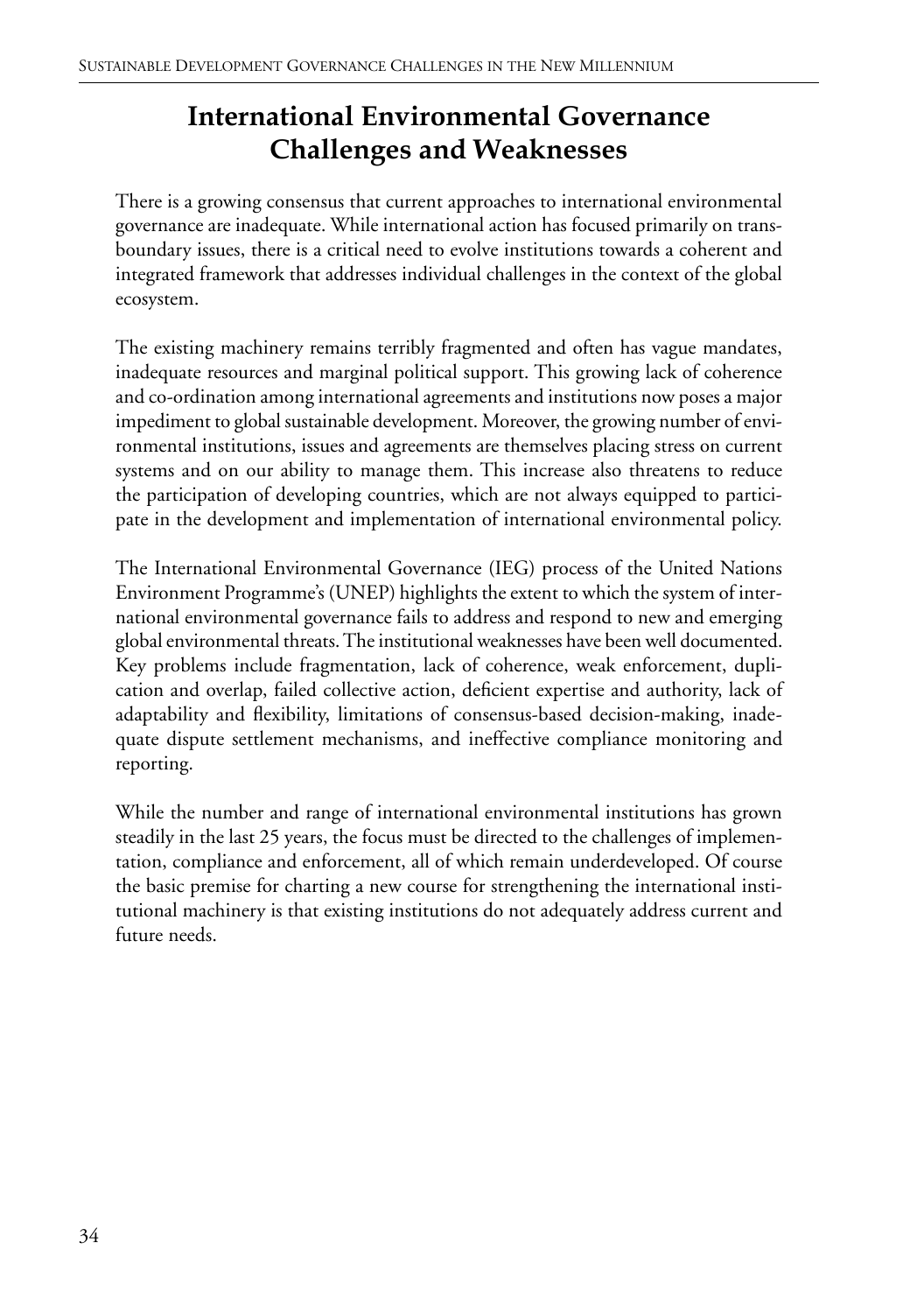# **Responsiveness of Global Governance to Sustainable Development**

The realization of global sustainable development goals and principles will require not only renewed political support and the increased commitment of key global actors, but the strengthening of global institutions as well. In their final report published in February 2004,<sup>7</sup> the International Labour Organization (ILO) World Commission on the Social Dimension of Globalization identified fundamental problems with the current structure and processes of global governance, which in turn have contributed to the uneven social and economic impacts of globalization.

The Commission argues that the most critical problem is the vast inequality in the economic power of nations, which translates into imbalanced playing fields in the global governance arena creating a built-in tendency for the process of global governance to be dominated by the interests of the most powerful states. The Commission asserts that these inequalities are reflected in the democratic deficits that currently characterize global governance and which are most evident in the case of the UN Security Council and the Bretton Woods institutions. Moreover, developing countries face a wide range of handicaps in making their influence felt in global governance, particularly in light of the increasing technical complexity and multiplicity of multilateral negotiations. The Commission further asserts that these problems are compounded by the low democratic accountability and transparency in the process of global governance, whereby the positions taken by governments in international arenas are rarely scrutinized by national parliaments. The final problem highlighted by the Commission is the lack of coherence in global decision-making whereby negotiations on global governance take place in highly compartmentalized sectors such as trade, finance, health, social affairs or development assistance, with processes often working at cross purposes.

Given the expanding sustainable development agenda and the fragmented approach to international action, the international community must consider whether the existing institutional machinery can respond sufficiently to the global challenges of the new millennium. The United Nations Secretary-General has raised a number of important questions regarding the broader UN reform challenge and the need to ensure that international institutions can deliver on key sustainable development commitments, namely will it be sufficient to exhort states and individuals to forge stronger international solidarity and responsibility, or will a radical reform of the international institutional architecture also be needed? Another central challenge that the Secretary-General has raised is how to move the reform agenda beyond the useful but managerial changes

<sup>7</sup> World Commission on the Social Dimensions of Globalization, *A Fair Globalization: Creating Opportunities for All* (ILO: Geneva, 2004), www.ilo.org/public/english/fairglobalization/report/index.htm.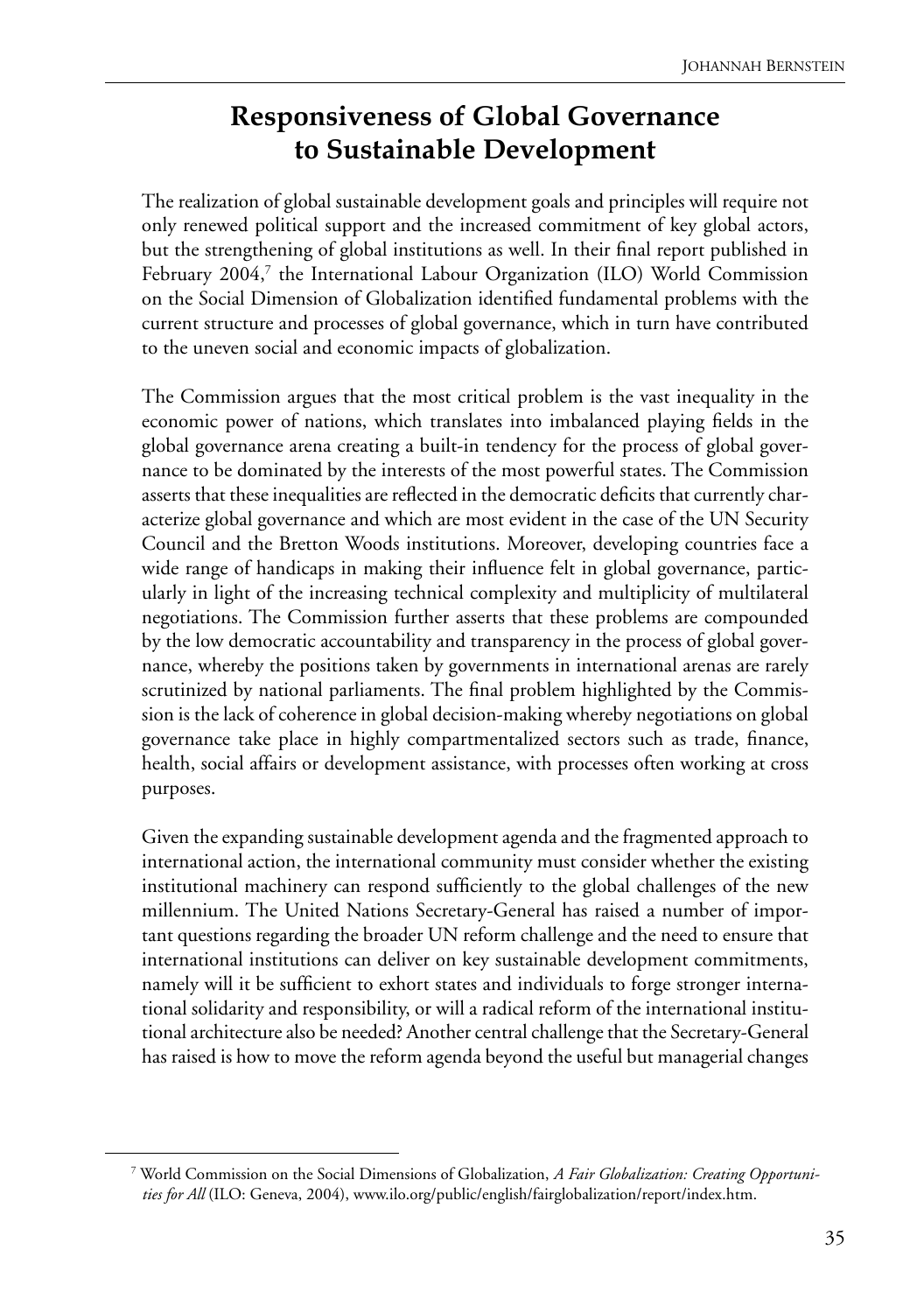being made, and how to bring to the fore some of the more fundamental questions that pertain to the way in which decisions are made, and indeed the adequacy or efficiency of the key decision-making bodies.

In the Globalization and Governance chapter of the Millennium Report,<sup>8</sup> UN Secretary-General Kofi Annan outlined the key political challenges that must be addressed together with the institutional reforms needed to ensure the transition from an international to a global world. The United Nations must play a stronger role in ensuring that globalization provides benefits for all member states and in brokering among states the differences in power, culture, size and interest, serving as the forum where the cause of common humanity is advanced. Stronger systems of global governance must be grounded in a robust international legal order which, together with the principles and practices of multilateralism, are needed to define the ground rules of an emerging global civilization. Decision-making structures through which governance is exercised internationally must reflect the broad realities of our time. This relates in particular to the reforms needed to ensure that the Security Council and key economic forums better represent the needs of a globalized world. Better governance means greater participation, coupled with accountability. Therefore the international public domain, including the UN, must be opened up further to the participation of non-state actors. The more integrated global context also demands a new degree of policy coherence, while important gaps must be filled. The international financial architecture and the multilateral trade regime require strengthening. However, greater consistency must be achieved among macroeconomic trade, aid and financial and environmental policies to ensure the common aim of expanding the benefits of globalization.

## **The Intergovernmental Commitments for Reform**

#### **Key WSSD recommendations for sustainable development governance reform**

Chapter XI of the Johannesburg Plan of Implementation<sup>9</sup> sends a clear message that strengthened international institutional frameworks are essential for the full operationalization of MEAs, and more broadly, the realization of sustainable development. At the outset, it is particularly important to note that Section C calls upon the General Assembly to adopt sustainable development as a key element of the framework for UN activities, especially for achieving the Millennium Development Goals (MDGs).

<sup>8</sup> Millennium Report of the Secretary-General of the United Nations,*We the Peoples: the Role of the United Nations in the 21<sup>st</sup> Century*, (UN, 2000), www.un.org/millennium/sg/report/index.html.

<sup>9</sup> WSSD, *Johannesburg Plan*, *supra* note 3.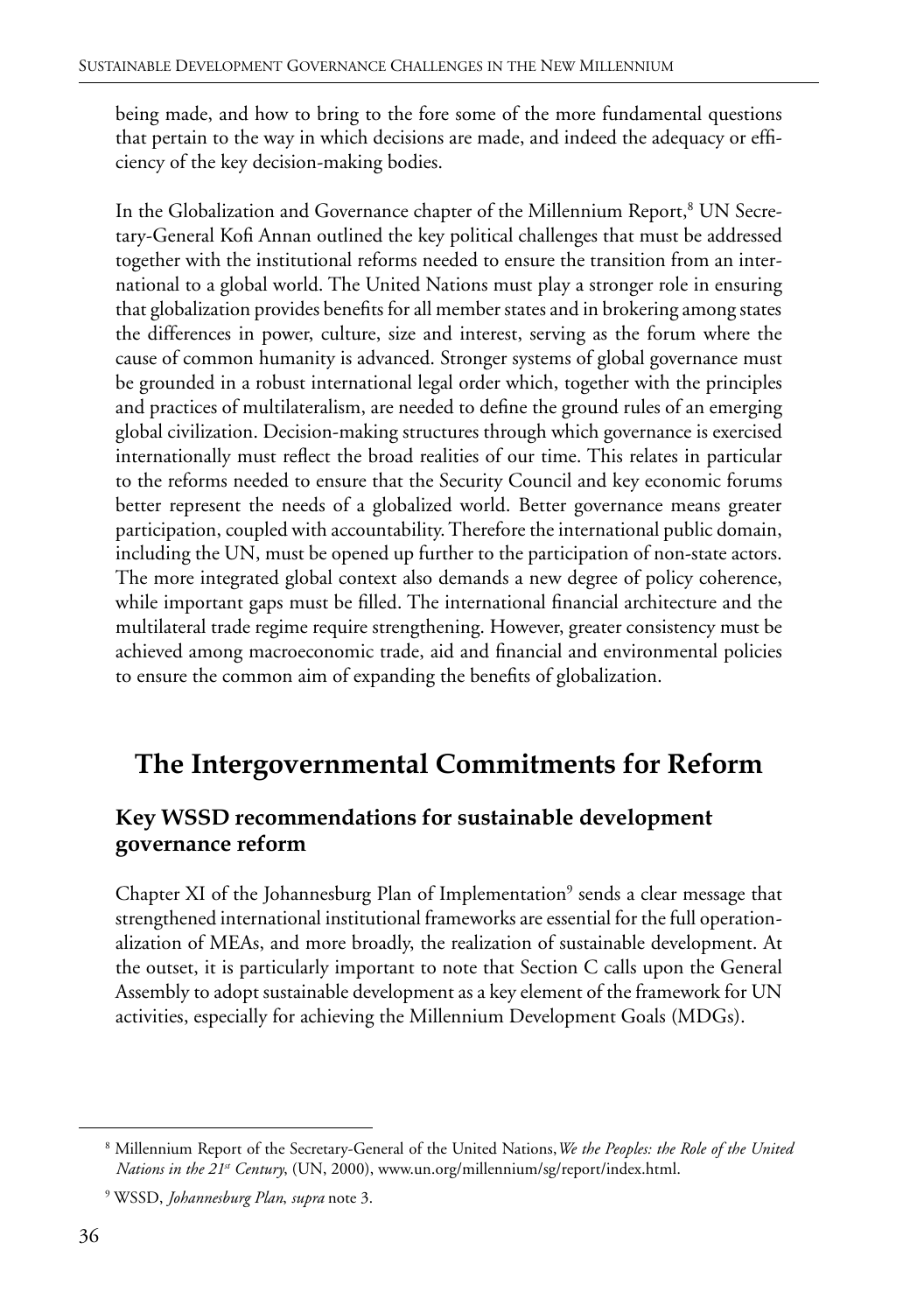Section A of Chapter XI sets out the key objectives to be considered in strengthening international institutions on sustainable development. The principal way in which sustainable development commitments can be strengthened is through the increased integration of Agenda 21 and WSSD outcomes into the policies, work programmes and operational guidelines of relevant United Nations agencies, programmes and funds, as well as of the international financial and trade institutions.<sup>10</sup> Chapter XI calls for the General Assembly to adopt the concept of sustainable development as the overarching framework for UN activities.

The economic, social and environmental dimensions should be integrated in a balanced manner.<sup>11</sup> It is interesting to note that the Johannesburg Declaration on Sustainable Development acknowledges the collective responsibility of the international community to 'advance and strengthen the interdependent and mutually reinforcing pillars of sustainable development – economic development, social development and environmental protection.'12 Moreover, the need for particular attention to be given to strengthening the social dimension of sustainable development is specifically highlighted.<sup>13</sup> Integration is also addressed in terms of the enhanced co-operation that is called for between the UN system and the international financial institutions.

The strengthening of coherence, co-ordination and monitoring is called for.<sup>14</sup> In this respect the mandates and functions of the various bodies within the international governance architecture will have to be realigned with better linkages defined among them. In particular, this will involve closer relationships between the United Nations and the Bretton Woods institutions with respect to economic, financial and monetary issues that impact on the political, social and environmental fields for which the UN is the primary forum.

While the importance of the rule of law is highlighted as an objective to guide governance reform, it is silent as to scope and substance of this principle.<sup>15</sup> The rule of law is generally understood as a principle that relates to the scope of the authority of governance systems. The rule of law is part of a system of checks and balances to prevent the arbitrary, unlimited, or discretionary exercise of power or authority. It requires the authority and power of governance systems to be limited to those spheres, issues and actions that are specified by law. The rule of law also requires decision-making processes to be grounded in a fair, non-discriminatory and objective rule-based system, and to be

<sup>10</sup> Paragraph 139(a), *ibid*.

<sup>11</sup> Paragraph 139(b), *ibid*.

<sup>12</sup> Paragraph 5, World Summit an Sustainable Development *Johannesburg Declaration on Sustainable Development*, 4 September 2002, www.un.org/esa/sustdev/documents/WSSD\_POI\_PD/English/POI\_PD.htm

<sup>13</sup> Chapter XI, WSSD, *Johannesburg Plan*, *supra* note 3.

<sup>14</sup> Paragraph 130(d), *ibid*.

<sup>15</sup> Paragraph 139(e), *ibid*.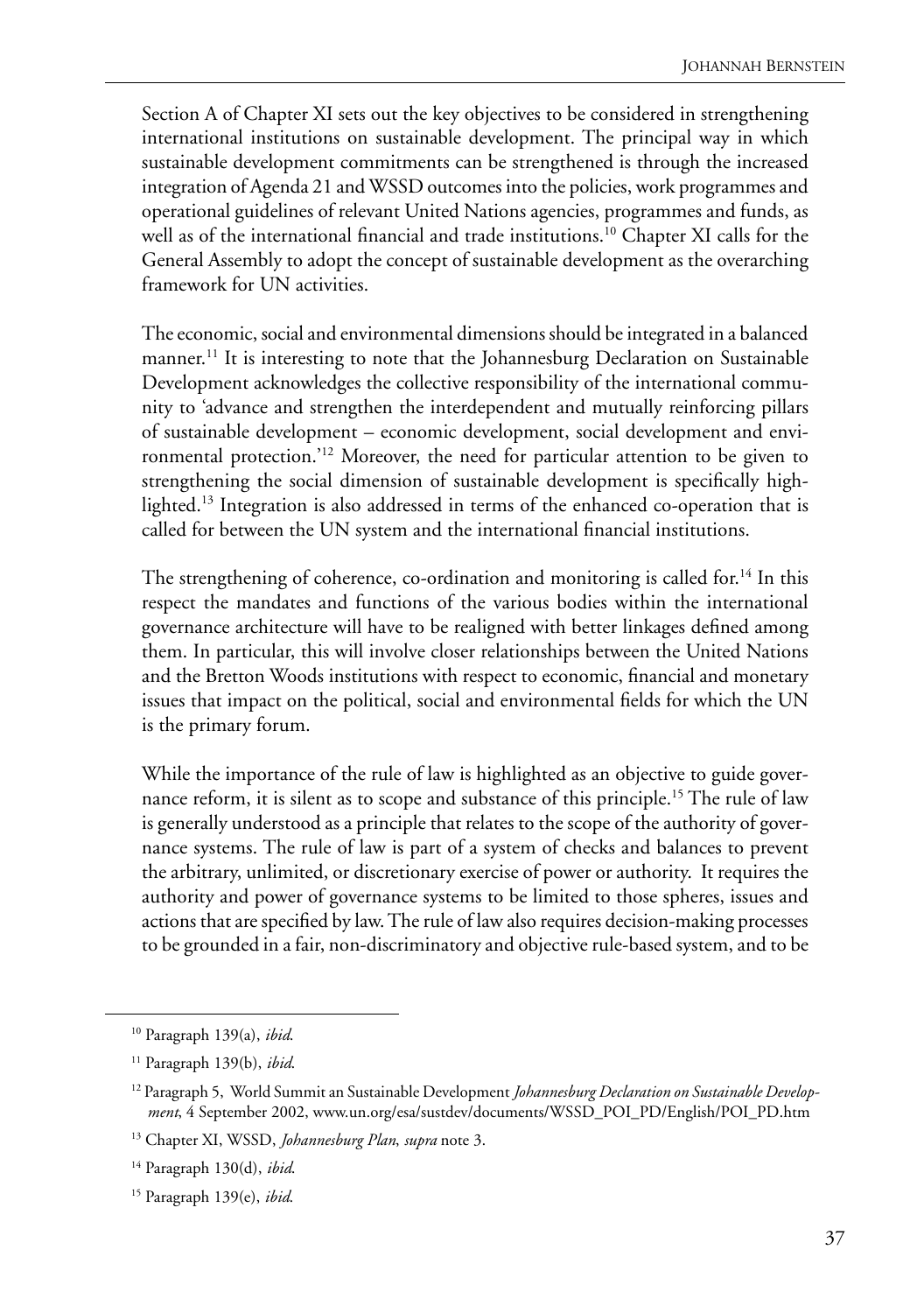accompanied by an impartial system of enforcement. An important principle related to the rule of law is accountability, which requires governance systems to be answerable and responsible to the constituents that they serve.

Reference is made to the importance of increasing effectiveness and efficiency through limiting overlap and duplication of activities of international organizations within the United Nations and in relation to other bodies such as the Bretton Woods institutions.16 Effectiveness and efficiency are also dependent on the achievement of greater integration and co-ordination of the economic, social and environmental dimensions of sustainable development. Finally, these principles relate to such objectives as flexibility and adaptability, which enable international environmental governance systems to respond to unforeseen events and new scientific discoveries.

The enhancing of participation and the effective involvement of civil society and other key stakeholders in the implementation of Agenda 21, as well as promoting transparency and broad public participation is called for.<sup>17</sup> In his 2002 report on Strengthening the United Nations,<sup>18</sup> the Secretary-General called for the establishment of a high-level panel that would assess how best to engage civil society in the United Nations. A major objective of the Panel's work will be to develop a new mode of working as a foundation for how the UN evolves in its relations with civil society and other non-government actors. Moreover, the strengthening of sustainable development at all levels, in particular in developing countries, is called for.<sup>19</sup>

Section B of Chapter XI outlines a range of measures that should be undertaken by the international community to strengthen the institutional framework for sustainable development at the international level. Some of the key recommendations include enhanced integration of sustainable development goals into the policies, programmes and operational guidelines of all the UN agencies and the Bretton Woods institutions; strengthened collaboration within and between the UN and the international financial institutions; improved integration of the three pillars of sustainable development; promotion of corporate responsibility and accountability; implementation of the Monterrey Consensus at all levels; and promotion of good governance within the international finance and trade institutions.

<sup>16</sup> Paragraph 139(f), *ibid*.

<sup>17</sup> Paragraph 139(g), *ibid*.

<sup>18</sup> *Strengthening of the United Nations*, *infra* note 26.

<sup>19</sup> Paragraph 139(h), *Johannesburg Plan*, supra note 3.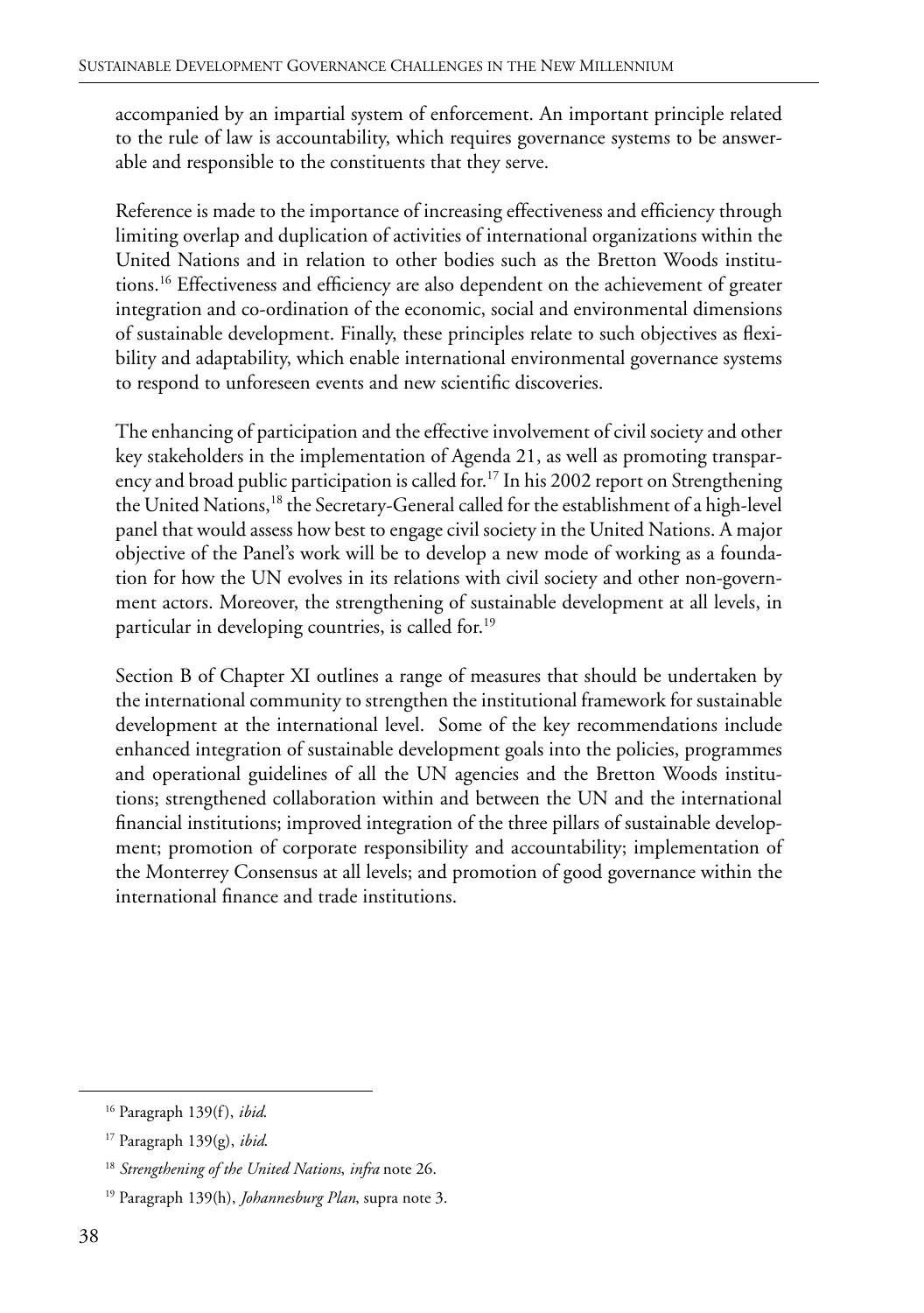#### **UN Millennium Declaration recommendations for governance reform**

One of the central messages of the UN Millennium Declaration<sup>20</sup> was the importance of ensuring that globalization becomes a positive force for all of the world's people. Section I: Values and Principles, notes that developing countries and countries with economies in transition face special difficulties in responding to the globalization challenge. As a result, the international community is called upon to forge broad and sustained efforts to create a 'shared future, based on our common humanity in all its diversity' in order to ensure that globalization be made fully inclusive and equitable. This challenge requires the development of policies and measures at the global level which better respond to the needs of developing countries and which are formulated with their effective participation.

As regards the global governance challenge, Section VIII: Strengthening the United Nations, contains a number of important recommendations for advancing the international institutional reform agenda. These are highlighted as follows: reaffirm and enhance the effectiveness of the central position of the General Assembly as the chief deliberative, policy-making and representative organ of the UN; intensify comprehensive reform of the Security Council; continue strengthening the position of ECOSOC, to help fulfil the role ascribed to it in the Charter; strengthen the International Court of Justice to ensure justice and the rule of law in international affairs; encourage regular consultations and co-ordination among the principal UN organs; ensure timely and predictable funding of the UN; ensure greater policy coherence and better co-ordination between the UN and the Bretton Woods institutions and the WTO; and enhance participation of non-state actors to contribute to the realization of the UN's goals and programmes.

#### **UNEP Reform Process**

In its 13 January 2004 report to the  $8<sup>th</sup>$  Special Session of the Governing Council/ Global Ministerial Environment Forum (GC/GMEF), UNEP outlined a summary of actions proposed or taken on international environmental governance in light of decision SS.VII/I and the Open-Ended Groups' recommendations.<sup>21</sup> These issues were addressed by the 8<sup>th</sup> Special Session of the GC/GMEF, which took place from 29-31 March 2004 in Jeju, the Republic of Korea.<sup>22</sup>

<sup>&</sup>lt;sup>20</sup> United Nations Millennium Declaration, GA Res. 55/2, 8 September 2000.

<sup>21</sup> See also *International Environmental Governance*, UNEP/GCSS.VII/2, 27 December 2001, www.unep. org/GC/GCSS-VII/.

<sup>&</sup>lt;sup>22</sup> For the Notification and Working Documents of the 8<sup>th</sup> Special Session see www.unep.org/GC/GCSS-VIII/working\_docs.asp.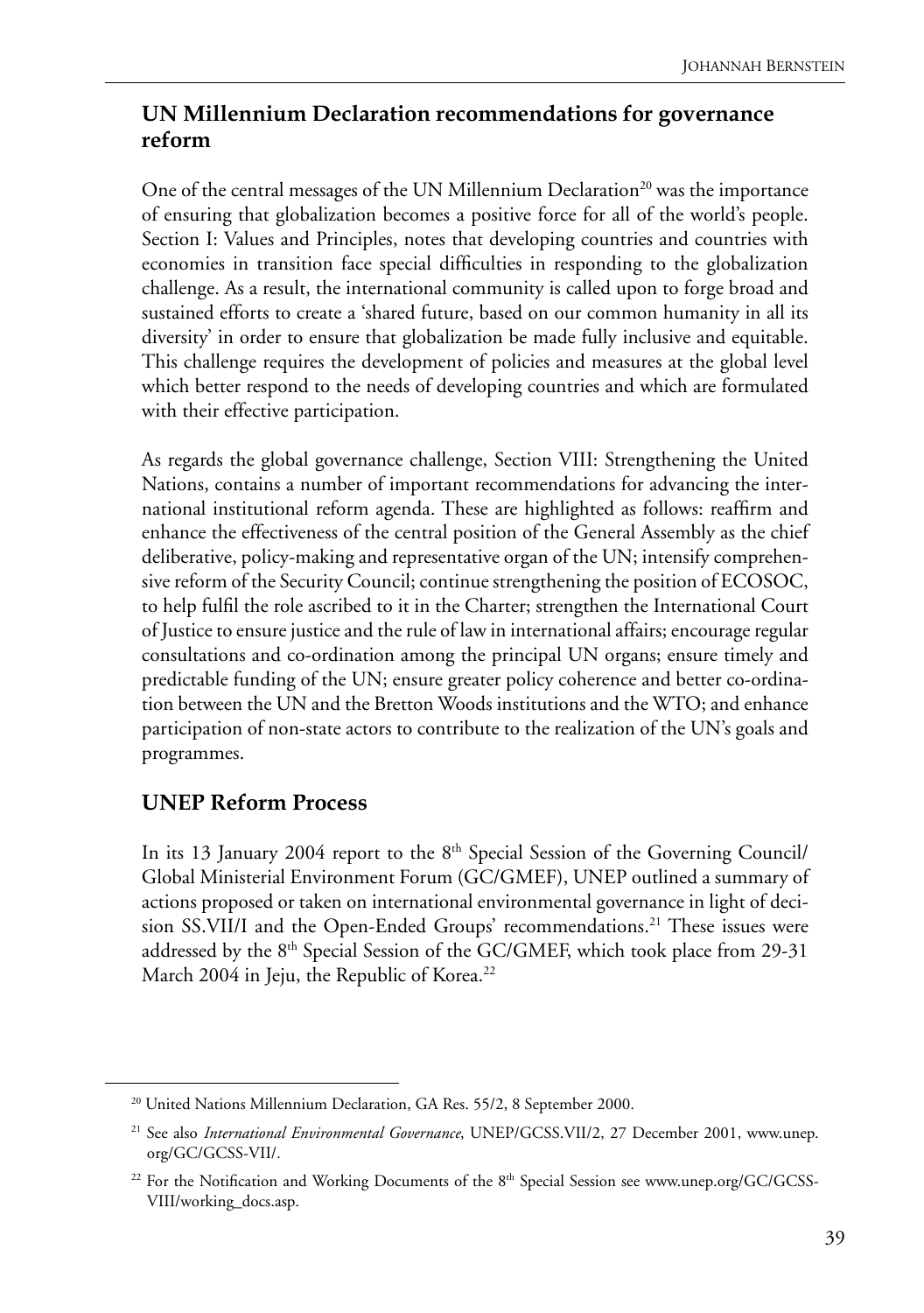Key arguments in support of universal membership of the Governing Council include the following: universal membership is fundamental to ensure that UNEP benefits from structures that are fully open, transparent and participatory for all member states; and universal membership legitimizes the results of the decision-making process and empowers UNEP with the necessary level of authority and means to implement its functions as the global environmental authority. Member states opposed to universal membership argue that universal composition already exists within the UNEP Governing Council and has been working adequately. The only restriction is that non-members of the GC cannot participate in its voting sessions. Universal membership would also result in an important increase in UNEP's costs and would complicate decision-making processes within UNEP. The 8<sup>th</sup> Special Session of the GC/GMEF was unable to advance any consensus on the issue, in light of the variety and divergence of views. Instead, the GC simply called for the transmission of further views to the UN Secretary-General as input for his report to the UN General Assembly on this issue.

During negotiations, the EU's proposal for the establishment of an intergovernmental panel on global environmental change was objected to by the US, Japan and the G-77.<sup>23</sup> Member states opted for a simpler exploratory approach that will evaluate UNEP's polling of a broad range of official and scientific sources. The final decision of the 8<sup>th</sup> Special Session of the GC/GMEF requests the Executive Director to continue efforts to seek an increase in funding from all sources. During general debate, the EU called for the utilization of the indicative scale of contributions, noting the positive outcome of the pilot phase. The US and Japan have decided not to use the scale and stress instead the voluntary nature of contributions.

Among its key MEA activities, UNEP is facilitating pilot projects in four countries to test information management and harmonization concepts in the context of national reporting to the five global biodiversity-related conventions. Furthermore, in developing countries, UNEP is advancing capacity-building efforts to implement MEAs. To this end, UNEP is holding a series of regional training workshops on compliance with and enforcement of MEAs to review and test a manual it has developed on the UNEP Guidelines on Compliance and Enforcement of MEAs, which were adopted in 2002.<sup>24</sup> Moreover, UNEP is launching a major project on achieving synergies between conventions in Africa. The  $8<sup>th</sup>$  Special Session of the GC/GMEF requested the Executive Director to continue to promote the recommendations of the GC/GMEF regarding the co-ordination and effectiveness of MEAs.

<sup>23</sup> See *International environmental governance: Synthesis of responses on strengthening the scientific base of the United Nations Environment Programme*, UNEP/GCSS.VIII/5/Add.3, www.unep.org/gc/gcss-viii/ working\_docs.asp.

<sup>&</sup>lt;sup>24</sup> See the article by Elizabeth Maruma Mrema in the present review.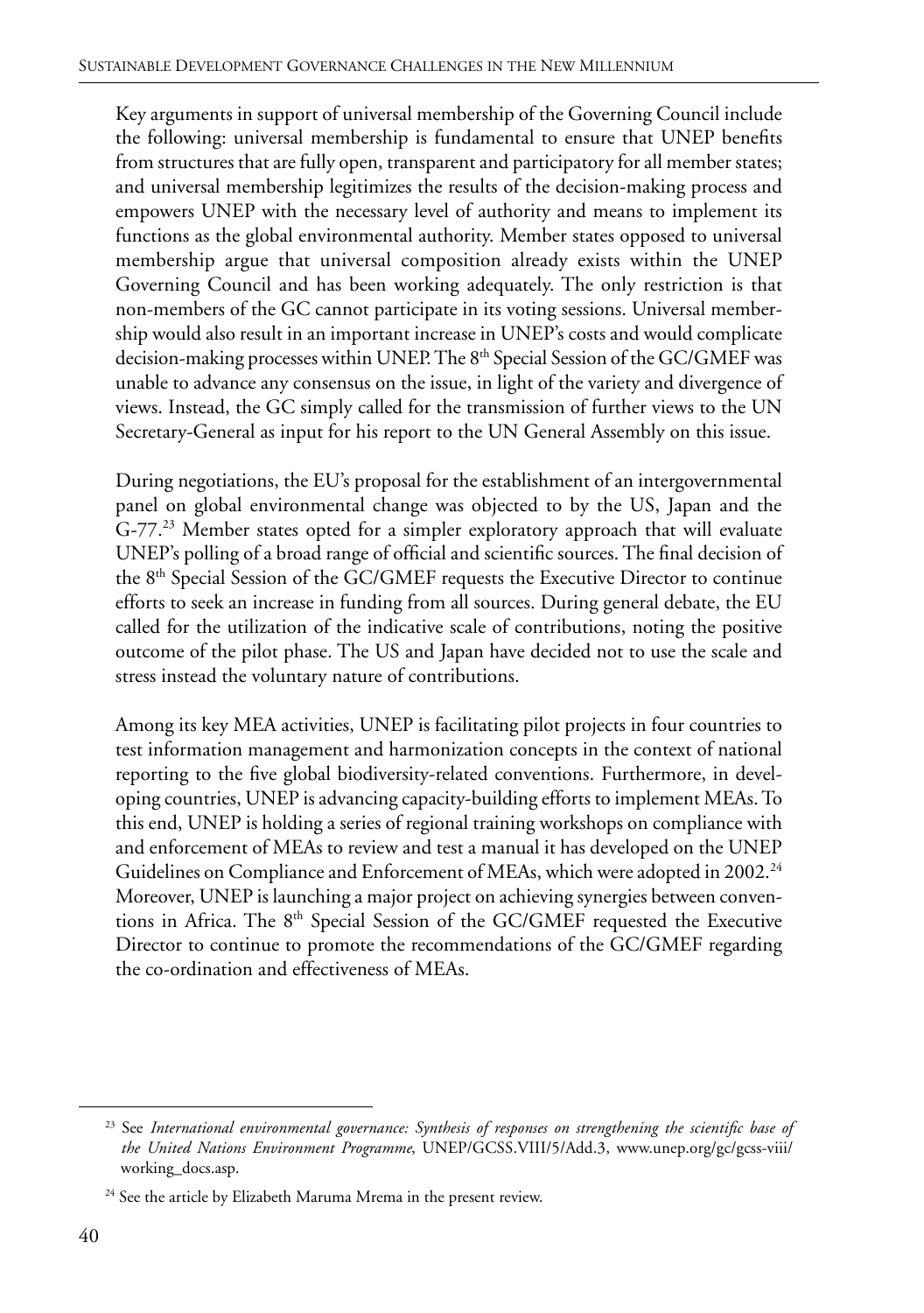In response to UNEP IEG and WSSD decisions to revitalize the Environmental Management Group (EMG),<sup>25</sup> the Group has agreed that it should become an instrument for members to share views or concerns on issues of common interest, review progress, identify obstacles, set policy directions and convey views and recommendations to intergovernmental forums. As one of its immediate areas of focus, the EMG has undertaken a UN system-wide consultation on the implementation of the water agenda.

## **Global Governance Reform Processes**

The UN Secretary-General's September 2002 report, *Strengthening of the United Nations: An Agenda for Further Change*, 26 marked the second stage of reform proposals since taking office in 1997. In the report, the Secretary-General asserted that if member states do indeed want a stronger United Nations, change in the intergovernmental organs will be a necessity. A few of his suggested reforms are summarized below.

The Secretary General indicated that the next stage of reform is based on the priorities laid out in the Millennium Declaration, including precise, time-bound development goals. They now serve as a common policy framework for the entire UN system. It is important that the United Nations General Assembly (UNGA) continue its own reform efforts to further rationalize its agenda. At present, it considers too many overlapping items and with a frequency that is ineffective. The Secretary-General called for duplicative items to be combined and for closely related issues to be clustered into a single discussion, leading to outcomes of greater policy relevance and impact. He also suggested that the UNGA should clarify its responsibilities vis-à-vis ECOSOC in relation to the follow-up of conferences, enabling the UNGA to build on and add value to the work of ECOSOC and its functional commissions. The growing role of the United Nations in forging consensus on globally important social and economic issues calls for a corresponding strengthening of the role played by ECOSOC. One of the most promising innovations has been ECOSOC's annual dialogue with the Bretton Woods institutions. However, the agenda and format of these dialogues must be more focused and the meetings better prepared.

Despite efforts of the Open-ended Working Group on Security Council reform, no formula has yet been developed that would allow an increase in Council membership. According to the Secretary-General, the perceived shortcomings in the Council's credibility in light of its size and composition contribute to a slow and steady erosion of its authority, which in turn has grave implications for international peace and security.

<sup>25</sup> See *Overview of progress on international environmental governance: Report of the work of the Environmental Management Group*, UNEP/GCSS.VIII/5/Add.2, www.unep.org/gc/gcss-viii/working\_docs.asp.

<sup>&</sup>lt;sup>26</sup> Strengthening of the United Nations: An Agenda for Further Change, UN Doc. A/57/387 (2002), www. un.org/reform/keydocs.html.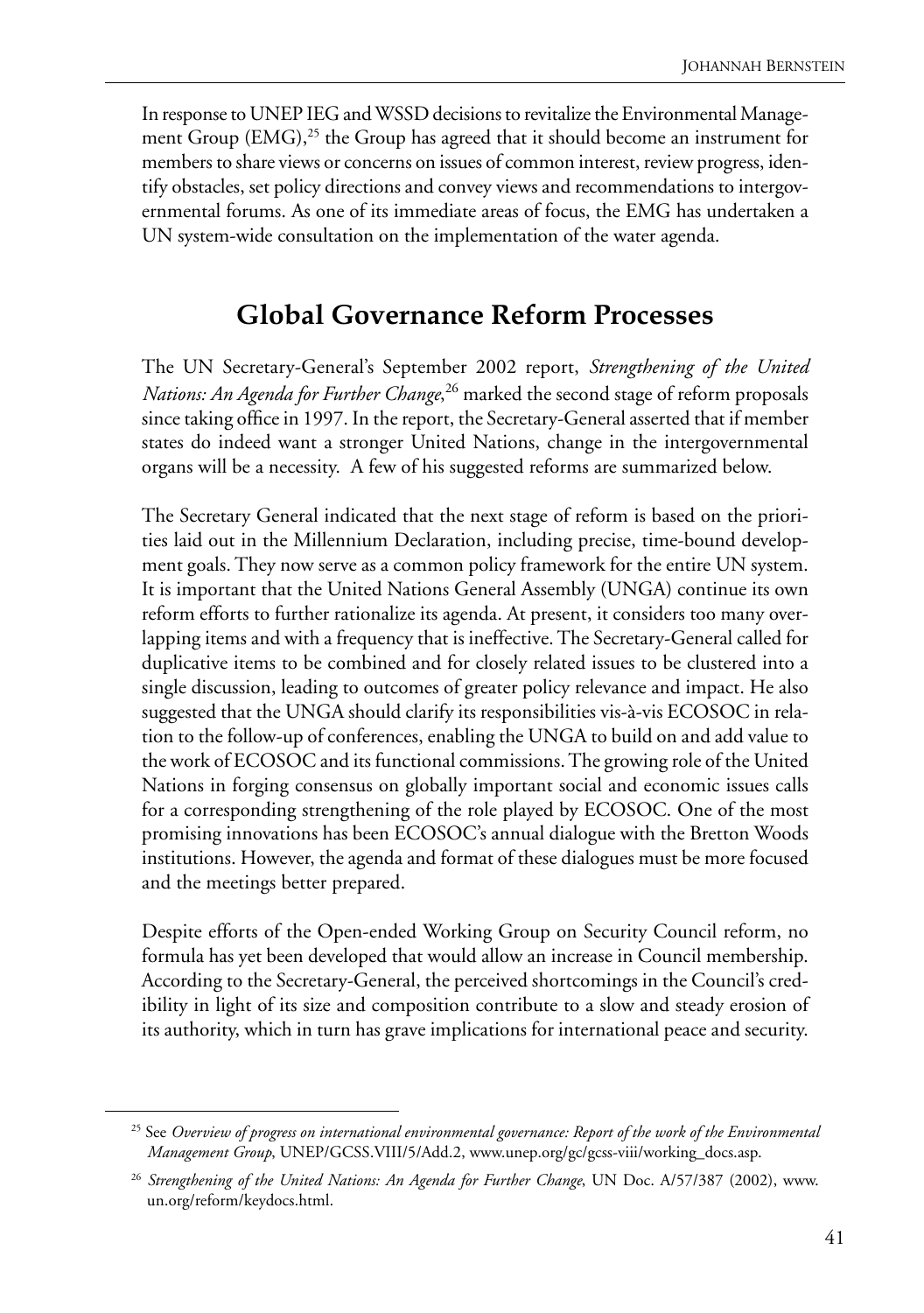A reform process that consisted only of an increase in membership would be unlikely to strengthen the Council.

The Secretary-General called for the establishment of a high-level panel that would assess how best to engage civil society in the United Nations. A major objective of the Panel's work will be to develop a new mode of working as a foundation for how the UN evolves its relations with civil society and other non-government actors. In 2003, the Panel undertook consultations on key issues related to civil society engagement within the UN. Regional meetings have been undertaken and a set of papers has been commissioned as well. The Panel prepared its final report to the Secretary-General in April 2004. It contains recommendations designed to enhance the performance of the UN and addresses, in particular, the modalities for engaging the full weight of global civil society in the normative, policy-making work of the UN and other multilateral processes.

In November 2003, the Secretary-General established a high-level panel to provide a new assessment of the future challenges to international peace and security, to identify the contribution of collective action and to recommend the changes necessary to ensure effective collective action. The Panel's work will be directed to the field of peace and security but the Panel will extend its analysis and recommendations to other issues and institutions where they have a direct bearing on future threats to peace and security.

In response to the Monterrey Consensus,<sup>27</sup> the Bretton Woods institutions have publicly pledged to support the call for democratic governance reform of the international financial institutions. As a result, formal discussions have been carried out within the governing Boards of the World Bank and the IMF. In considering the issue, Bank staff produced a report – prepared for consideration by the joint IMF-World Bank ministerial steering committee at it's 2003 spring meeting – that suggested ways in which a small increase of a few percentage points in the votes of developing countries could be achieved and suggested the creation of a new Executive Board seat that would be assigned to sub-Saharan African countries. In spite of the modesty of the proposals, the US Bank Director not only rejected them, but also sought to put an end to any further discussion on the issue.

<sup>27</sup> Monterrey Consensus, International Conference on Financing for Development, Monterrey, 21-22 March 2002, A/CONF.198/11, www.un.org/esa/ffd/Monterrey-Consensus-excepts-aconf198\_11.pdf.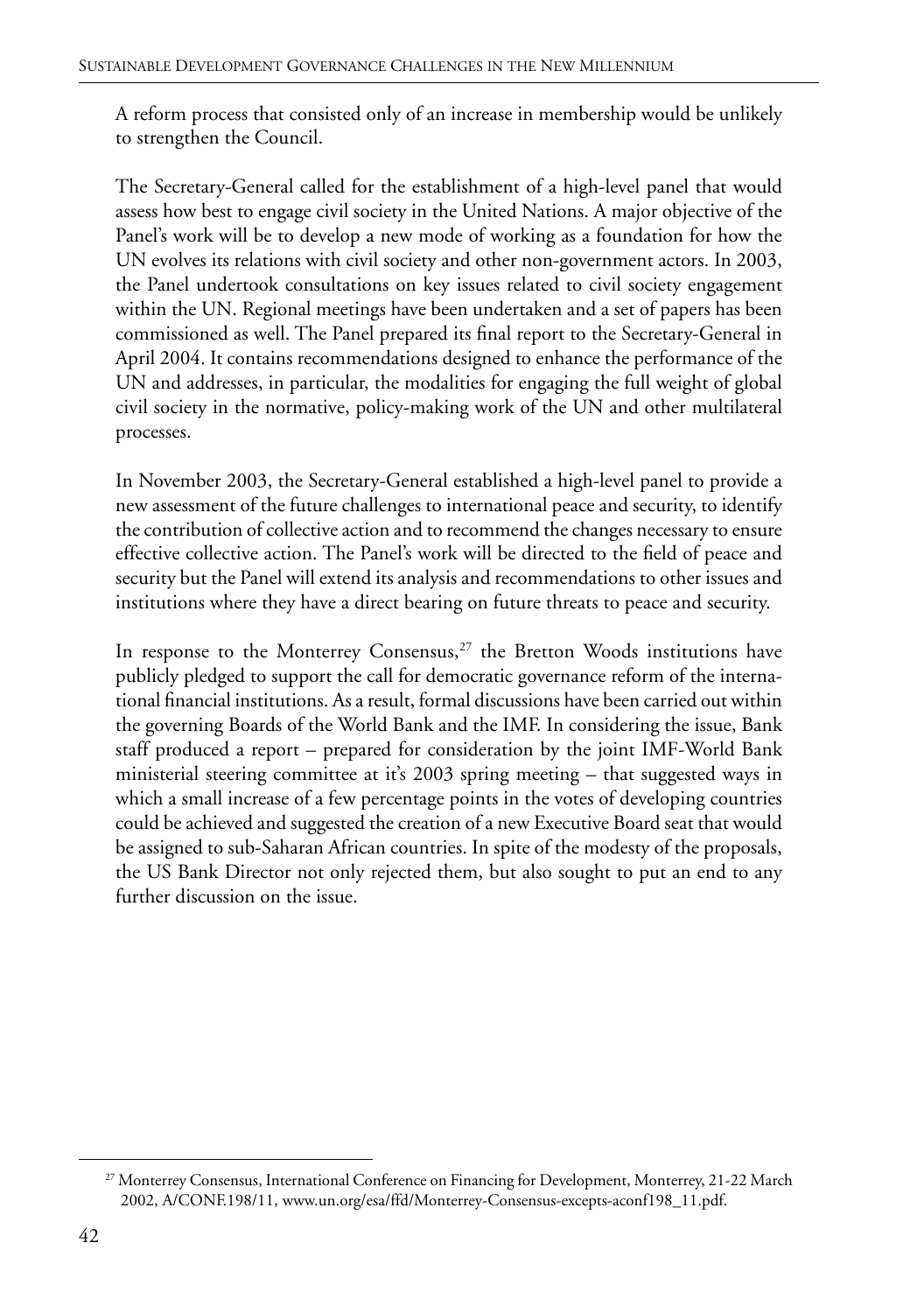# **Options for Reform**

#### **Options for Strengthening Existing Institutions**

The Government of France has established an intergovernmental working group in New York to examine the possible upgrading of UNEP into a specialized agency, the United Nations Environment Organization (UNEO). The group will present an interim report to the UN Secretary-General prior to the preparation of the IEG report to be submitted to the General Assembly. By 2005, it will have prepared proposals with clear goals in the form of a non-paper to be co-sponsored by the group's members. The working group will consider three courses of action for the UNEO in the context of improving international environmental governance: (i) enhancing implementation and enforcement, including building UNEO's horizontal mobilization capacity and strengthening the observance mechanisms by giving UNEO a specific monitoring and reporting role; (ii) building the institutional capacity of developing countries, including co-ordinating capacity-building action and assistance in mobilising financing for environmental projects; and (iii) rationalizing the existing system of MEAs, including giving UNEO a driving role in the convention alignment process and making UNEO a driving force for the integration of environmental concerns in other UN and non-UN bodies.

The South Centre report *For a Strong and Democratic United Nations: A South Perspective on Reform*28 was presented at the Forum on the Future of the United Nations, which was convened in March 1995 in Vienna under the chairmanship of the UN Secretary-General.The South Centre asserted that in a new era of democracy and pluralism, the UN must lead and be seen to lead in the practice of democracy in all of its organs and processes. To that end, it recommended that the Security Council be composed of fully accountable members, all appointed on the basis of a democratic formula established by the General Assembly.

The South Centre further called for reforms to ensure that the Security Council act transparently, with constant and close reporting to and in consultation with the General Assembly. It also called for reforms to ensure that all member states apply the principles of democratic revenue-raising and governance as regards their UN contributions.The South Centre was very concerned about the need to empower the UN to deal with macroeconomic issues and to exercise genuine multilateral responsibility for macroeconomic co-ordination under the existing but unused mandates enshrined within the UN Charter.

<sup>28</sup> The South Centre, *For a Strong and Democratic United Nations: A South Perspective on UN Reform*, (Imprimerie Ideale: Geneva, 1996) www.southcentre.org/publications/unreform/toc.htm.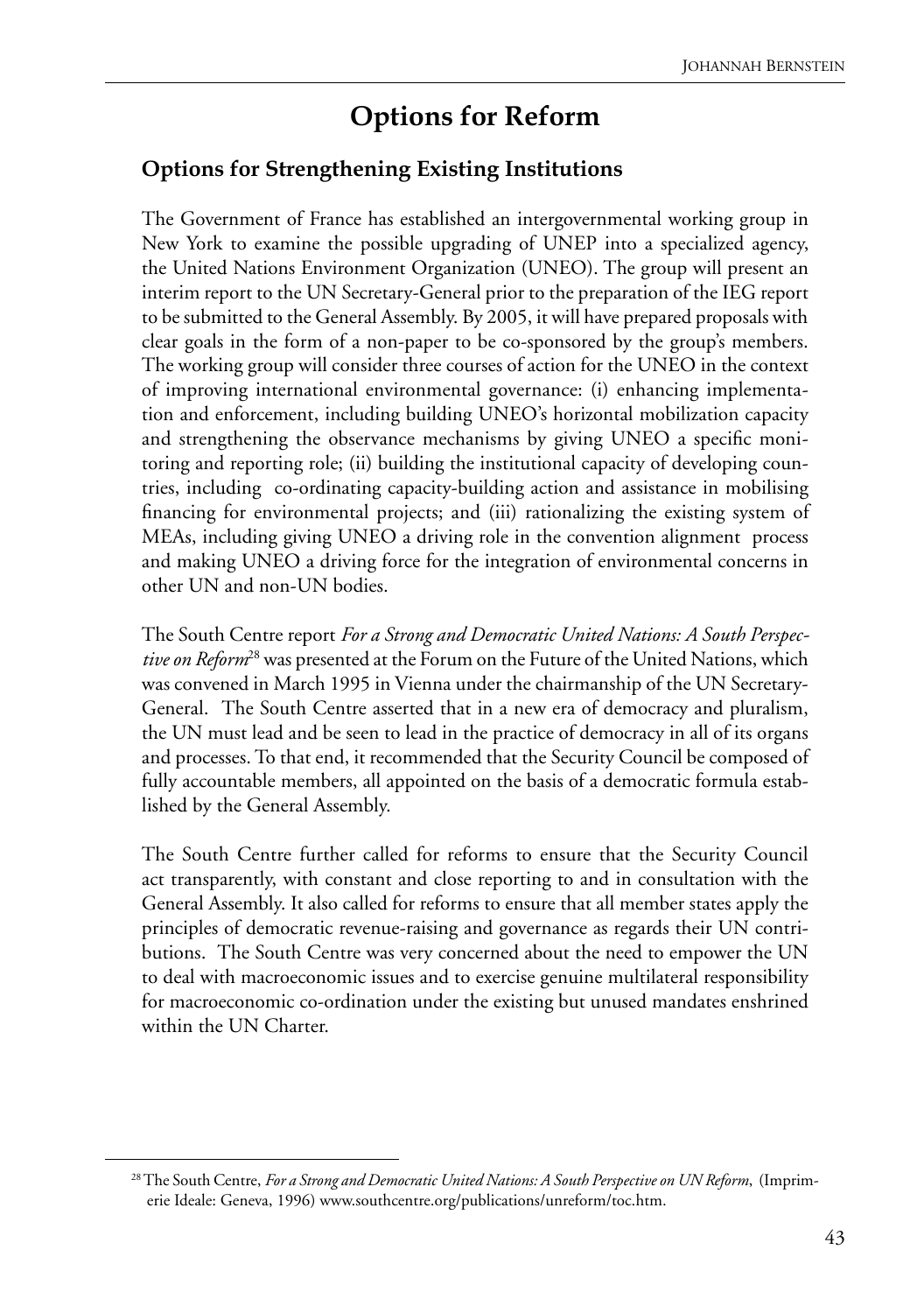To that end, the South Centre recommended that the key provision in the UN Charter should be activated to enable the UN to exert policy leadership in macroeconomic and social policy issues, bringing all specialized agencies, including the Bretton Woods institutions, under its policy direction. It also calls for a major and comprehensive process of reform of the Bretton Woods institutions and the establishment of an effective mechanism within the UN to develop a framework of international review and regulation of transnational corporations. The South Centre also called for ECOSOC to be authorized to perform economic security functions and to design mechanisms to facilitate well-focused policy dialogue. Moreover, the South Centre called for the rebuilding of the intellectual capacity of the UN and its key organs to undertake high-quality creative analytical and policy-oriented work in the economic and social development arenas.

#### **Options for Strengthening Linkages Between IEG, SDG and Global Governance Institutions**

The 1994 UN reform report by Sir Brian Urquhart and the late Erskine Childers expressed concern about the erosion of the intellectual leadership of the UN Secretary-General in the areas of macroeconomic and development issues.<sup>29</sup> They recommended the establishment of a new post of Deputy Secretary-General for International Co-operation and Sustainable Development to be responsible for all UN economic and social policy research, analysis, policy development and programming. The South Centre's position, outlined above, was very much aligned with the concerns raised by Urquhart and Childers regarding the need to empower the UN to deal with macroeconomic issues, and to exercise genuine multilateral responsibility for macroeconomic co-ordination under the existing but unused mandates enshrined within the UN Charter.

The 2004 World Commission on the Social Dimensions of Globalization<sup>30</sup> asserted that policy co-ordination and coherence is a critical challenge for the multilateral system. To that end, it called for greater leadership on harmonising and balancing social and economic policy to achieve larger goals. Among other suggestions, it recommended further consideration of the proposal for the establishment of an economic and social security council with similar status to the Security Council as well as further consideration for the creation of a global council at the highest political level to provide leadership on global governance issues.

<sup>29</sup> Erskine Childers and Brian Urquhart, *Renewing the United Nations System* (Dag Hammarsköld Foundation: Uppsala, 1994).

<sup>30</sup> World Commission on the Social Dimensions of Globalization, *A Fair Globalization*, s*upra* note 7.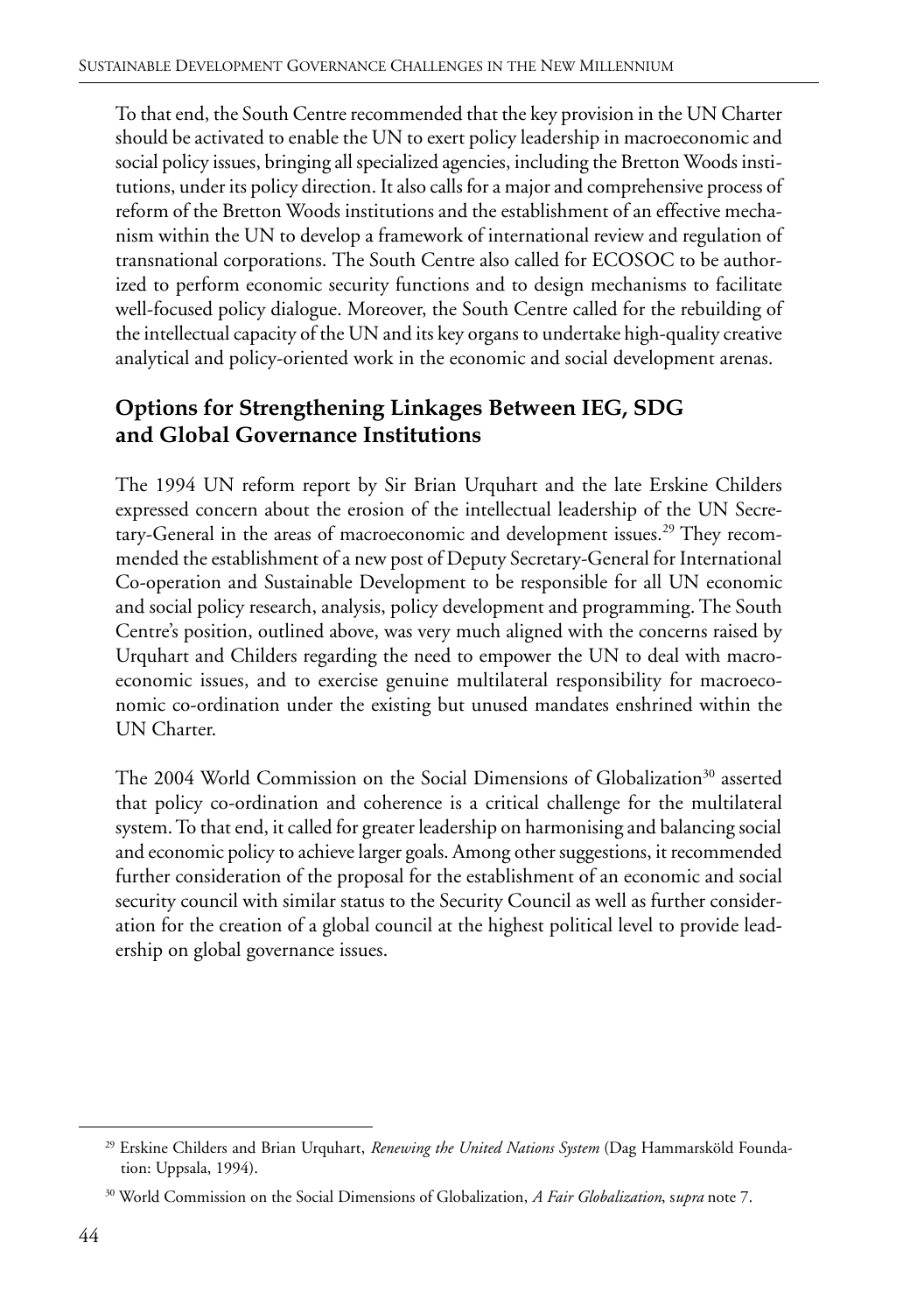In its 2003 report entitled *International Sustainable Development Governance*, 31 the United Nations University argued in favour of clustering MEAs as an important step towards ensuring greater linkages between the key environmental regimes. UNU maintained that the first step in clustering is the creation of structures for the co-ordination between MEAs, such as joint meetings of convention bodies and secretariats, joint implementation of common activities, a common communications network, etc. Such cohesive arrangements might then develop into a more formal structure of co-ordination. Clustering needs political incentives in order to promote a continuous process and a structure of co-ordination. Catalysts such as UNEP need thus to attain a clear political mandate and an established authority in relation to those who will be subject to and take part in clustering efforts.

#### **Options for New Institutions**

The Potdsam Institute has suggested that UNEP, CSD, GEF, the secretariats of the major environmental conventions, and possibly UNDP, should be fused into a new World Environment and Development Organization (WEDO).<sup>32</sup> As one of its aims, the WEDO would give urgent tasks of environmental and developmental policy more weight among national governments, international organizations and the private sector. WEDO would also enable the international community to substantially improve the institutional setting for negotiating new agreements and programmes for action, and for implementing existing ones.

Urquhart and Childers felt that in an age of expanding democracy within UN member states, it was important for the UN itself to become increasingly democratic.<sup>33</sup> They recommended the establishment of a World People's Assembly that would enable the citizens of member states to have their own representatives in a specific organ of the UN. It would not be intended to abridge or confuse the UN's intergovernmental processes but, instead, complement the work of the national government delegations in the existing intergovernmental machinery. Specifically, the functions of the proposed People's Assembly would include: expressing citizens' views on international problems; influencing the development of intergovernmental policy formulation; monitoring the management and financing of the UN; and enhancing the collective accountability of UN member states.

<sup>31</sup> United Nations University/Institute of Advanced Studies (UNU/IAS), *International Sustainable Development Governance. The Question of Reform: Key Issues and Proposals* (UNU, 2002), www.ias.unu.edu/binaries/ISDGFinalReport.pdf.

<sup>32</sup> The Potsdam Institute, *Institutional Reform of International Environmental Policy: Advancing the Debate on a World Environment Organization* (Potsdam Institute, 2000).

<sup>33</sup> Childers and Urquhart, R*enewing the United Nations*, *supra* note 29.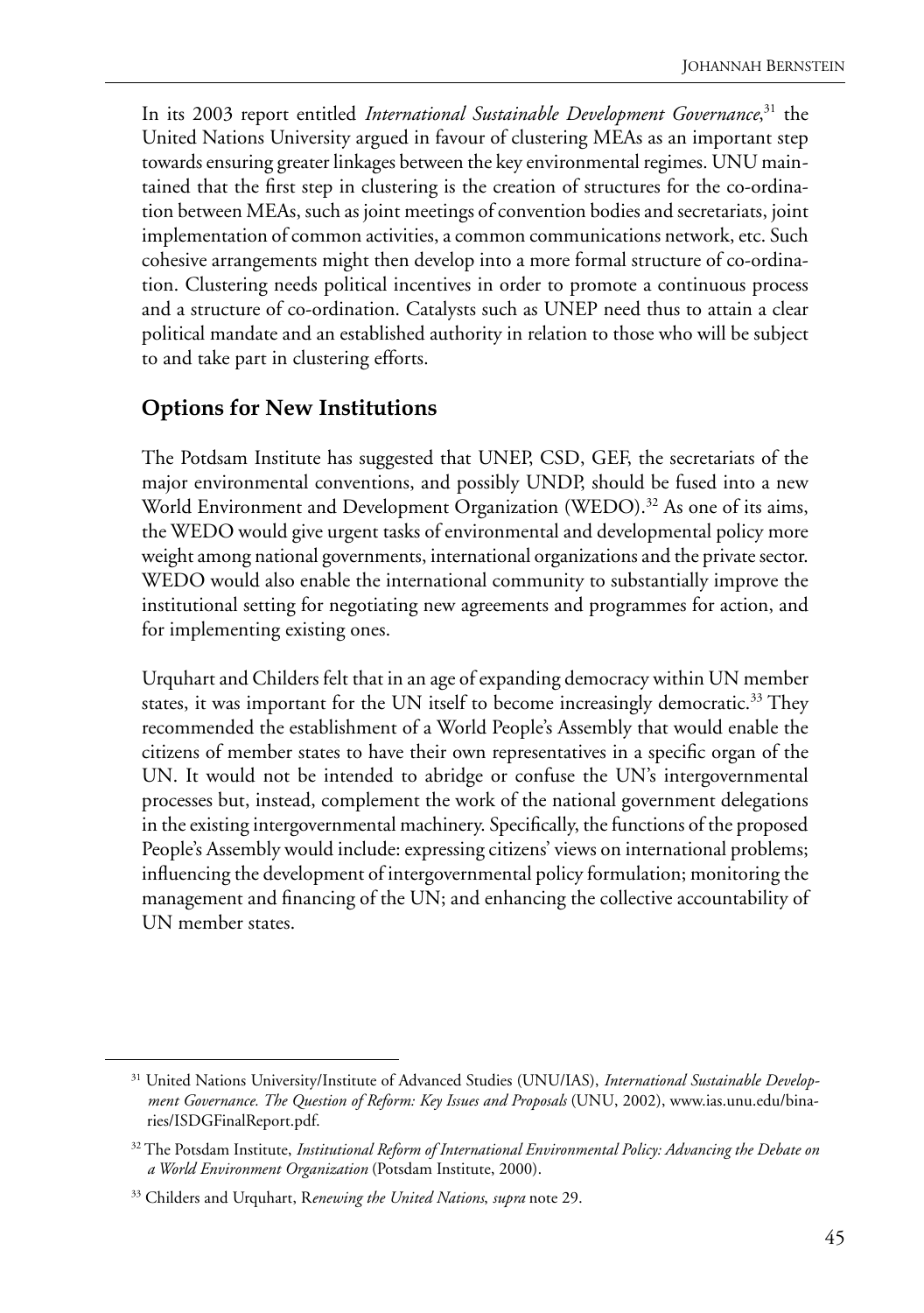The Commission on Global Governance, also know as the Carlsson Commission, has proposed that an Economic Security Council be established to provide leadership and to promote consensus on international economic issues and sustainable development.<sup>34</sup> It would play a role in assessing the overall state of the world's economy and in securing coherence and consistency in the policy goals of the international economic institutions as well. The Commission has argued that the establishment of an Economic Council as a new principal organ of the UN would be a first step towards the realization of sustainable development. Its objectives would be to integrate the work of all the UN bodies engaged in economic issues, to promote the harmonization of the fiscal, monetary and trade policies of all member states and to encourage international co-operation on technology transfer, financial flows and the functioning of commodity markets. The Independent Working Group on the Future of the United Nations not only endorses the concept of an Economic Council but also recommends the establishment of a corollary Social Council that would integrate all UN activities relating to social development such as environmental protection, education and health care.

The Independent Working Group on the Future of the United Nations has recommended that in order to integrate the UN's work on economic and social policy, the proposed Economic and Social Councils would have to meet once a year at the highest political level in the form of a Global Alliance for Sustainable Development. The proposed Global Alliance would provide an authoritative forum to promote consensus on global issues and develop the parameters for common action. Unlike the existing UN Commission on Sustainable Development, the Global Alliance is envisaged as a body that brings together two principal organs empowered with the same degree of authority as the Security Council.

Recommendations for the transformation of the Trusteeship Council have been debated since 1989 and have been reaffirmed by the Commission on Global Governance, the Royal Institute for International Affairs and, more recently, the United Nations University (UNU). The various proposals call for the transformation of the Trusteeship Council into a forum through which member states would exercise their collective trusteeship for the integrity of the global environment and common areas such as the oceans, the atmosphere and outer space. At the same time, it would serve to link civil society and the United Nations in addressing these points of global concern.

In *International Sustainable Development Governance*, 35 the United Nations University suggested that the sustainable development focus of the General Assembly has to be strengthened, possibly through the creation of a new committee. UNU has also recommended the establishment of a special ministerial commission to consider the possible need for changes in the UN Charter and the constituent instruments of the UN special-

<sup>34</sup> Commission on Global Governance, *Our Global Neighbourhood* (Oxford University Press, 1995).

<sup>35</sup> UNU/IAS, *International Sustainable Development Governance*, *supra* note 31.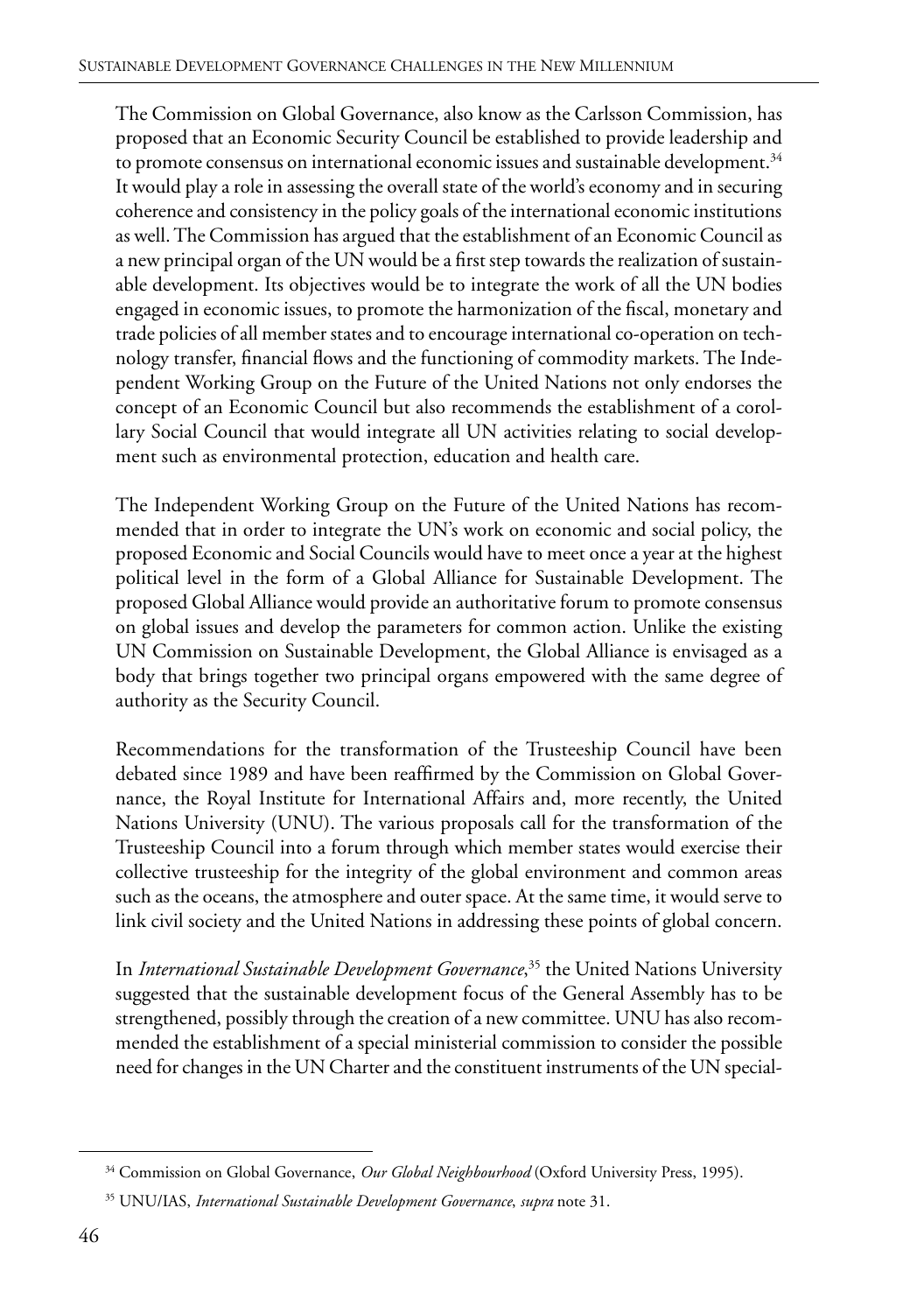ized agencies, and to examine how the weaknesses of the fragmented UN system can best be corrected while preserving its advantages, so as to initiate major improvements in the capacity of the system to serve the global community in the  $21<sup>st</sup>$  Century.

It is important that proponents of increased participation set realistic targets. One possible realistic model of participation may be that of the Organization of Economic Co-operation and Development, which has business and trade union advisory committees that interact with governmental committees and can make recommendations. Establishing a formal role for committees will be helpful in both the MEA context and in relation to some of the broader linked environmental processes.

A Standing Committee on the Environment and Development could be created, which as one of its tasks would incorporate in the Security Council issues of environment and development that could undermine international peace and security.<sup>36</sup> Moreover, an independent body could be established endowed with universally accepted ethical and intellectual authority and charged with identifying and assessing risks of global change.37

#### **Options for Enhancing Democratic Principles**

An important guiding principle in global sustainable development governance reform is the fair and equitable distribution of bargaining power to ensure that the influence and voice of the world's poor is heard and reflected in the decisions of international environmental governance processes. To this end, the imbalances in the structures of global governance must be remedied with new efforts to create a more inclusive system. These could include: development of dispute settlement mechanisms that guarantee access to legal aid for developing countries; appointment of an international ombudsman to respond to grievances and investigate injustices; and establishment of an equivalent to the OECD for developing countries to support them with policy research to formulate and defend their positions.

Global governance systems must take decisions on the basis of a rule-based system that is accompanied by a fair and impartial system of enforcement, to ensure that concerned parties adhere to the rules and regulations and that action will be taken against parties for violation of the rules and regulations. Legitimacy implies that governance structures and systems are lawful and credible, and that they conform to recognized principles or accepted rules or standards. The principle of legitimacy is equated to the rule of law. Legitimacy is thus grounded in the following principles: equitable representa-

<sup>&</sup>lt;sup>36</sup> Felix Dodds, 'Reforming the International Institutions', *Earth Summit 2002: A New Deal* (2<sup>nd</sup> ed., Earthscan: 2001).

<sup>37</sup> World Resources Institute, *World Resources 2002-2004: Decisions for the Earth: Balance, Voice and Power* (World Resources Insitute: Washington, 2003), pubs.wri.org/pubs\_pdf.cfm?PubID=3764.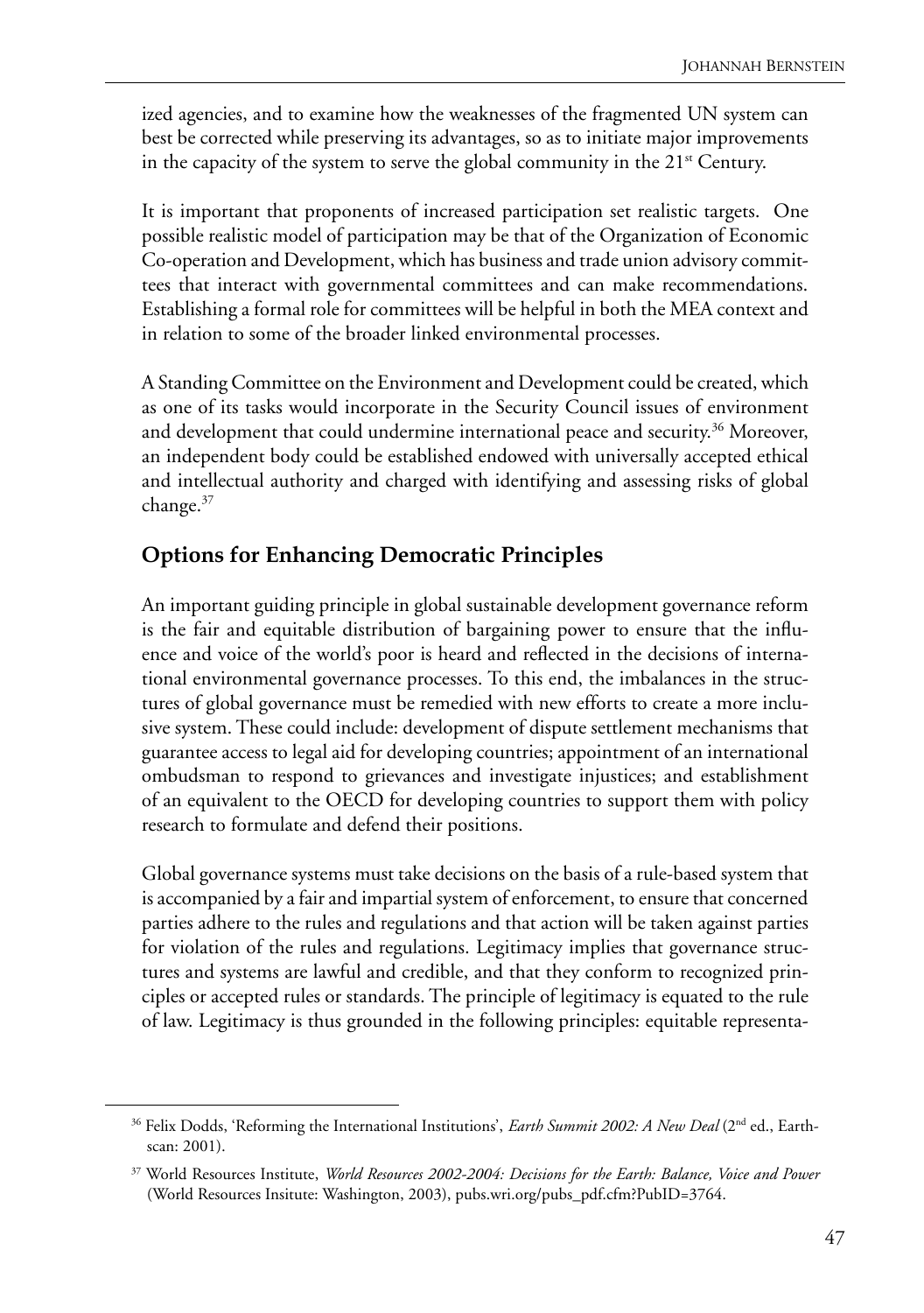tion and decision-making processes that do not discriminate against developing countries; effective mechanisms that enable contributions by non-state actors; transparent decision-making processes; access to information; and recourse to administrative and judicial remedies.

Institutional accountability is a key priority in the reform of international environmental governance systems. Considerable work is required to identify modes for independent regulation, monitoring and assessment, which will be crucial in enhancing the accountability and transparency of all international institutions. Decision-making must be made more transparent and independent evaluations of international policies can be a first step towards increased accountability.

Action by governments alone will not solve the problems underlying the global failure to implement sustainable development. In order to transcend political conflicts and vested interests, multi-stakeholder participation and partnerships must be established and developed in decision-making and implementation. Effective international environmental institutions must foster public participation in sustainable development policy and in regulatory and planning processes, including co-operation with local governments, indigenous groups, community-based organizations and other stakeholders. More effective and systematic mechanisms are needed to ensure enhanced civil society involvement generally, especially for those groups who are underrepresented in the formal structures. Key indicators to measure the quality and scope of participation include: relationship between the institution and the stakeholders in policy formulation; level of engagement of stakeholders; and gender sensitiveness in the participation process.

Effective international environmental institutions should ensure that citizens have access to information regarding laws, policies and activities as well as the status of environmental, social and economic conditions. Effective international environmental institutions should provide transparent, non-discriminatory and fair administrative and judicial arrangements for enforcement, rights of review, appeal and remedies.

Four main tracks are necessary to bridge the North/South knowledge divide: strengthen the data and scientific foundations of the South; strengthen the scientific community in the South; promote more research on the South among Northern scientists; and broaden the groups with the ability of generating scientific knowledge. Moreover, a more sustainable balance between corporate interests and interests represented by the inter-state system should be promoted. Some examples are the creation of corporate and civil society advisory bodies to the Conferences of the Parties of MEAs, establishing other joint standard-setting bodies, and agreements to joint investigation and enforcement arrangements. The principle of common but differentiated responsibility recognizes the basic responsibility of developed countries in causing environmental crises with their unsustainable patterns of consumption and production. At the same time, these countries and especially their big corporations have stripped the world's resources for their benefit and economic growth. In this way, an equitable framework is neces